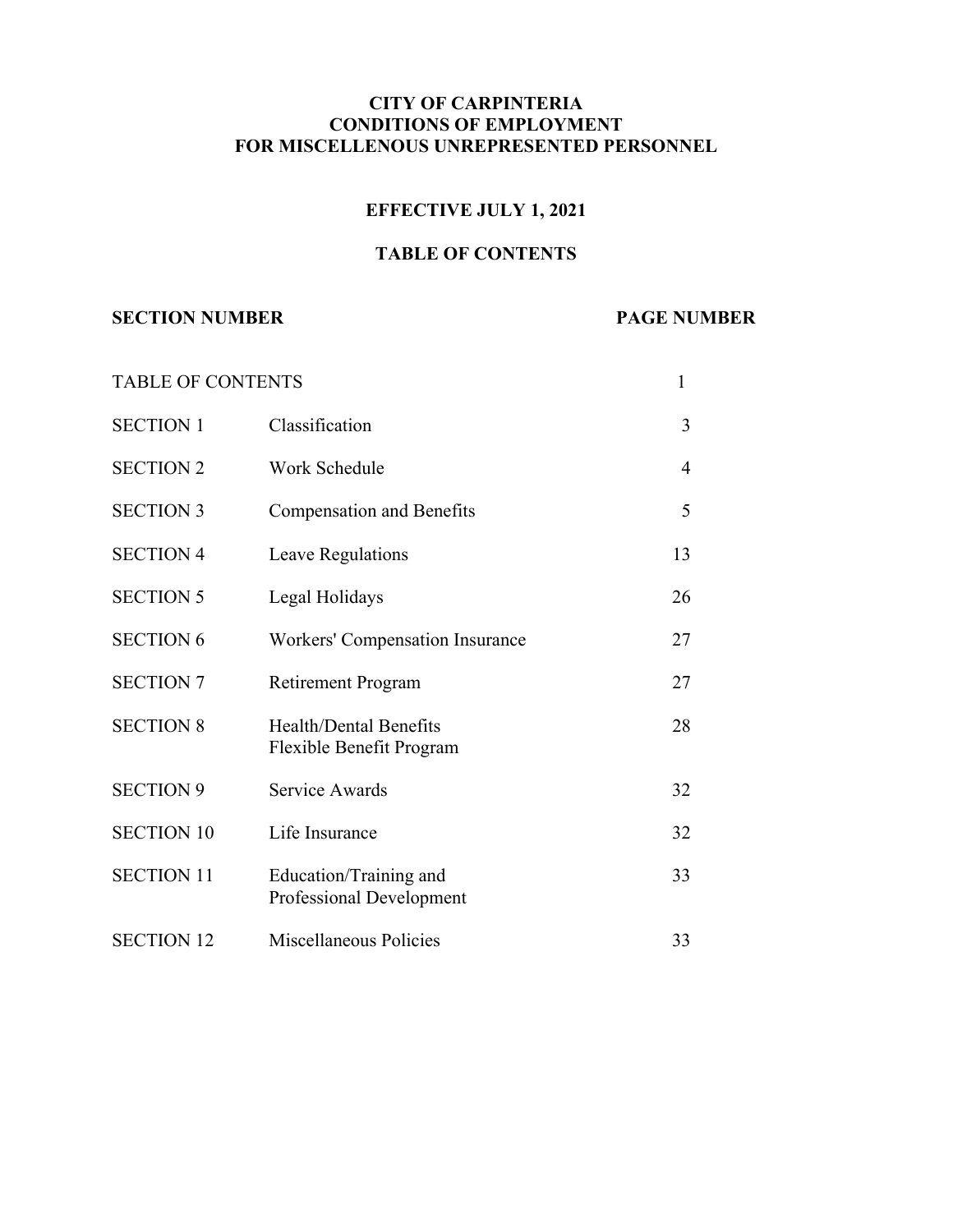| APPENDIX A        | Personal use of Telecommunication Equipment,<br>Electronic Mail, Voice-Mail and other<br>computer systems | 39 |
|-------------------|-----------------------------------------------------------------------------------------------------------|----|
| <b>APPENDIX B</b> | Substance Abuse                                                                                           | 41 |
| <b>APPENDIX C</b> | Harassment, Discrimination and Retaliation                                                                | 50 |
| <b>APPENDIX D</b> | Return to Work                                                                                            |    |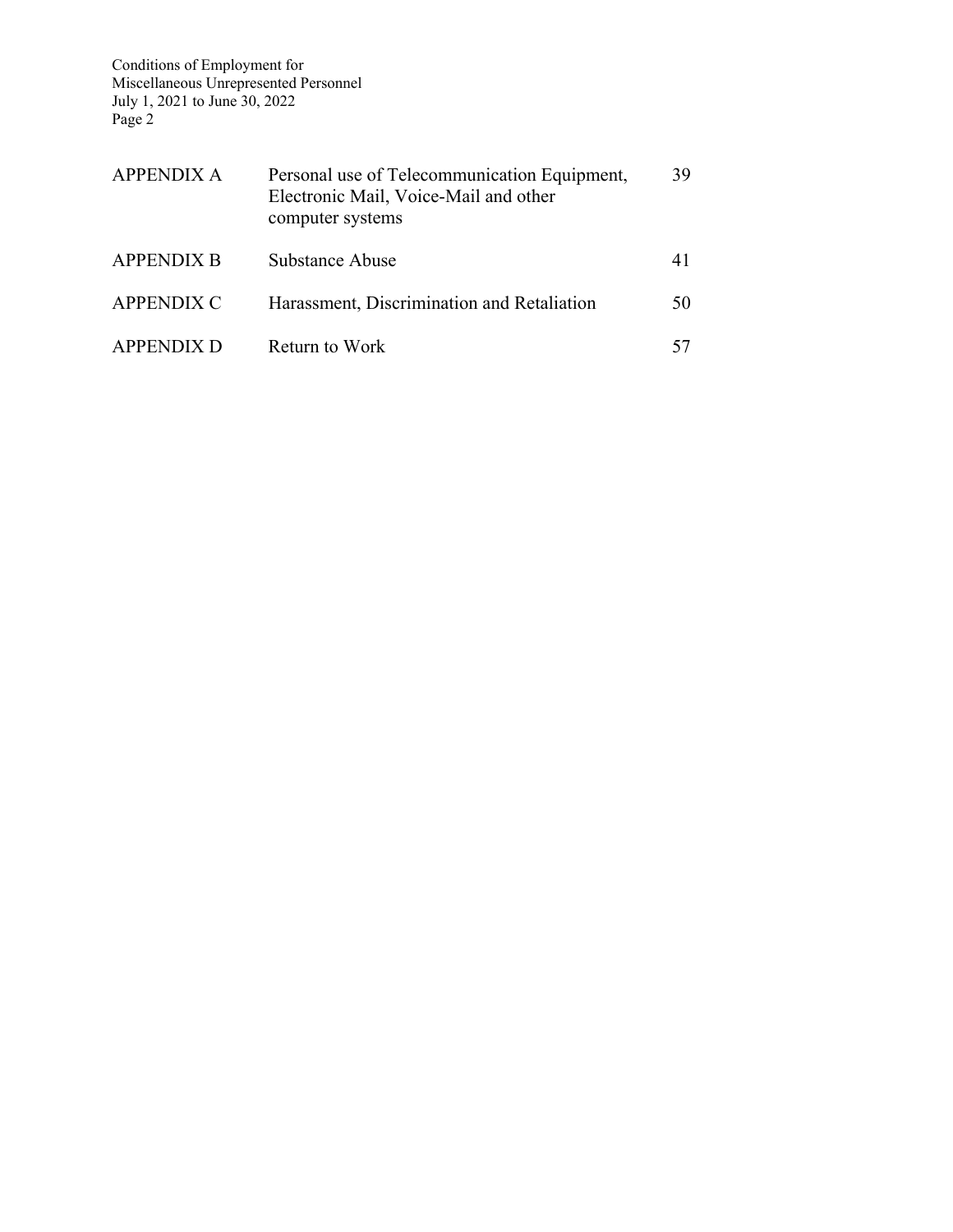## **MISCELLANEOUS EMPLOYEE CLASSIFICATION AND COMPENSATION**

# **EFFECTIVE JULY 1, 2021**

The following positions have been designated by the City of Carpinteria as Miscellaneous Unrepresented Employees. These positions are not classified as management employees nor are they represented by SEIU Local 620.

Employees in this category are full-time employees. None of the positions are exempt from overtime requirements of the Federal Fair Labor Standards Act and, as with other non-exempt employees, all overtime must be authorized in advance (unless in emergency) by the affected employee's department head.

| <b>Position</b>         | Department                     | Grade | <b>Minimum</b> | Control     | <b>Maximum</b> |
|-------------------------|--------------------------------|-------|----------------|-------------|----------------|
|                         |                                |       |                | Point       |                |
| Associate Planner*      | Community                      | 12    | \$63,802.31    | \$79,753.50 | \$87,728.47    |
|                         | Development                    |       |                |             |                |
| Accounting              | <b>Administration Services</b> | 9     | \$49,918.88    | \$62,398.60 | \$68,639.40    |
| Technician              |                                |       |                |             |                |
| Engineering             | <b>Public Works</b>            | 9     | \$49,918.88    | \$62,398.60 | \$68,639.40    |
| Technician              |                                |       |                |             |                |
| Code Compliance         | Community                      | 8     | \$48,159.83    | \$61,295.72 | \$66,220.68    |
| Officer II              | Development                    |       |                |             |                |
| Management              | Parks, Recreation &            | 7     | \$45,890.46    | \$57,363.68 | \$63,099.10    |
| Assistant*              | <b>Public Facilities</b>       |       |                |             |                |
| <b>Aquatics Program</b> | Parks, Recreation &            | 5     | \$41,547.19    | \$51,933.98 | \$57,127.38    |
| Coordinator             | <b>Public Facilities</b>       |       |                |             |                |

 *Under Ordinance # 559, the positions of Management Assistant and Associate Planner are included in the list of positions that are classified as "at will" employees serving at the pleasure of the City Manager and exempt from the City Personnel rules. Accordingly, an employee serving in this capacity is free to resign from his/her position any time, with or without cause, upon oral or written notice to the City Manager, and similarly, the City may end the employment relationship or change the status (i.e., modify the position, implement a demotion, adjust wages, etc.) at any time, with our without cause, upon oral or written notice to the employee".*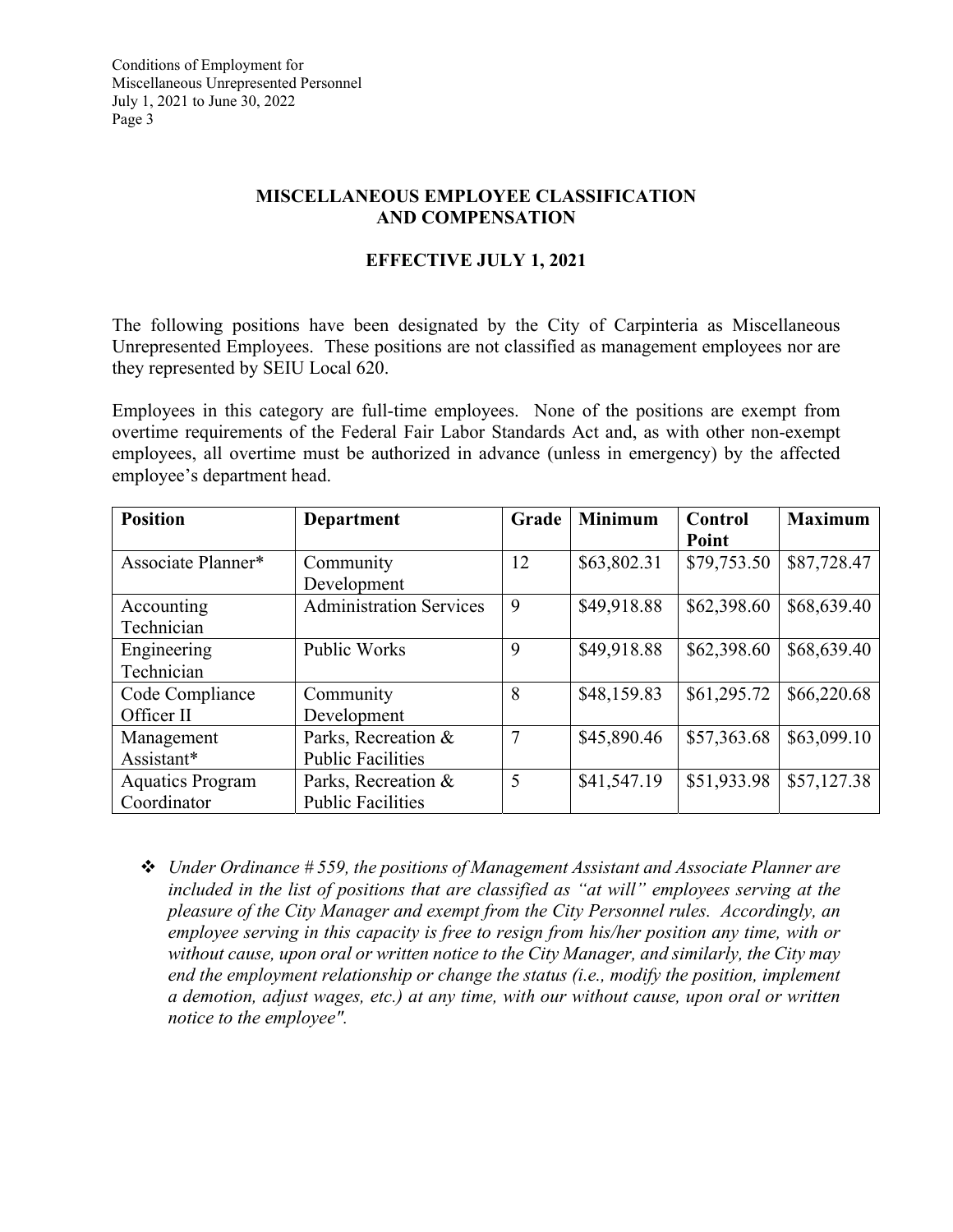#### **1.2 PERSONNEL RULES:**

"Regular," "full-time" and "part-time" employees are defined in the Personnel Rules, and those definitions are adopted for use in these Conditions of Employment as well. The City intends to continue to review and develop revised personnel rules, regulations, and grievance procedures, employee handbook, job classifications and job descriptions.

### *SECTION 2*

### *WORK SCHEDULE*

#### **2.1 REPORTING:**

Miscellaneous unrepresented employees are classified as hourly and non-exempt employees. All miscellaneous employees for the City of Carpinteria are required to accurately report hours worked on daily time sheets.

#### **2.2 FLEXTIME SCHEDULING:**

Employees may have the option to participate in an alternate 9/80 work schedule based on a flexible 9 day/80 hour pay period (eight 9-hour days and one 8-hour day). Each employee electing to participate in flextime scheduling must select a Monday or Friday as their designated flex day off, the alternate Monday or Friday will be their 8-hour day. The daily work schedule for the nine hour days will begin at 7:30 a.m. and end at 5:30 p.m. with a one hour lunch; the daily work schedule for the eight hour day will begin at 8:00 a.m. and end at 5:00 p.m., with a one hour lunch.

Individuals may request flexible work schedules which meet their personal needs, however, the flex day selected is subject to the operational needs and requirements of the department as determined by the City Manager. Human Resources and Payroll must be advised, in writing, of the selected day and any change from the established flex day, must be requested in advance and approved by the Department Head and the City Manager.

The program will be evaluated on an on-going basis regarding personal performance standards, as well as monitoring staffing needs to ensure that the public is being appropriately served. Continuation of such schedules shall be subject to review and approval of the City Manager.

The City Manager reserves the right to remove any (or all) employees from flexible work schedules. To the extent possible, two weeks advance written notice will be provided to the employee. An employee shall not be removed from a flexible work schedule for arbitrary or capricious reasons.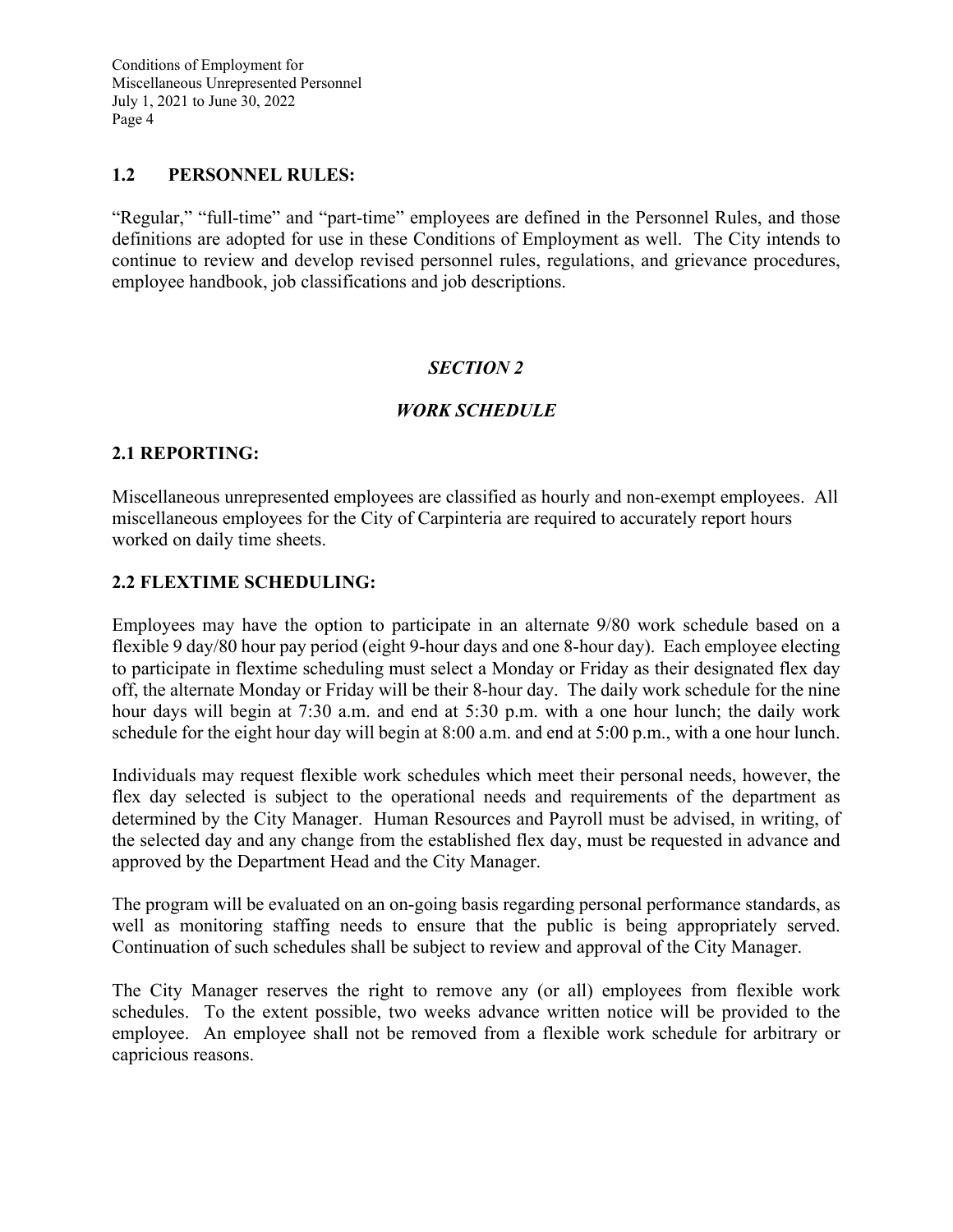# *SECTION 3*

### *COMPENSATION AND BENEFITS*

### **3.1 PAY STATUS:**

An affected employee is considered to be in pay status and eligible for benefits under any of the following circumstances:

- (1) While working regular hours
- (2) While on authorized PTO Leave Bank hours
- (3) While on authorized Injured on Duty (IOD) status
- (4) While on authorized jury duty
- (5) While on Compensatory time off

The City Manager may authorize coverage of benefits on an individual basis for employees on authorized leave without pay for a period of up to four (4) months when it is deemed appropriate or is otherwise required by law.

#### **3.2 METHOD OF PAYMENT:**

Employees shall be paid on a bi-weekly basis and pay checks will be available on the Thursday afternoon following the close of the regular pay period unless holidays or circumstances beyond the control of the City occur in which case all necessary action will be taken to insure that individual pay checks are available with a minimum of delay.

Employees are encouraged to take advantage of direct deposit of payroll checks. Upon request, payroll checks may be directly deposited to an employee's checking or savings account.

#### **3.3 BASE WAGE ADJUSTMENT:**

- **A.** Effective following approval and adoption of this Agreement, employees employed with the City prior to July 1, 2021, will receive a one-time, non-pensionable \$1,500 payment.
- **B.** Effective the first full pay period after July 1 the affected employees listed in Section 1, (Classification), shall have their base wages adjusted pursuant to the results of an annual performance-based employee evaluation.

The review shall include a Performance Rating of one of five categories:

- Unacceptable
- Needs Improvement;
- Contributor:
- Valued Performer;
- High Performer.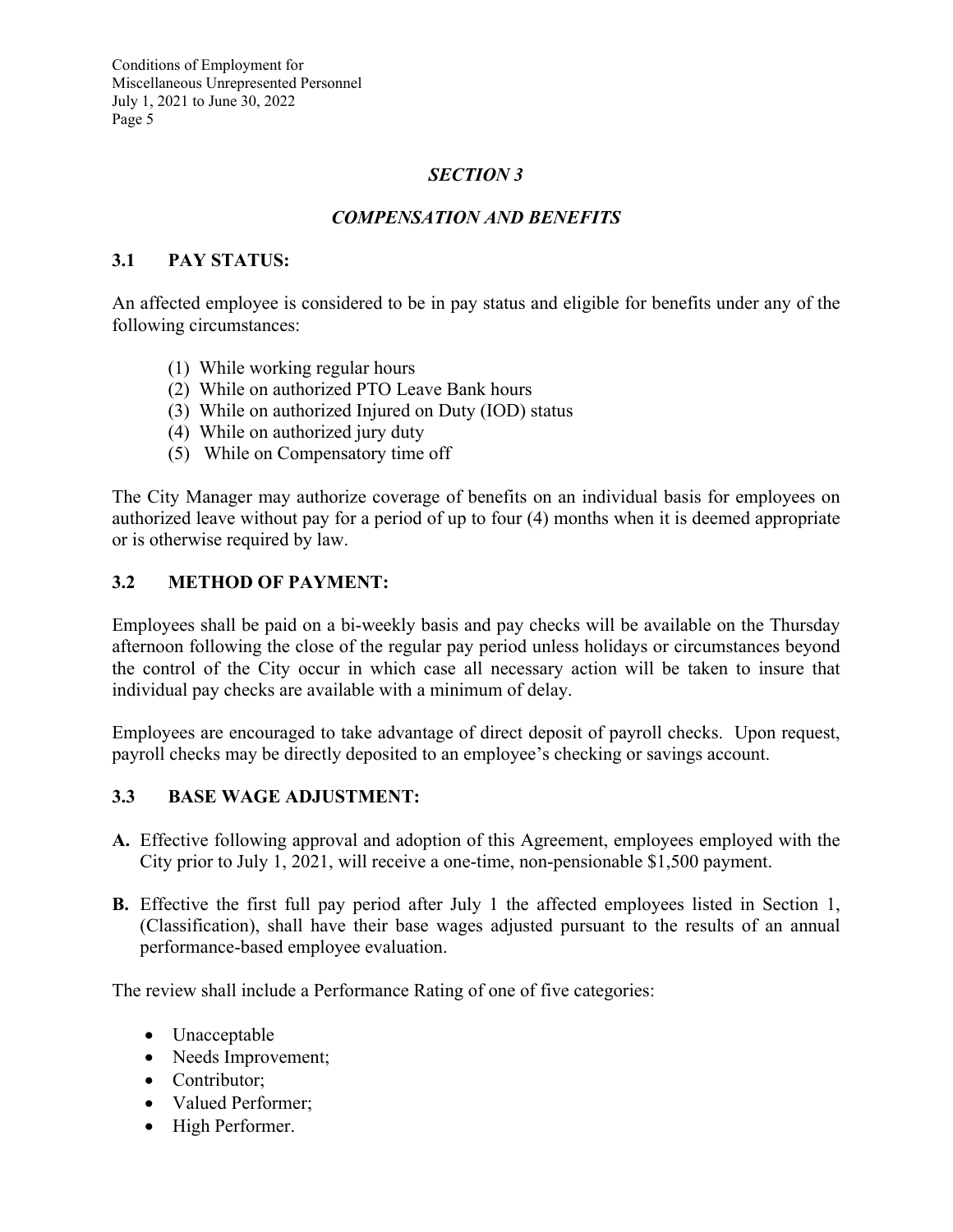The result of the Performance Rating shall be used by the City Manager to determine the appropriate range of increase to the base wage as illustrated in the Merit Increase Matrix. The exact increase within the range provided for in the Matrix shall be determined by the City Manager.

All wage increases are subject to availability of funds as authorized by City Council. Should fiscal constraints limit full funding of wage increases, all authorized base wage increases shall be reduced by an equal percentage.

|                    |                         |                                        | Position and Range                   |                                         |
|--------------------|-------------------------|----------------------------------------|--------------------------------------|-----------------------------------------|
|                    |                         | Lower Third<br>Min to $90\%$ of CP     | Middle Third<br>90.1% of CP to<br>CP | <b>Upper Third</b><br>CP to Maximum     |
| Performance Rating | High Performer          | 11 $\frac{1}{2}$ to 12 $\frac{1}{2}\%$ | 10 to $11\%$                         | $9\frac{1}{2}$ or to<br>Range Max       |
|                    | <b>Valued Performer</b> | 8 $\frac{1}{2}$ to 9 $\frac{1}{2}\%$   | $7\frac{1}{2}$ to $8\%$              | $6\frac{1}{2}$ to 7% or to<br>Range Max |
|                    | Contributor             | $5\frac{1}{2}$ to $6\%$                | 4 to $5\%$                           | $\boldsymbol{0}$                        |
|                    | Needs Improvement       |                                        | 0                                    |                                         |
|                    | Unacceptable            |                                        | 0                                    |                                         |

# **MERIT INCREASE MATRIX**

# **3.4 DEFERRED COMPENSATION PROGRAM:**

The ICMA Deferred Compensation Program will be available to miscellaneous unrepresented employees with participation on a voluntary basis.

# **3.5 SHORT-TERM/LONG TERM DISABILITY PROGRAM:**

In addition to coverage under the State Disability Insurance Program, the City provides eligible full-time employees with additional short-term disability coverage to integrate with SDI for a weekly benefit of 60% of covered earnings and a long-term disability program to provide a monthly benefit of 66 2/3% of covered earnings, such coverage to be at City expense. This program will be at the expense of the City.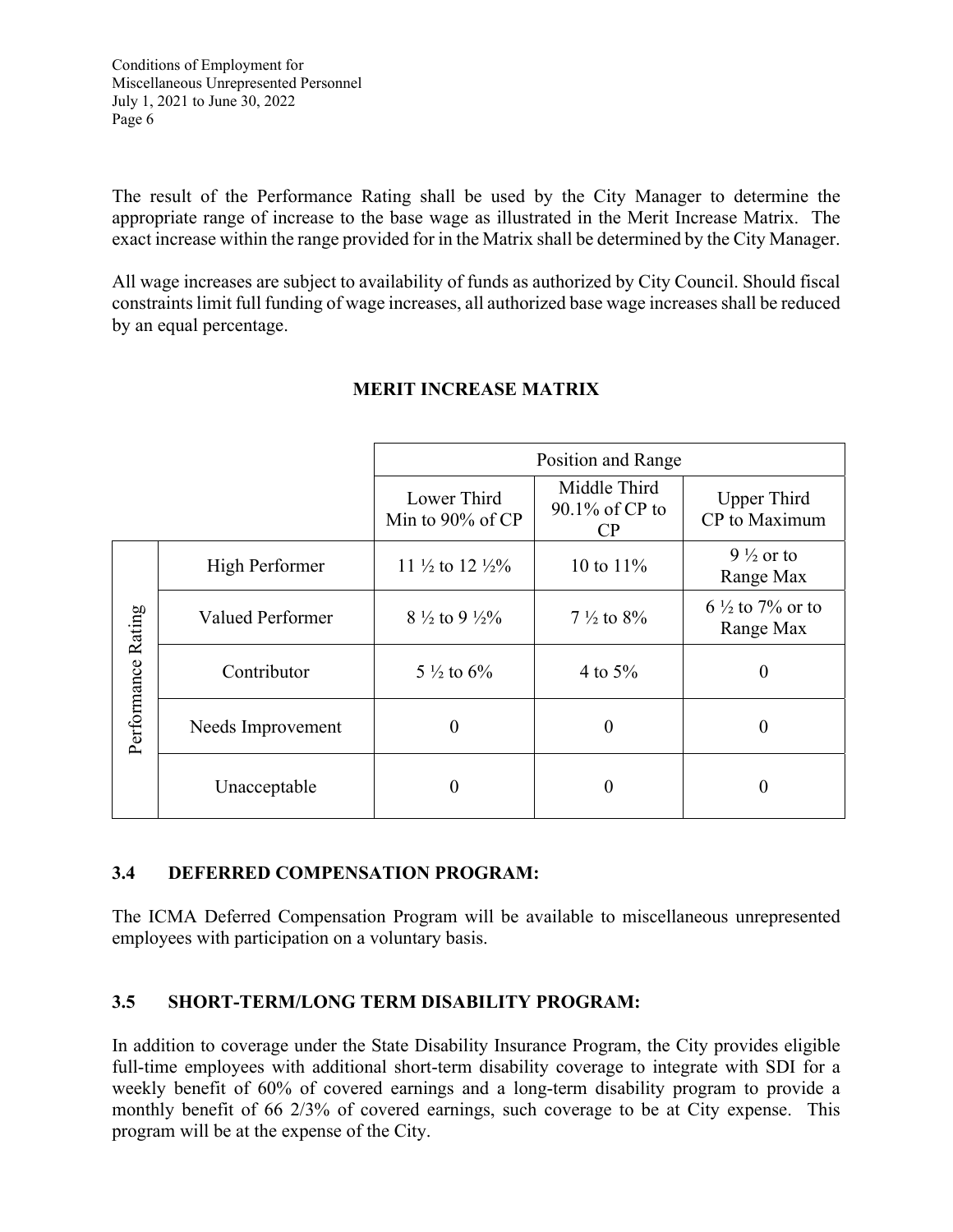# **3.6 OUTSTANDING OBLIGATIONS UPON TERMINATION:**

If any affected employee has any outstanding obligations due to the City, such as advance use of any benefits or lost or damaged equipment, at the time of termination, the employee will be so notified and requested to reimburse the City for any such amounts advanced to the extent allowed by law.

# **3.7 CAL PERS RETIREMENT:**

The City provides retirement benefits through the California Public Retirement System pursuant to Section 7.

# **3.8 HEALTH, DENTAL AND WELLNESS PROGRAM:**

The City provides health, dental and wellness benefits pursuant to Section 8.

# **3.9 REPORTING HOURS WORKED**

- A. Individual employees are responsible for accurately reporting time worked. All hours worked shall be reported by clocking in and out on the computer at their work station. Actual time worked will be recorded on a daily basis and tabulation of time at the end of the work period will be computed to the exact hour and fractional minutes. Such time shall be verified by the employees' supervisor. Employees are prohibited from working "off the clock," and are required to accurately record all hours worked.
- B. The City acknowledges that from time to time a computer clock may gain or lose time, causing the clock to be off by minutes. The City agrees to take this into consideration whenever it appears that the computer clock has caused an employee to clock in late. If an employee becomes aware of such a problem with his/her computer, it should be reported immediately to their supervisor.
- C. If access to a computer is not available, all hours worked by employees shall be reported on time sheets provided and shall be stated in straight time hours. The individual employee is responsible for accurately reporting all hours worked. Hours worked shall be reported in not less than quarter (1/4 or .25) hour increments of time actually worked. Time worked 7 1/2 minutes or less will not be reported and time worked in excess of 7 1/2 minutes will be reported as a quarter (.25) hour. Such time shall be verified by the employees' supervisor.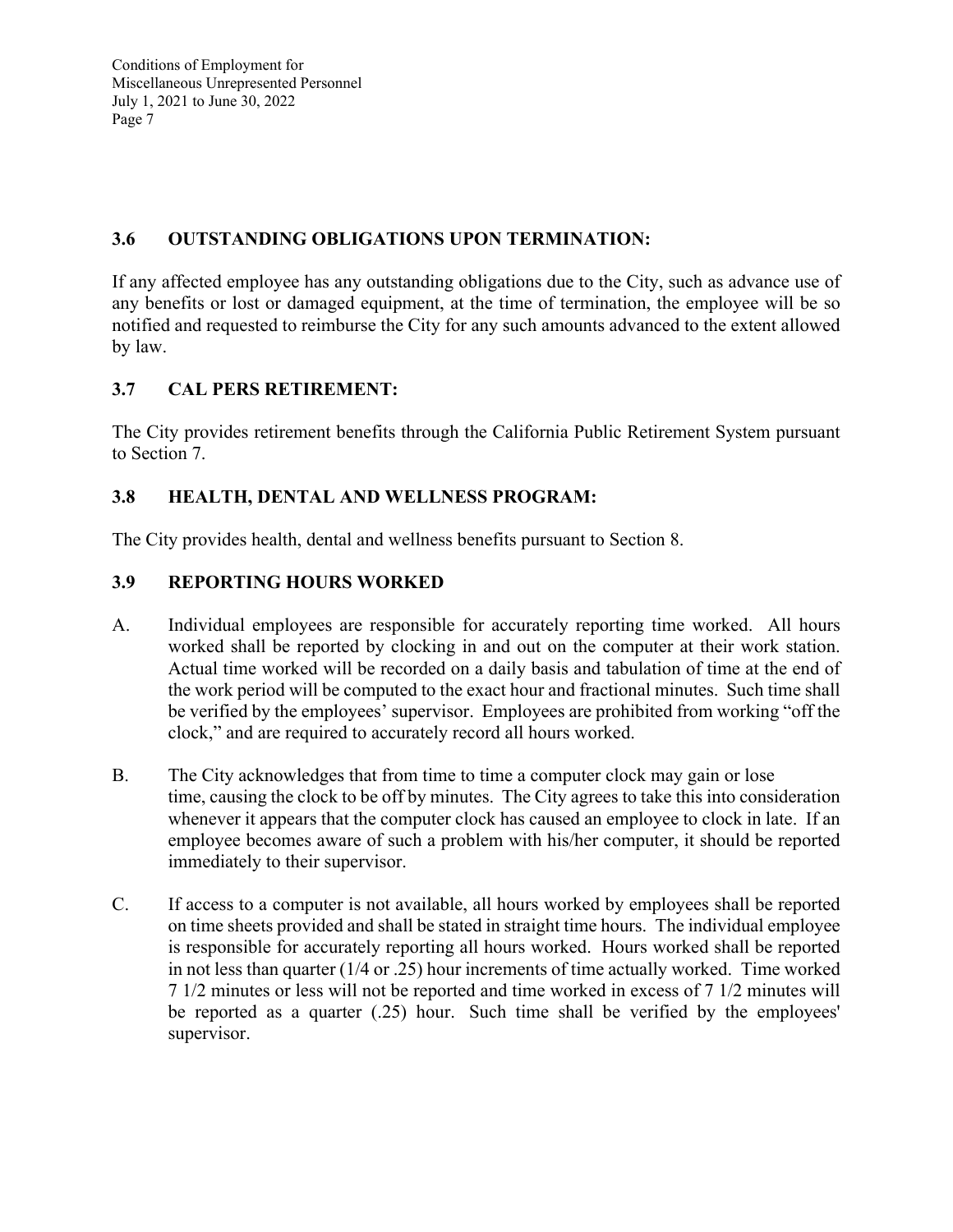# **3.10 BREAKS**

Each affected employee shall be entitled to a sixty (60) minute lunch period and two breaks per eight-hour working day. The morning break and the afternoon break are fifteen (15) minutes. Breaks shall not be taken earlier than one hour after starting work in the morning or lunch, or later than one hour before lunch or the end of the working day.

Breaks do not accumulate and will be scheduled by the employee's supervisor.

# **3.11 OVERTIME RECORDS**

Employees shall report all overtime in actual hours worked on their biweekly timesheet. The Finance Office shall convert all reported overtime hours worked to time and one-half, identify reported overtime hours worked as regular overtime hours and/or premium overtime hours and record such converted hours to the credit of the affected employee. All overtime must be authorized in advance (unless in emergency) by the affected employee's department head.

# **3.12 OVERTIME COMPENSATION**

The affected employee shall be compensated for overtime hours as follows:

- 1. Timesheets determine actual hours worked by calculating the elapsed time between clock in times and clock out times in quarter hour increments. See Section 3.9 (Reporting Hours Worked).
- 2. PTO, holiday, compensatory time off and other time not actually worked are not counted as hours worked for overtime purposes.
- 3. Hours worked in excess of the employee's regularly scheduled hours in any one work day (12 midnight to 12 midnight) or in excess of the employees total regularly scheduled hours in any work week (Saturday through Friday) are recorded as overtime hours worked. Hours worked that are in excess of both the employee's regularly scheduled hours in the work day and the work week are not considered as separate incidents of overtime worked.
- 4. Hours worked on a day that has no scheduled hours (usually weekend days or holidays) are recorded as overtime hours worked with a two hour minimum.
- 5. At the end of each two week pay period, total overtime hours worked are accumulated and categorized as either (a) premium overtime hours or (b) regular overtime hours.
	- a. Hours worked in excess of the employee's total regularly scheduled hours in any work week are categorized as premium overtime hours.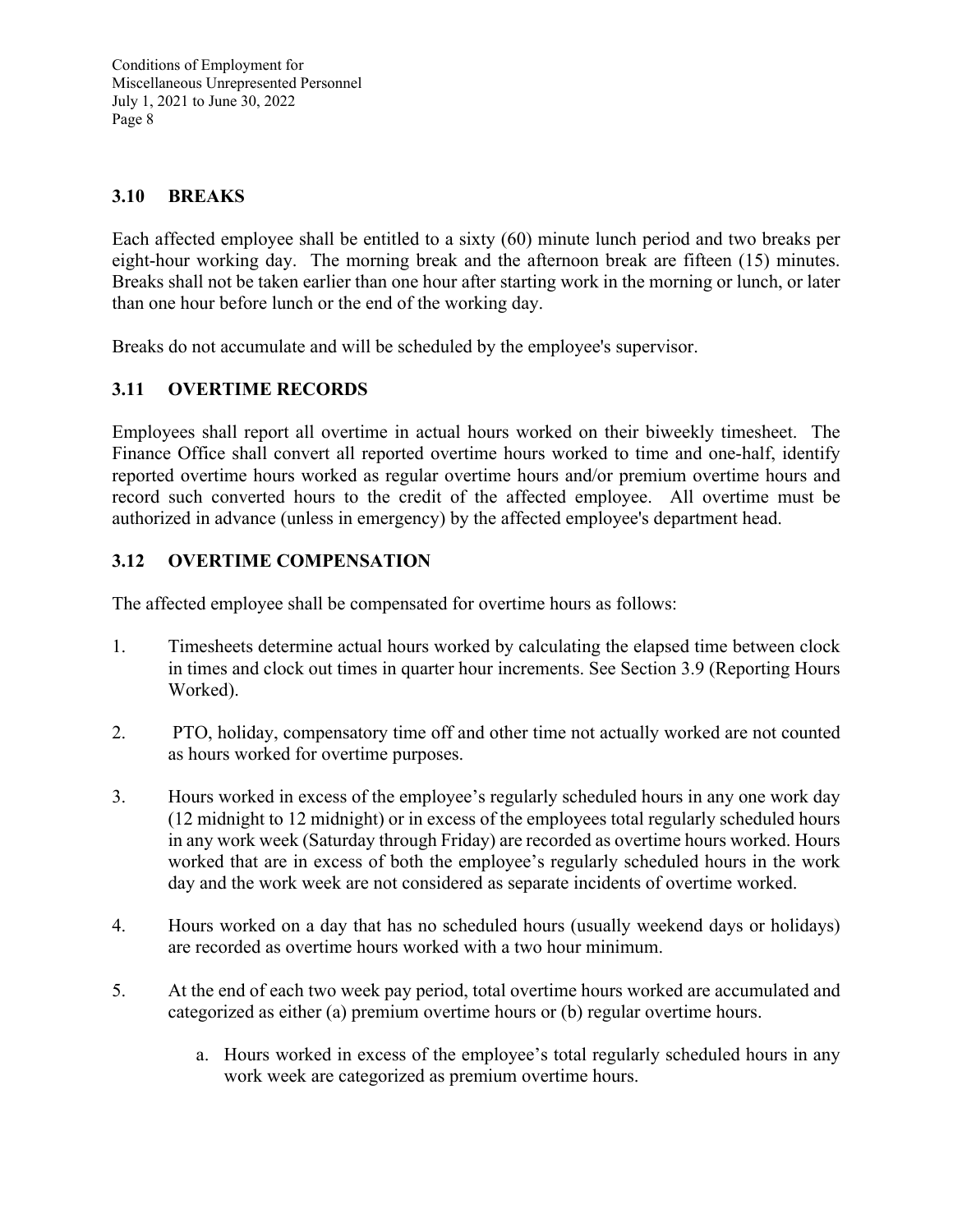- b. Total overtime hours less hours categorized as premium overtime hours are categorized as regular overtime hours.
- 6. Regular overtime hours are multiplied by 1.5 and the resulting hours are added to the employee's overtime bank.
- 7. Premium overtime hours are multiplied by 1.65 (1.5 x 1.1) and the resulting hours are added to the employee's overtime bank.
- 8. Hours in an overtime bank in excess of 100 at the end of a payroll cycle will be paid in the subsequent payroll at the employee's regular base pay hourly rate then in effect and the paid hours deducted from the overtime bank.
- 9. At the employee's choice, overtime hours recorded on an employee's timesheet may be either (a) paid or (b) accrued to the employee's overtime bank to be used as compensatory time off or paid at a later time as provided in this section. Employees must specify in writing on their timesheet which one of these two options is chosen. If the employee does not specify how the overtime hours should be treated, the default option is to be paid for the hours.
- 10. If an employee elects and is approved to use some or all of the employee's accrued overtime bank as compensatory time off, the amount taken as compensatory time off shall be deducted from the employee's overtime bank on an hour-for-hour basis.
- 11. No overtime shall be worked without department head approval in advance in writing. However, such approval shall be given in any case in which the affected employee worked such overtime at the direction of a supervisor. No overtime shall be authorized or worked for the convenience of the employee (i.e. voluntary shift trading, etc.).
- 12. Management shall assign overtime work as equitably as possible among all qualified employees in the same classification in the same organizational unit and work location.
- 13. Employees with accumulated overtime hours accrued in their overtime bank may, not more often than four times per fiscal year, request and receive a cash buy-out of a portion or all of such accumulated accrued time in their overtime bank. Such payment will be made on the next regular pay period and paid at the employee's regular base pay hourly rate then in effect.
- 14. When employment with the City terminates the City shall make a cash payment for the employee's accumulated unused overtime bank time on the books at the employee's regular base pay hourly rate then in effect.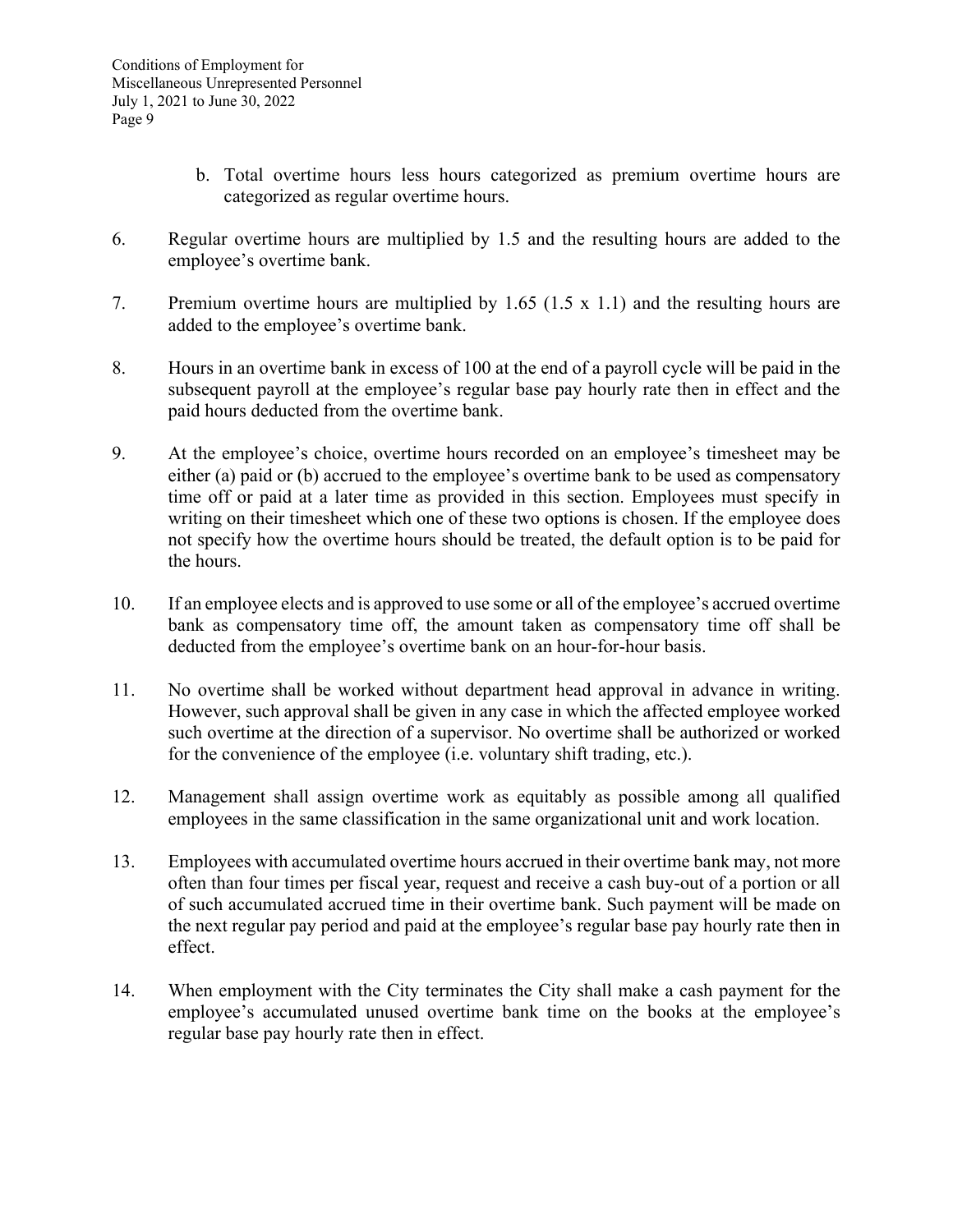### **3.13 HOLIDAY PAY**

- A. Unless otherwise provided herein, a regular full-time employee not working on a holiday will receive one day's pay at his or her normal straight time rate, exclusive of shift or temporary or relief supervisory differentials. Said holiday pay shall not be paid if the employee is not in a pay status the last normal working day before a holiday or the first normal working day after such holiday. See Section 3.1 for definition of pay status.
- B. An employee who is scheduled to work on a holiday but fails to report for work and fails to notify the City or provide evidence of an emergency is unexcused and will not receive payment for the holiday.
- C. If a holiday falls on a normal workday which is during an approved leave, at the employee's option the employee will not be charged for a leave day the day of the holiday, or may be given an additional day at the beginning or end of his/her leave. Holidays which fall on normal working days within an unpaid leave of absence, will not be counted as workdays and will not be recognized for pay purposes.
- D. Employees who are required to work on holidays will receive, in addition to the holiday pay provided for in this section, a minimum three (3) hours straight time pay for hours worked and time and one-half for hours worked beyond 8 hours or a normal shift, whichever is appropriate.
- E. Employees who are required to work on a holiday will be paid a minimum three hours of their regular wage.

### **3.14 CALL BACK PAY**

A. Any affected employee called out to work after his/her normal working hours shall receive a minimum of two (2) hours cash compensation at the rate paid for overtime work. In such cases all work in excess of the two (2) hour minimum shall be compensated at the regular overtime rate. The overtime rate shall be based on the employee's base hourly rate. Call-back shall be defined as being called out to work outside one's normal working hours by the Sheriff's Department, City Manager, or Department Head r on an unscheduled basis.

An employee should not respond to a call-back if any alcoholic beverage has been consumed or a medication taken that might impair his/her ability to perform the duties required.

B. All affected employees who are required and/or authorized to attend an authorized meeting which starts after the established work day shall be credited for a minimum of two (2) hours overtime. For all time in excess of two (2) hours, normal overtime policies shall be in effect.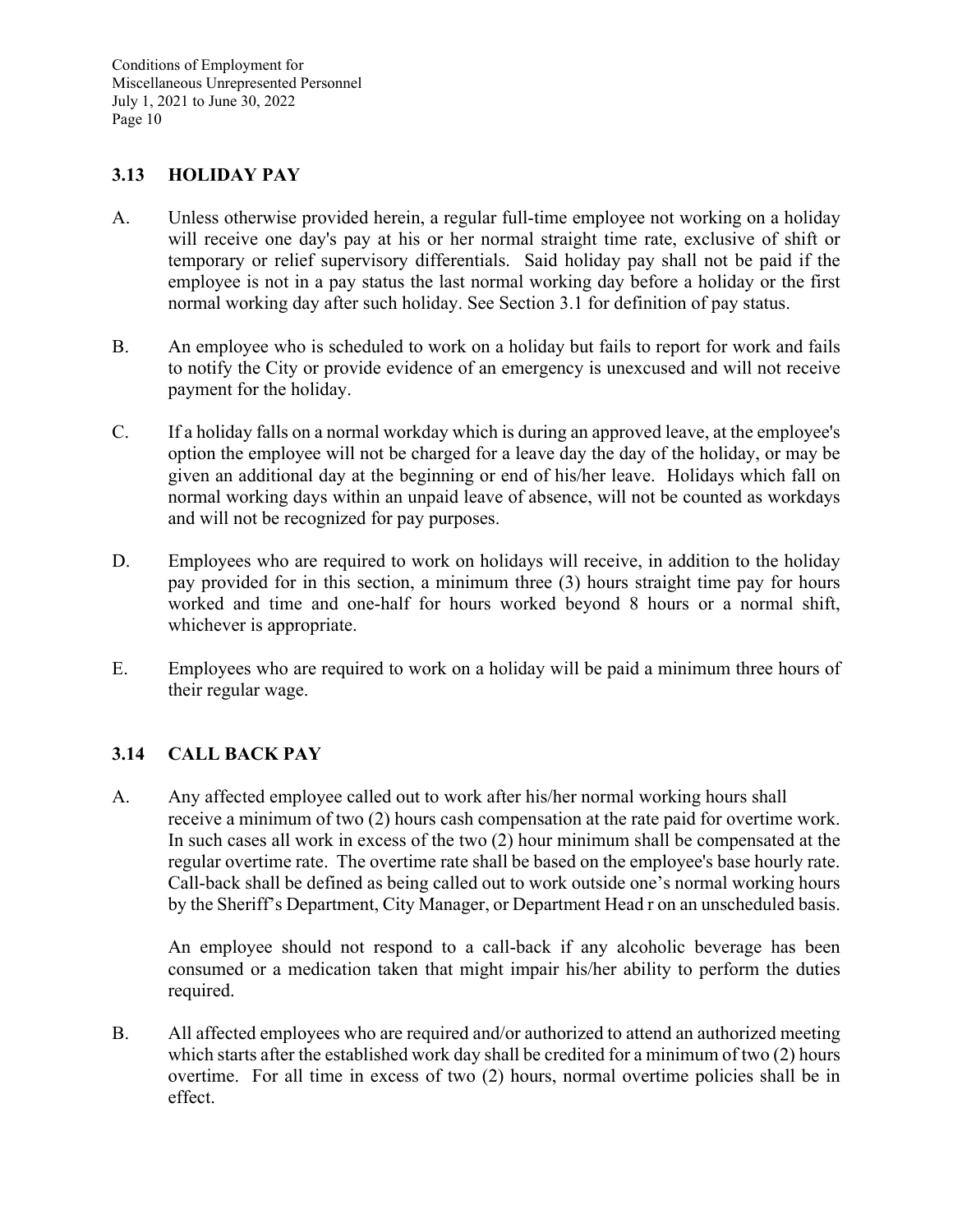- C. In the event a call-out exceeds two (2) hours in actual time for an employee, the time reported for payroll purposes only shall begin with ten (10) minutes prior to the employee reporting for work and end ten (10) minutes after the time the employee leaves work to return home.
- D. Employees in off-duty status will not be required to respond to call-back. The exception being when a state of emergency has been declared by the City Manager.

# **3.15 MOVE-UP PAY OR TEMPORARY ASSIGNMENT**

When in the best interests of the City, the City Manager may approve a Move Up or Temporary Assignment of a probationary or regular employee to a higher level classification than that for which he/she is currently assigned and being compensated, in accordance with the following:

- 1) Eligibility Requirements
	- a) The City Manager has the sole discretion to determine if a Move Up or Temporary Assignment is needed and has the sole authority to deny or approve assignment, without any right to grievance or appeal.
	- b) The employee appointed to work in a Move Up or Temporary Assessment must be capable of handling the major duties of the higher level classification without any more supervision than an employee who regularly works in the higher classification.
	- c) To be eligible for Move Up or Temporary Assignment, the employee must be required to work more than five (5) working days in succession in the higher classification.
	- d) Should an employee be hired to fill a higher classification position during a period of Move Up or Temporary Assignment, the employee's time worked in a higher classification shall not count toward the completion of probationary requirements for the higher classification, unless expressly established as a condition of hiring
- 2) Amount of Move Up or Temporary Assignment Pay
	- a) An employee shall receive compensation equal to ten percent (10%) above the employee's regular base salary, for work performed within the scope and responsibilities of the higher classification and will continue to receive the additional pay for the duration of assignment. Base salary is defined as the base salary paid to the employee without additions for overtime, medical insurance, longevity, expense or other benefits.
	- b) In no event shall the employee receive an amount greater than the base salary for the maximum step for the higher classification.
	- c) An employee shall not receive any other benefit assigned to the higher classification that they are not already receiving.
	- d) While working in an out-of-class assignment, an employee shall continue to accrue, and have recorded, normal step increases in the employee's regular position.
- 3) Move Up or Temporary Assignment Pay Does Not Apply to the Following:
	- a) The mere performance of certain portions of the higher position or assisting with certain duties of the position is filled.
	- b) Where the temporary assignment is a replacement of an employee on vacation.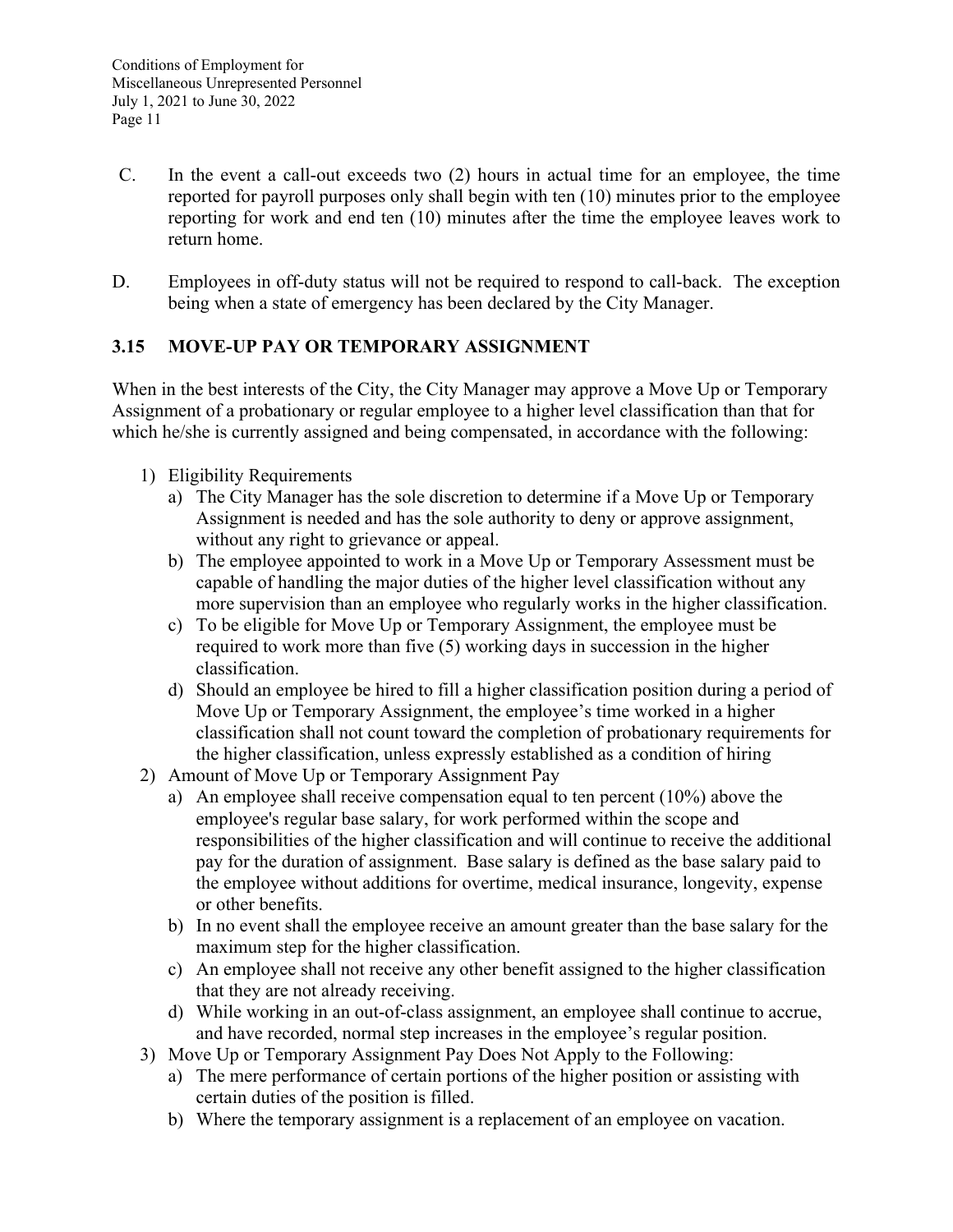c) When the City has activated the Emergency Operations Center (EOC). When the EOC is activated, all public employees are declared to be disaster service workers subject to such disaster service activities as may be assigned to them by their superiors or by law. During a time of emergency, employees may work modified job duties and/or may be asked to take on tasks outside of their normal responsibilities to work in support of emergency operations and such activities and/or duties are not eligible for Move Up or Temporary Assignment Pay.

# **3.16 WITNESS AND JURY DUTY PAY**

Required court time for off-duty regular full-time City employees shall be treated as overtime, with the minimum time being two (2) hours for any one day. This section shall not apply to any on-duty employees. This section shall apply only in court cases dealing with the scope of employment and shall not apply in cases of a personal or non-job related court action.

Every classified employee of the City who is called or required to serve as a trial juror shall be entitled to absent himself or herself from his/her duties with the City during the period of such service or while necessarily being present in court as a result of such call. Said employee shall continue to receive his/her full compensation from the City while serving on such jury duty, but shall reimburse the City the amount of daily per diem fees (exclusive of travel expenses) paid to such employee while acting as a juror.

# **3.17 STANDBY PAY**

Only the City Manager or Acting City Manager may order standby status. When on standby status, an employee shall be required to be on call during normal time off, accessible by telephone or other agreed upon electronic device and available to report to work immediately.

The City agrees to pay two hours of straight time pay, or the employee may elect to take two hours compensatory time, per twenty-four (24) hour period or portion thereof in excess of four (4) hours when any miscellaneous unrepresented employee is required to-be on call on a standby basis at home during normal time off. This does not include informal alerts or requests to keep the City Manager or Acting City Manager advised of whereabouts during possible emergencies.

An employee on standby status must be in physical condition to adequately to perform his/her duties and must not have consumed any alcoholic beverage or taken medication or other substance that might, in any way, hinder performance of his/her duties.

# **13.8 PAID REST AND RECOVERY TIME**

An employee who is required to work after 8:00 p.m., and is scheduled to work the following day, that employee may report to work two (2) hours later and that employee will be paid their regular wage for two (2) hours.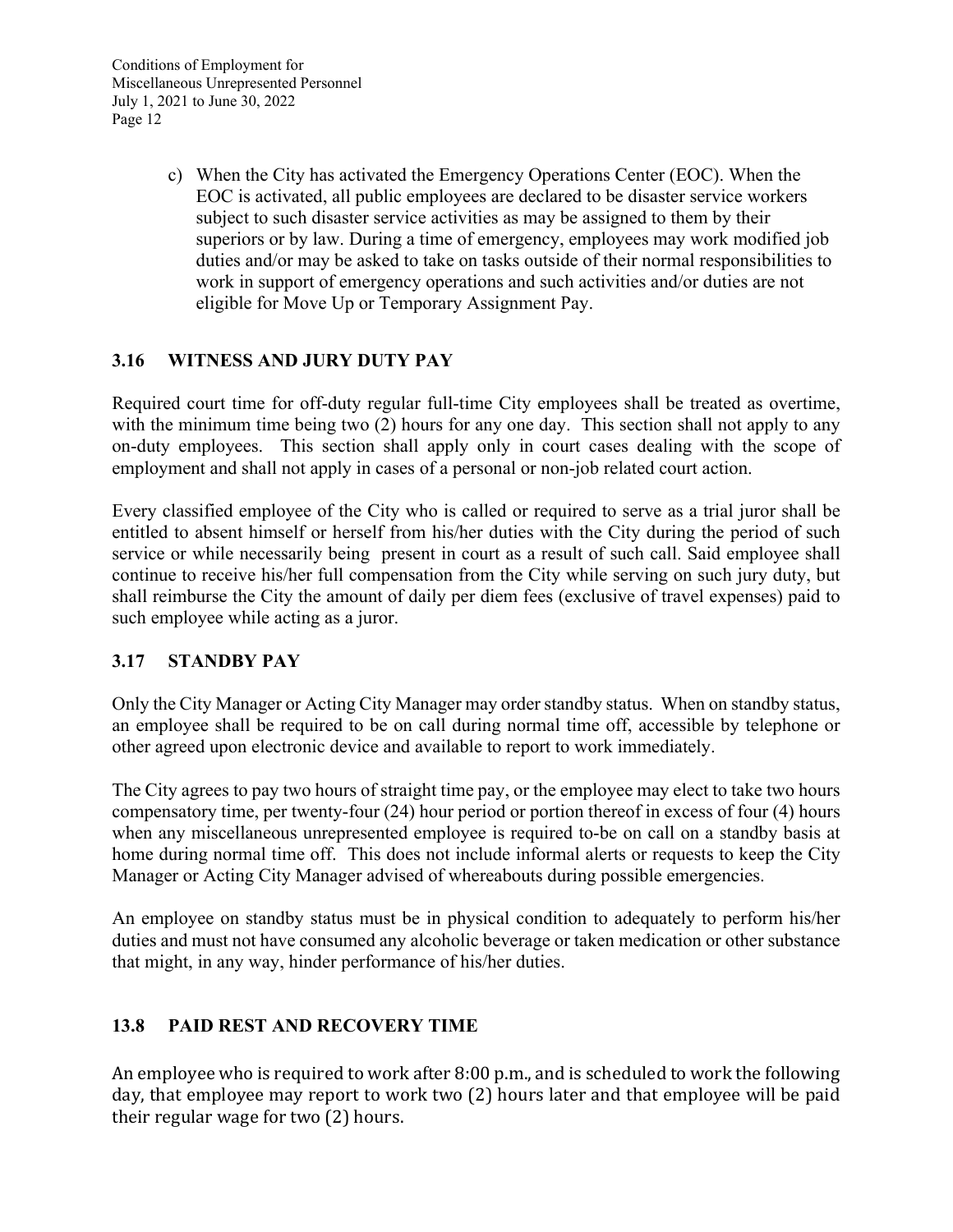### *SECTION 4*

# *LEAVE REGULATIONS*

#### **4.1 ANNUAL LEAVE:**

Annual leave for regular full-time employees and regular part-time employees is inclusive of all leave benefits (vacation, sick, floating holidays, paid administrative leave and approved paid personal leave, and can be used for vacations, personal time off, sick leave purposes and other time away from work consistent with the terms of this section. The use of annual leave for "Sick Leave Purposes" means 1) time off to diagnose, care or treat an existing health condition, or for preventive care for the employee or for the employee's child, spouse, domestic partner, parent, parent of employee's spouse or domestic partner, grandparent, grandchild, or sibling; and 2) time off for employees who are victims of domestic violence, sexual assault, or stalking may also use annual leave to seek medical attention, obtain services from a shelter or crisis center, obtain counseling, or go to court.

Employees covered in this Conditions of Employment, who has served less than thirty (30) days within a year of the commencement of employment in the service of the City are not eligible for annual leave.

#### **4.2 ANNUAL LEAVE BANK ACCRUAL:**

Eligible employees will accrue annual leave time based on years of service in accordance with the following established schedule:

#### **4. 3 LEAVE BANK SCHEDULE**

(Days on leave bank schedule are figured as eight (8) hour days)

| <b>Years of Service</b>          | <b>Accrual</b>                        |                     |
|----------------------------------|---------------------------------------|---------------------|
| One through three                | 144 hours                             | $(18 \text{ days})$ |
| Four through six                 | 160 hours                             | $(20 \text{ days})$ |
| Seven through ten                | 184 hours                             | $(23 \text{ days})$ |
| Eleven                           | 192 hours                             | $(24 \text{ days})$ |
| Twelve                           | 200 hours                             | $(25 \text{ days})$ |
| Thirteen through fifteen         | 208 hours                             | $(26 \text{ days})$ |
| Sixteen through eighteen         | 224 hours                             | $(28 \text{ days})$ |
| Nineteen or more                 | 232 hours                             | $(29 \text{ days})$ |
| Thirty years (longevity benefit) | 24 additional hours 3 additional days |                     |

At the beginning of each fiscal year eligible employees will receive a leave bank equal to his/her annual leave entitlement.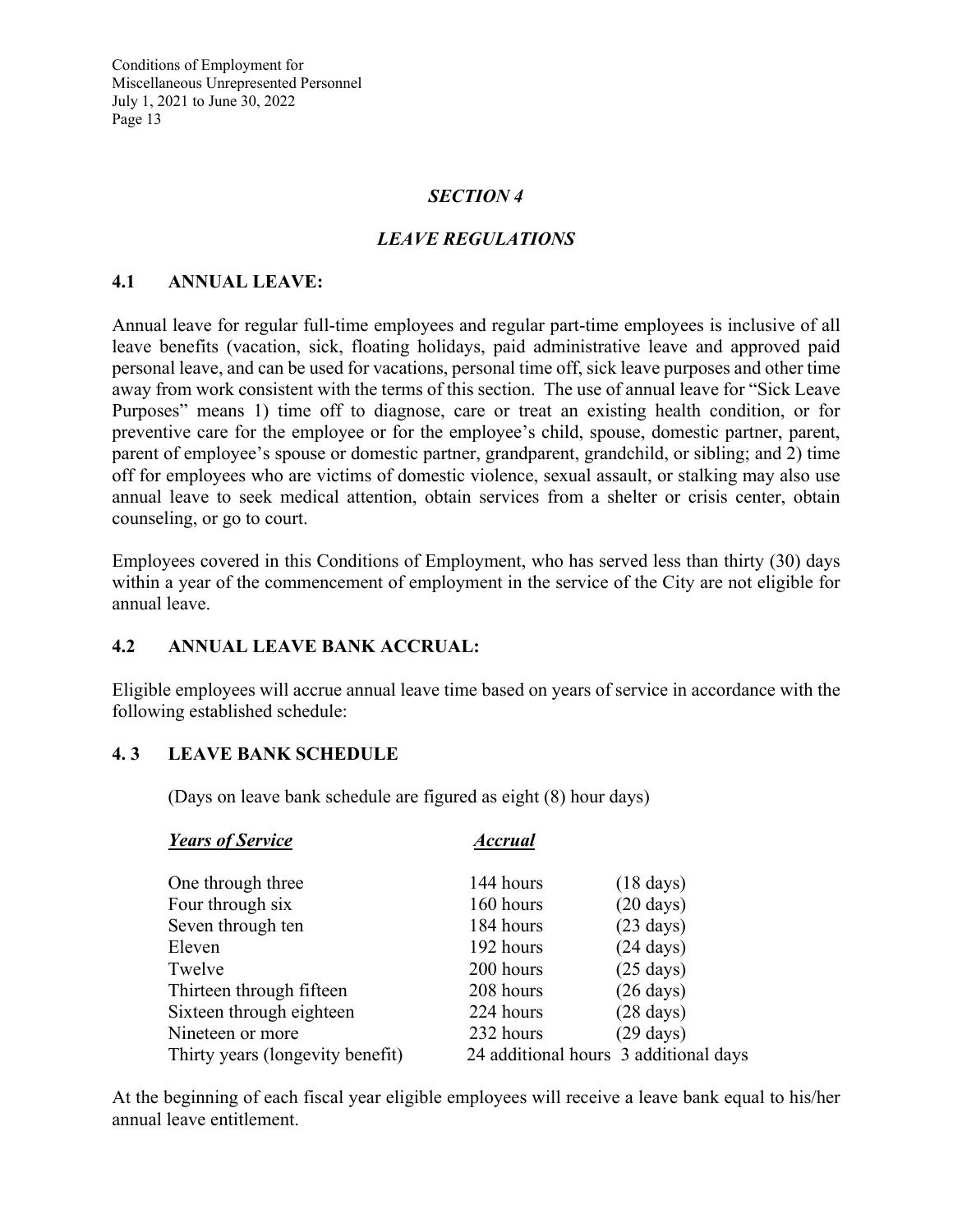Employee's annual leave entitlement for his/her first year of employment shall be based on the number of full months that employee will work for the City prior to the July 1 following their date of hired. For example, if an eligible employee's first day of employment is December 15, her/his annual leave entitlement for their year of employment will be 50% of 144 hours, which equals 72 hours. However, the amount of the leave bank entitled for the first year of employment will not be less than twenty-four (24) hours or three (3) days, whichever is greater. The first year amount of annual leave will be credited to the employee's leave bank after the employee completes thirty (30) days of employment in the service of the City. The amount of annual leave credited to the employee's leave bank for their first year of employment will not be subject to the maximum leave bank accumulation as provided in section 4.3

Effective the July 1 following the employee's date of hire, and every July 1 thereafter, employees will receive a leave bank equal to his/her annual leave entitlement.

Regular part-time employees who work less than full-time, but are scheduled to work more than 1040 hours a year are eligible for annual leave benefits, and shall be credited leave bank time on a prorated basis.

In the event one or more municipal holidays fall within an authorized leave with pay, such holidays shall not be charged as leave, and the leave shall be extended accordingly.

Upon termination of employment with the City, the cash value of any unused leave time in excess of that which would have been earned had it been granted on a pro-rated monthly basis and other outstanding obligations due the City shall be deducted from the final payment to the employee.

Accrued leave time can be taken off prior to the date of retirement and used to delay final date of employment if it is requested in writing and approved at least thirty (30) days prior to the scheduled date that such leave would begin.

# **4.3 LEAVE ELIGIBILITY:**

Employees are eligible to use annual leave benefits on their ninetieth  $(90<sup>th</sup>)$  day of employment.

### **4.4 NOTIFICATION FOR USE OF LEAVE BANK:**

Except for annual leave used for Sick Leave Purposes, in cases of emergency or when the need to use leave time is not otherwise reasonably foreseeable, notification for use of leave bank hours will be as follows:

Employees are required to make written requests through the appropriate supervisory channels for the use of accrued leave time. The written request shall be submitted at least two (2) full working days in advance for leave requests of up to four (4) working days; for leave requests of five (5) working days or more, the written request shall be submitted at least ten (10) working days, but not earlier than ninety (90) calendar days, prior to the beginning date of the requested leave. No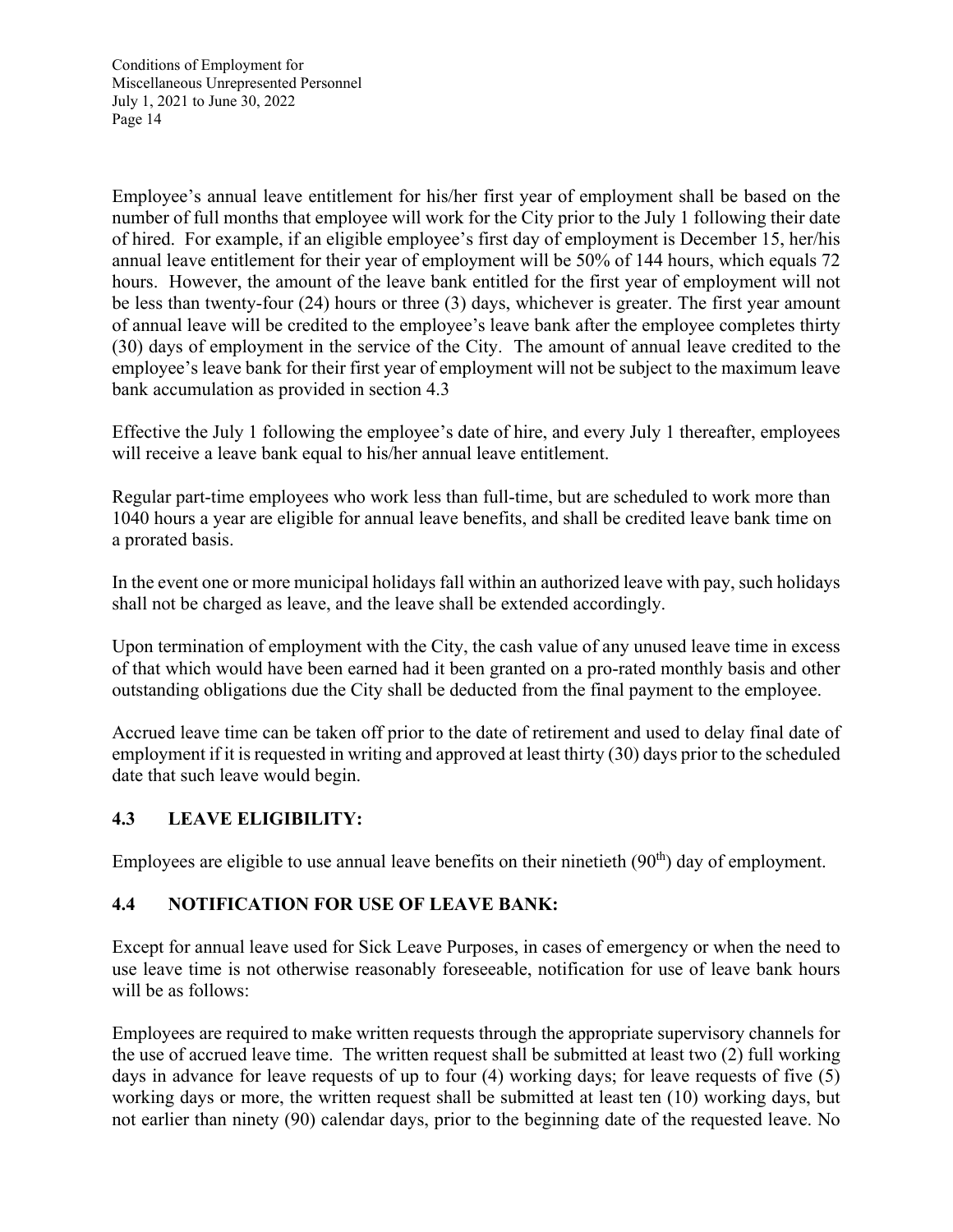use of accrued leave time or related absence is authorized until the employee's written request is approved in writing.

Leave periods shall be scheduled by management to provide adequate staffing. Such scheduling shall be subject to the needs of the City but shall take into account employee seniority and personal preference. The City will make every effort to give maximum possible advance notice to the affected employee in the event scheduled leave must be cancelled or modified due to the needs of the service.

Where use of accrued leave time is requested for Sick Leave Purposes, in cases of emergency or when the need to use leave time is not otherwise reasonably foreseeable, notification for use of leave bank hours will be as follows:

Where the need to use annual leave for Sick Leave Purposes is foreseeable, employees must provide reasonable advance notice, orally or in writing, to their supervisor or Human Resources. If the request for the use of five (5) or more days of leave time is related to plan medical treatment, when possible the employee should make the request for use of leave time at least ten (10) working days in advance. When the need to use annual leave for Sick Leave Purposes is not foreseeable, is being used in cases of emergency or when the need to use leave time is not otherwise reasonably foreseeable, employees are required to notify their supervisor or Human Resources, orally or in writing, as soon as practicable.

# **4.5 UNAUTHORIZED LEAVE**

An employee's absence shall be unauthorized if the employee does not report his or her absence to his or her supervisor or Human Resources as required under section 4.4.

### **4.6 LEAVE BANK ACCUMULATION**

A maximum of one hundred and twenty hours (15 days) of leave accrual will be the maximum allowed for carry-over at the end of a fiscal year, provided however, if at the end of year there are any leave bank hours over 120, the hours will be carried over and a commensurate number of hours shall be deducted from the employee's annual accrual in order that the maximum leave bank accrual not exceed an employee's annual accrual plus 120 hours.

# **4.7 LEAVE BANK CASH-OUT/OPTIONS**

- 1. Each employee may cash-out up to eighty (80) hours of any unused leave hours accrued at the beginning of the fiscal year, provided the employee retains an accrued leave balance of at least forty (40) hours in their leave bank. Compensation for such cash-out of unused accrued leave hours will be based on the employee's existing salary at the time the request is made.
- 2. Further, each employee may direct that all or any portion of the allowed cash-out amount be used to buy benefits offered under the Flexible Benefit Program.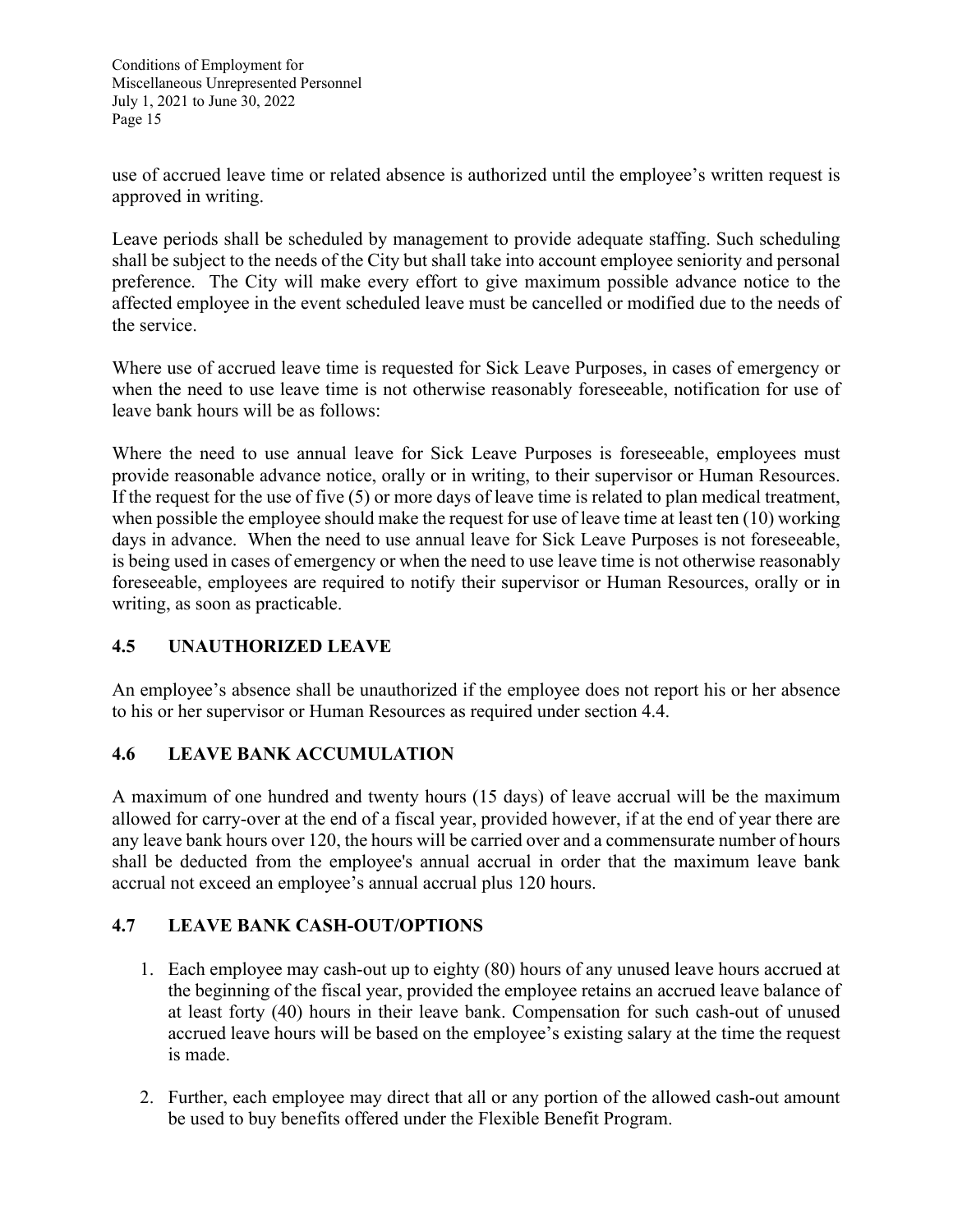# **4.8 TREATMENT OF ACCRUED LEAVE UPON TERMINATION**

At the time of termination of employment, employees shall be paid the cash value of all unused accrued leave hours based on the employee's then existing salary rate; or, in the alternative, the employee may exercise the option to invest the cash value of such unused accrued leave hours in the Employee Flexible benefit Program.

If a retiring employee terminates employment during the year and is legally entitled to a distribution of unused leave, the employee may submit, in writing, his or her request for the City to "hold" payment of his or her accumulated leave until the following year. Such request must be submitted in writing in advance of the date of retirement and requires written approval by the City Manager before any disbursement can be made.

# **4.9 CATASTROPHIC EVENT:**

In the event an employee in this group suffers a catastrophic event, e.g. serious illness, and there is not a sufficient leave balance to cover the employee's absence from the workplace, upon written request to the City Manager, an advancement of up to thirty (30) days of leave may be granted, with the understanding that it will be reimbursed to the City on a day-for-day basis from future allocated leave or reimbursed to the City as outlined under Section 3.6 Outstanding Obligations Upon Termination.

### **4.10 UNPAID LEAVE:**

### **Leave of Absence Without Pay**

The City Manager may grant a regular or probationary employee leave of absence without pay or accrual of employment benefits, such as paid time off or seniority, for reasons other than pregnancy, disability or family care leave, for a period not to exceed ninety (90) days. No employee shall be authorized leave without pay if said employee has accrued leave or compensatory timeoff accrued on the books of the City. After ninety (90) days, the leave of absence may be extended if authorized by the City Council.

No such leave shall be granted except upon written request of the employee, setting forth the reason for the request, and the approval will be in writing. Upon return to duty following expiration of a regularly approved leave, the employee shall be reinstated in the position held at the time leave was granted. Failure on the part of the employee on leave to report promptly at its expiration shall be cause for discharge. The depositing in the United States mail of a first class letter postage paid, addressed to the employee's last known place of address shall be reasonable notice.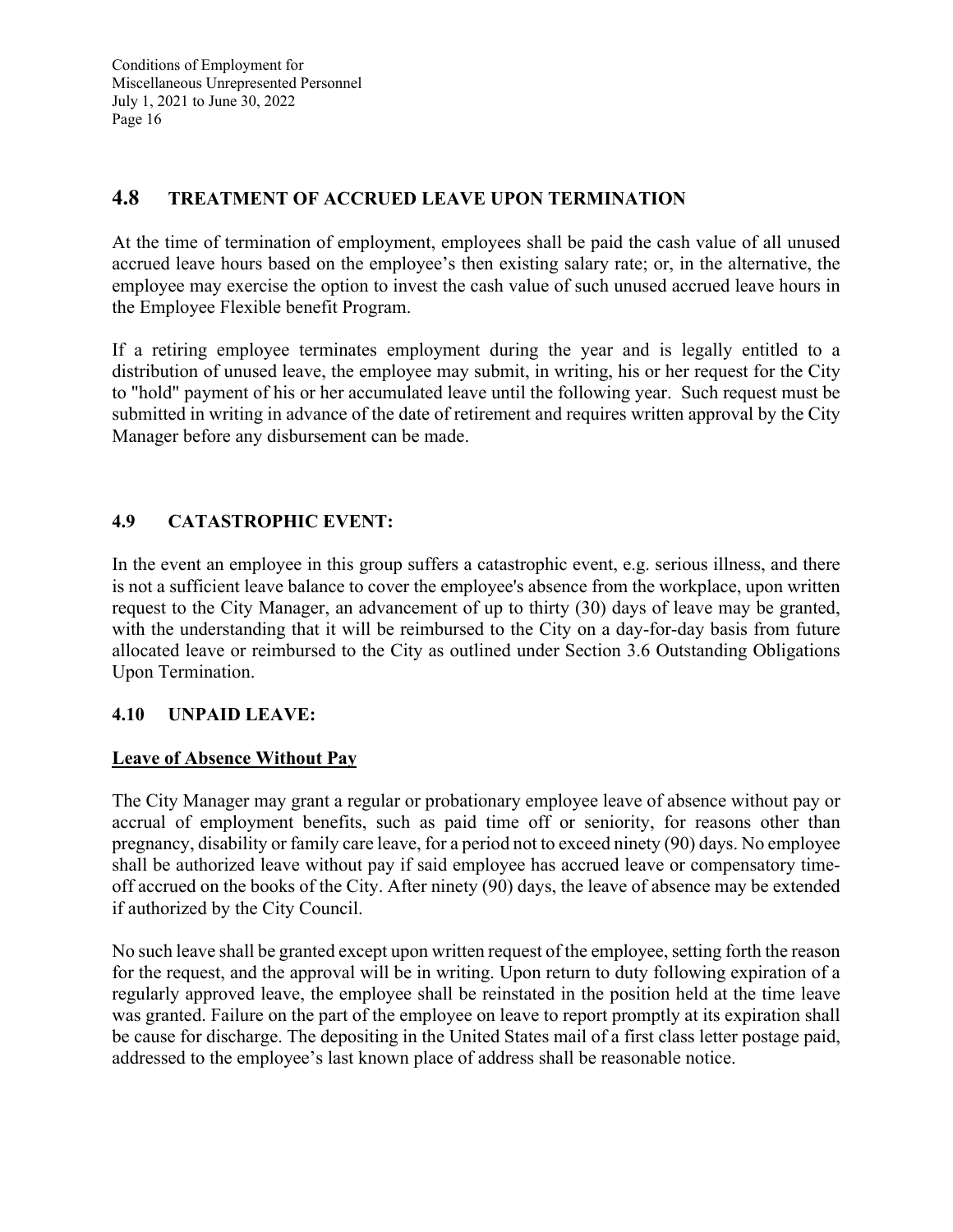Department heads may grant a regular, or probationary employee leave of absence without pay for not to exceed one (1) calendar week. Such leaves shall be reported to the Human Resources/Risk Manager.

No leave shall accrue to any employee during any full biweekly pay period in which the employee is on an authorized leave without pay in excess of five (5) days. Employee on leave without pay may also be responsible for full payment (employer and employee portion) of insurance premiums for insurance coverage during such leave. Benefits shall be continued at City expense during the first thirty (30) days of such leave.

### **Statutory Family and Medical Leave**

# **1. Eligibility**

The City provides eligible employees the opportunity to take unpaid leaves of absence for specific reasons in accordance with California's Moore-Brown-Roberti Family Rights Act (CFRA) and the federal Family and Medical Leave Act of 1993 (FMLA). To be eligible for FMLA/CFRA Leave, an employee must (1) have worked for the City for at least twelve months prior to the date on which the leave is to commence; and (2) have worked at least 1,250 hours in the twelve months preceding the leave.

### **2. FMLA Leave**

### a. Permissible Uses

 "Family care leave" may be requested under the FMLA for (1) the birth or adoption of an employee's child, (2) the placement of a foster child with the employee; or (3) the serious health condition of an employee's child, spouse, or parent. "Medical leave" may be requested under the FMLA for an employee's own serious health condition. A "serious health condition" is one that requires either in-patient care in a medical facility or continuing treatment or supervision by a health care provider.

"Qualifying exigency leave" may be requested under the FMLA for qualifying exigencies arising out of the fact that an employee's spouse, son, daughter, or parent is on active duty (or has been notified of an impending call or order to active duty) in the Armed Forces in support of a contingency operation. "Qualifying exigencies" include certain absences related to short-notice deployment, military events and related activities, childcare and school activities, financial and legal arrangements, counseling, rest and recuperation, post-deployment activities, and additional activities. Employees may contact the Human Resources/Risk Manager or her or his designee for more information about what qualifies as a "qualifying exigency."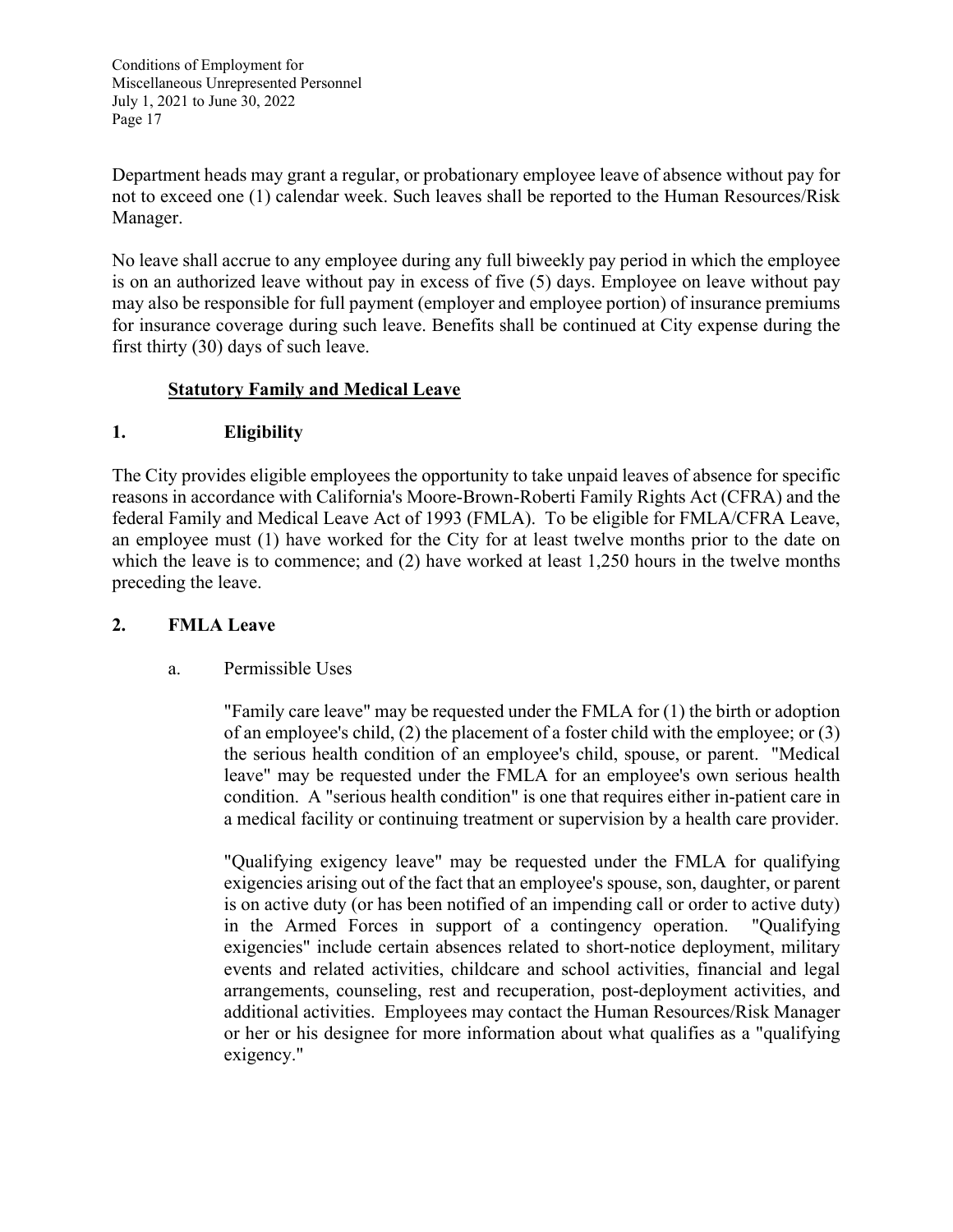"Military caregiver leave" may be requested under the FMLA to care for a "covered service member" if the employee is a spouse, child, parent, or next of kin of the "covered service member." A "covered service member" is:

- a member of the Armed Forces, including the National Guard and Reserves, who, because of a serious injury or illness incurred in the line of duty while on active duty that may render the member medically unfit to perform the duties of the member's office, grade, rank, or rating, is: (1) undergoing medical treatment, recuperation, or therapy; (2) in outpatient status; or (3) on the temporary disability retired list; or
- a veteran who is undergoing medical treatment, recuperation, or therapy, for a serious injury or illness and who was a member of the Armed Forces (including a member of the National Guard or Reserves) at any time during the period of five (5) years preceding the date on which the veteran undergoes that medical treatment, recuperation, or therapy.
- b. Amount of FMLA Leave Available

Provided all the conditions of this policy are met, an employee may take a maximum of twelve (12) weeks total of family care leave, medical leave, and qualifying exigency leave under the FMLA in a 12-month period. This 12-month period is measured backwards from the date the employee's family care leave, medical leave, or qualifying exigency leave under the FMLA commences. Spouses who are both employed by the City may take a maximum combined total of twelve weeks of family care leave under the FMLA in a 12-month period for the birth, adoption, or foster care of their child.

Provided all of the conditions of this policy are met, an employee may take up to 26 weeks total of a combination of all leaves under the FMLA during a 12-month period (up to 12 weeks of which may be for FMLA leave other than military caregiver leave). The 12-month period used to measure this entitlement will commence upon the first use of military caregiver leave under the FMLA for a covered service member's particular injury.

### **3. CFRA Leave**

"Family care leave" may be requested under the CFRA for (1) the birth or adoption of an employee's child, (2) the placement of a foster child with the employee; or (3) the serious health condition of an employee's child, spouse, domestic partner as defined in California Family Code Section 297, or parent. "Medical leave" may be requested for an employee's own serious health condition. A "serious health condition" is one that requires either in-patient care in a medical facility or continuing treatment or supervision by a health care provider.

Provided all of the conditions of this policy are met, an employee may take up to twelve (12) weeks of leave under the CFRA during a 12-month period. This 12-month period is measured backwards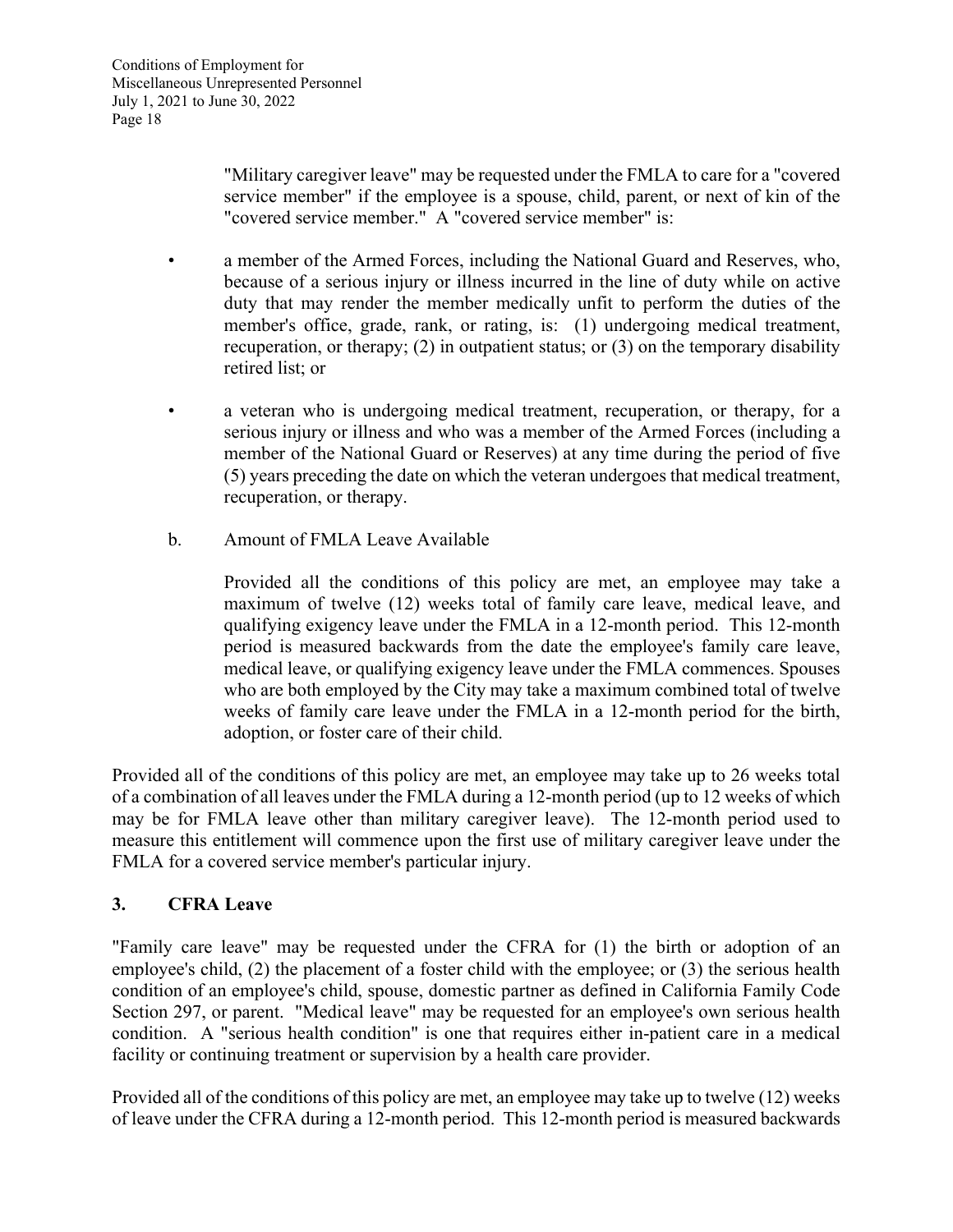from the date the employee's family care leave or medical leave under the CFRA commences. Spouses who are both employed by the City may take a maximum combined total of twelve weeks of family care leave under the CFRA in a 12-month period for the birth, adoption, or foster care of their child.

Family care leave and medical leave under the CFRA typically run concurrently with family care leave and/or medical leave under the FMLA.

# **4. Intermittent Leave**

FMLA/CFRA Leave taken for the birth, adoption, or foster care placement of a child generally must be taken in blocks of at least two (2) weeks' duration; however, the City will provide employees with family care leave for birth, adoption, or foster care placement for periods of less than two (2) weeks duration on any two (2) occasions. FMLA/CFRA Leave taken for the birth, adoption, or foster care placement of a child must be concluded within one (1) year of the birth, adoption, or placement.

Qualifying exigency leave under the FMLA may be taken on an intermittent or reduced schedule as required by the qualifying exigency.

FMLA/CFRA Leave for any other reason may be taken intermittently or on a reduced schedule where medically necessary. If FMLA/CFRA Leave is authorized to be taken intermittently or on a reduced schedule, the City retains the discretion to transfer the employee temporarily to an alternative position with equivalent pay and benefits which better accommodates the employee's leave schedule.

### **5. Substitution of Paid Leave**

Employees are required to substitute accrued paid time off, including accrued compensatory time off, for all FMLA/CFRA Leaves, except that employees can retain a five (5) day balance of accrued paid time off.

If the employee is receiving payments from State Disability Insurance ("SDI") while on FMLA/CFRA leave, the accrued paid leave time will only be used in an amount which supplements the SDI payment such that the employee receives the full amount of his or her regular compensation as an active employee.

The substitution of paid leave time for FMLA/CFRA Leave does not extend the total duration of FMLA/CFRA Leave to which an employee is entitled. For example, if an employee has accrued two (2) weeks of unused paid vacation time at the time of the request for medical leave under the FMLA/CFRA, that paid vacation time will be substituted for the first two (2) weeks of FMLA/CFRA Leave, leaving up to ten (10) additional weeks of unpaid FMLA/CFRA Leave.

### **6. Leave's Effect on Pay**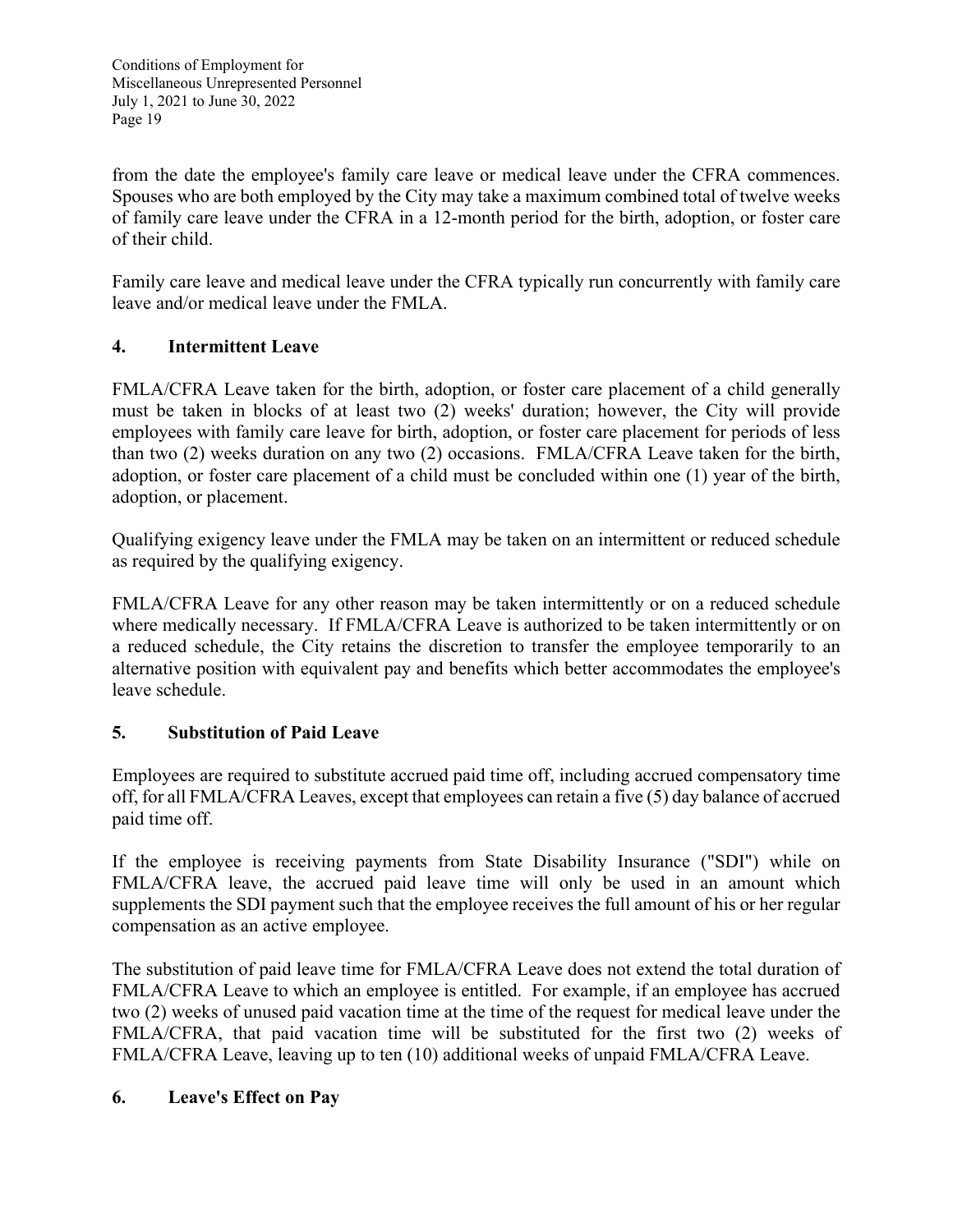Except to the extent that other paid leave time is substituted for FMLA/CFRA Leave, FMLA/CFRA Leave is unpaid.

# **7. Leave's Effect on Benefits**

During an employee's FMLA/CFRA Leave, the City shall continue to pay for the employee's participation in the City's group health insurance to the same extent and under the same terms and conditions as would apply had the employee not taken leave. Employees are required to continue to make any payments they normally make towards healthcare coverage premiums while on leave. In the event an employee on leave fails to make timely payment for their portion of healthcare coverage premiums, the City will notify the employee of such failure and, if payment is not made, terminate the coverage.

If the employee fails to return from the leave for a reason other than the recurrence or continuation of the health condition that brought about the leave or other circumstances beyond the employee's control, the City is entitled to recover any health premiums paid by the City on the employee's behalf during any unpaid period of the leave.

Employees on FMLA/CFRA Leave accrue employment benefits, such as paid time off or seniority, only when paid time off is being substituted for unpaid leave and only if the employee would otherwise be entitled to such accrual. If the employee is using accrued paid time off to supplement SDI payments as discussed above, he or she will accrue employment benefits on a pro rata basis.

### **8. Procedure for Requesting Family Care and Medical Leave**

### Notice Requirements

Employees should notify the Human Resources/Risk Manager of their request for FMLA/CFRA Leave as soon as they are aware of the need for such leave. For foreseeable events, if possible, the employee shall provide thirty (30) calendar days' advance written notice to the Human Resources/Risk Manager of the need for FMLA/CFRA Leave. For events that are unforeseeable thirty (30) days in advance, but are not emergencies, the employee must notify the Human Resources/Risk Manager, in writing, as soon as he/she learns of the need for the leave, ordinarily no later than one (1) to two (2) working days after the employee learns of the need for the leave. If the leave is requested in connection with a planned, non-emergency medical treatment, the employee may be requested to reschedule the treatment so as to minimize disruption of the City's business.

If an employee fails to provide the requisite 30-day advance notice for foreseeable events without any reasonable excuse for the delay, the City reserves the right to deny the taking of the leave.

All requests for FMLA/CFRA Leave should include anticipated date(s) and duration of the leave. Any requests for extensions of an FMLA/CFRA Leave must be received at least five (5) working days before the date on which the employee was originally scheduled to return to work and must include the revised anticipated date(s) and duration of the family care or medical leave.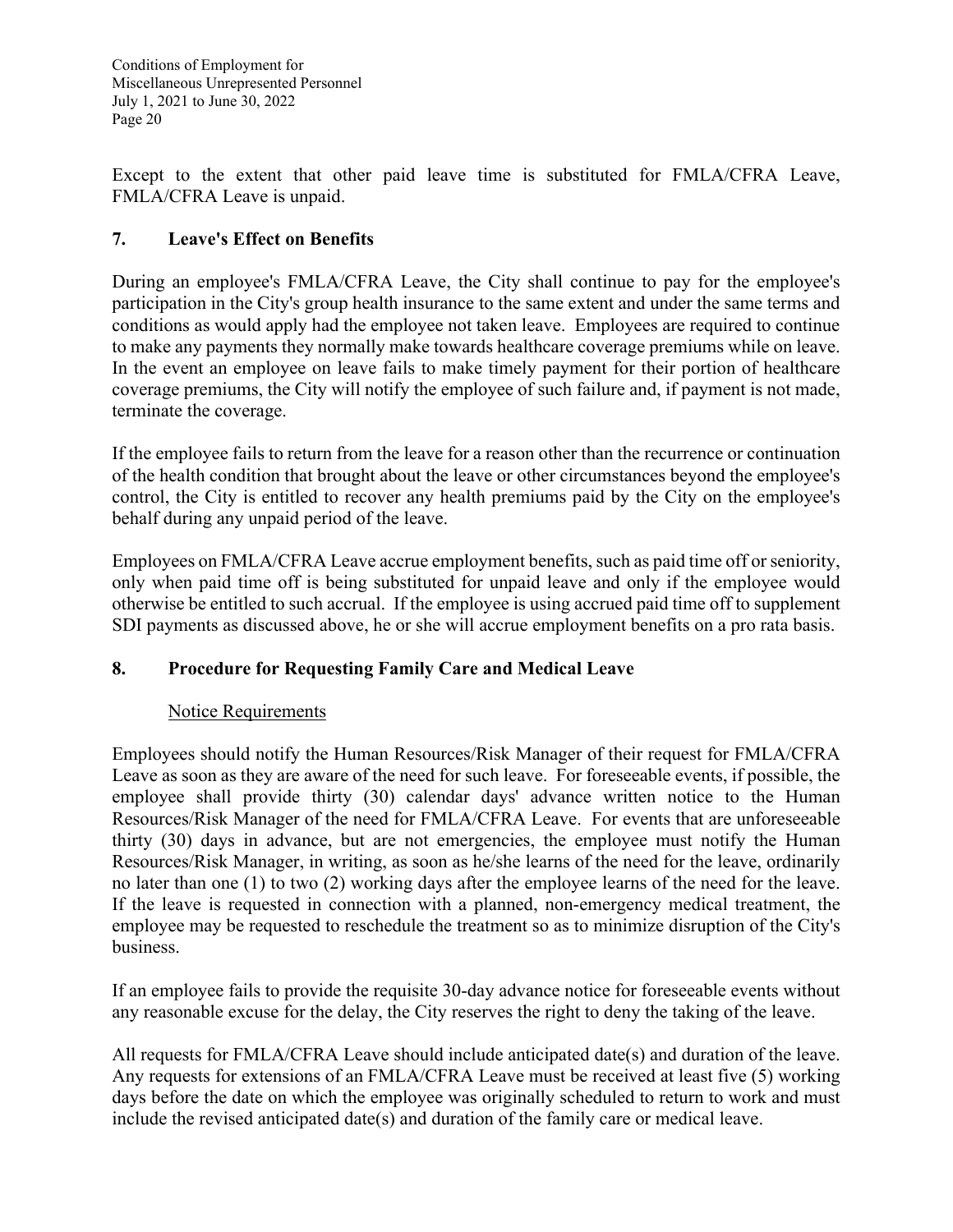### Certification

Any request for FMLA/CFRA Leave must be supported by proper certification of the need for leave. For foreseeable leaves, employees must provide the required certification before the leave begins. When this is not possible, employees must provide the required certification within fifteen (15) calendar days after the City's request for certification, unless it is not practicable under the circumstances to do so, despite the employee's good faith efforts. Failure to provide the required certification may result in the denial of foreseeable leaves until such certification is provided. In the case of unforeseeable leaves, failure to provide the required certification within fifteen days of being requested to do so may result in a denial of the employee's continued leave. Any request for an extension of the leave also must be supported by an updated certification.

Certification of family care leave under the FMLA/CFRA shall include (1) the date on which the serious health condition commenced; (2) the probable duration of the condition; (3) the health care provider's estimate of the amount of time needed for family care; and (4) the health care provider's assurance that the health care condition requires family care leave.

Certification of medical leave under the FMLA/CFRA shall include (1) the date on which the serious health condition commenced; (2) the probable duration of the condition; (3) a statement that, due to the serious health condition, the employee is unable to perform the functions of his or her position; and (4) in the case of intermittent leave or revised schedule leave where medically necessary, the probably duration of such a schedule. In addition, the certificate may, at the employee's option, identify the nature of the serious health condition involved. If the City has reason to doubt the validity of the certification provided by the employee, the City may require the employee to obtain a second opinion from a doctor of the City's choosing at the City's expense. If the employee's health care provider and the doctor providing the second opinion do not agree, the City may require a third opinion, also at the City's expense, performed by a mutually agreeable doctor who will make a final determination. Before permitting the employee to return to work, the City may also require the employee to provide medical certification that he or she is able to return to work.

Certification of a military caregiver leave under the FMLA shall be either (1) an appropriate medical certification from an authorized health care provider or (2) a copy of an Invitation Travel Order or Authorization issued by the Department of Defense.

The nature and format of the certification of a qualifying exigency leave under the FMLA will vary depending on the nature of the qualifying exigency, and will typically include a copy of the active duty orders for the employee's spouse, son, daughter, or parent.

#### **9. Leave's Effect on Reinstatement**

 Employees returning from FMLA/CFRA leave are entitled to reinstatement to the same or comparable position consistent with applicable law, provided that the total period of the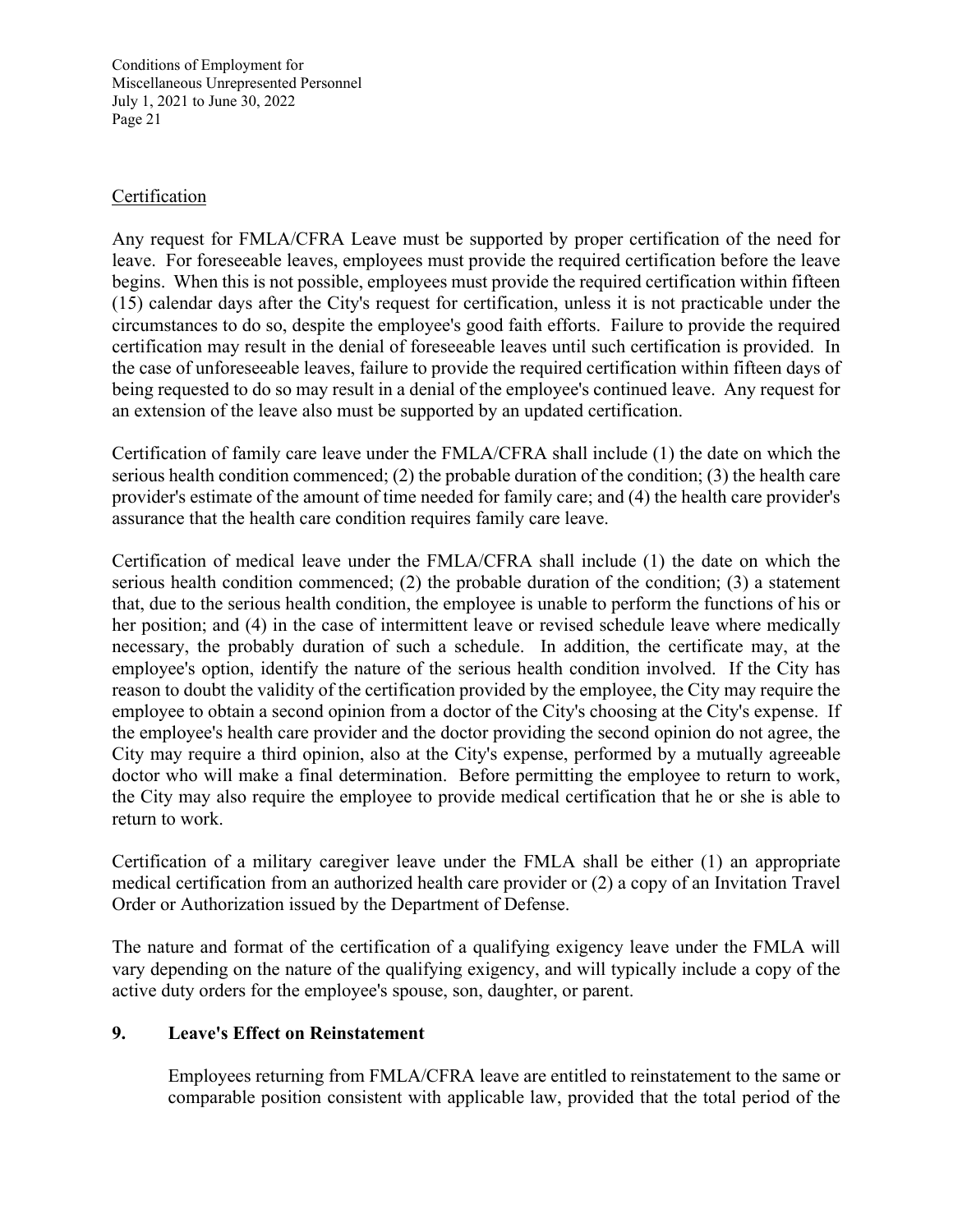FMLA/CFRA Leave does not exceed the employee's maximum leave entitlement as described above.

Employees who take medical leave under the FMLA/CFRA for their own serious health condition must provide medical certifications verifying that they are able to return to work in the same manner as employees who return to work from other types of medical leave.

# **Pregnancy Disability Leave (PDL)**

Under the California Fair Employment and Housing Act (FEHA), if an employee is disabled by pregnancy, childbirth or related medical conditions, she is eligible to take a pregnancy disability leave (PDL). If an employee is affected by pregnancy or a related medical condition, she is also eligible to transfer to a less strenuous or hazardous position or to less strenuous or hazardous duties, if this transfer is medically advisable.

- The PDL is for any period(s) of actual disability caused by pregnancy, childbirth or related medical conditions up to four (4) months (or eighty-eight (88) work days for a full-time employee) per pregnancy.
- The PDL does not need to be taken in one continuous period of time but can be taken on an as-needed basis.
- Time off needed for prenatal care, severe morning sickness, doctor ordered bed rest, childbirth, and recovery from childbirth would all be covered by the PDL.
- Except as other specifically provided in this section, generally, the City is required to treat pregnancy disability the same as the City treats other disabilities of similarly situated employees. The leave will be unpaid.

Employees on PDL will be required to obtain a written certification from their health care provider of the pregnancy disability or the medical advisability for a transfer. The certification should include:

- 1. The date on which the employee becomes disabled due to pregnancy or the date of the medical advisability for the transfer;
- 2. the probable duration of the period(s) of disability or the period (s) for the advisability of the transfer, and
- 3. a statement that, due to the disability, the employee is unable to work at all or to perform any one or more of the essential functions of the position without undue risk to herself, the successful completion of the pregnancy or to other persons or a statement that, due to your pregnancy, the transfer is medically advisable.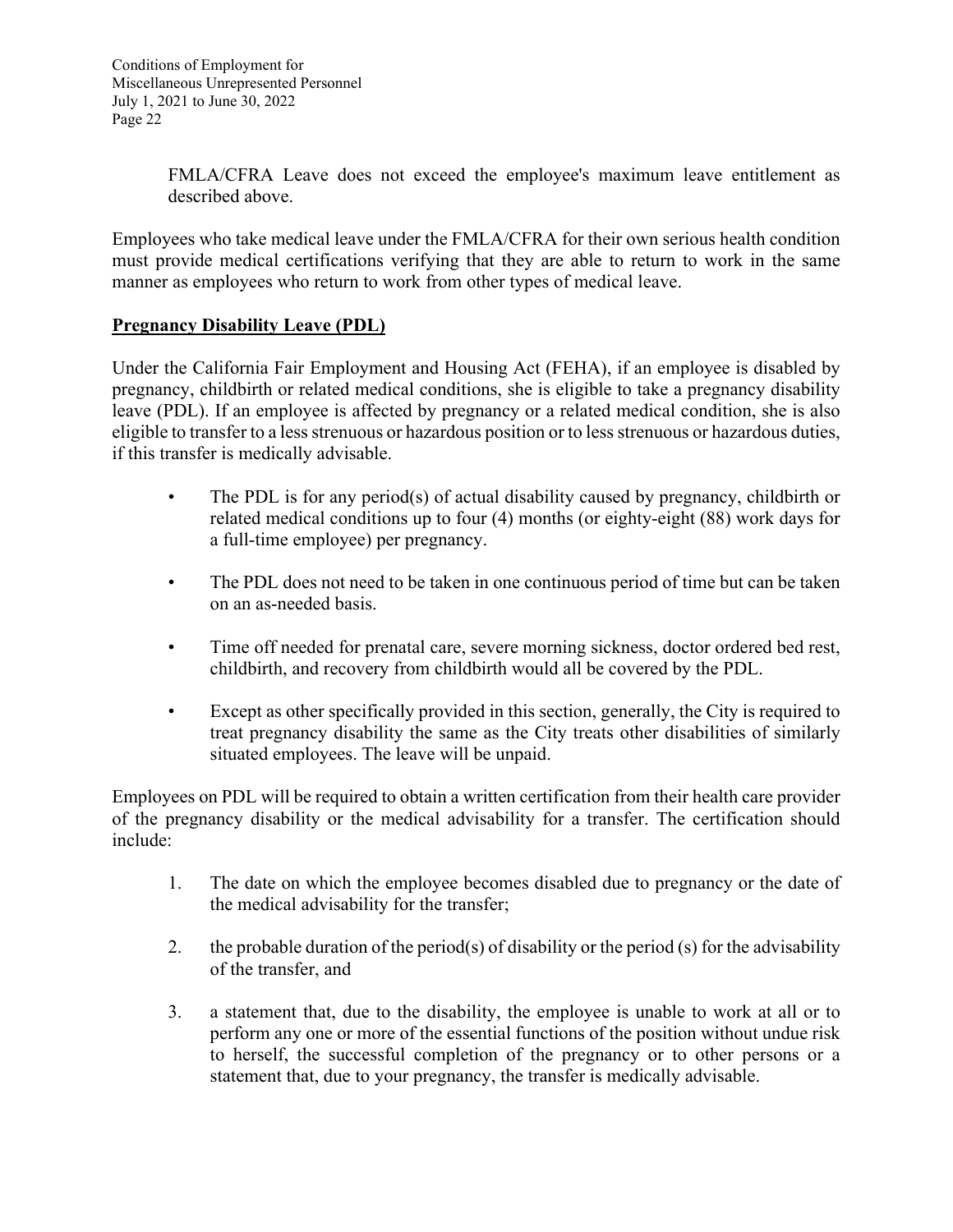At the employee's option, any accrued paid time off may be used as part of the pregnancy disability leave before taking the remainder of the leave as an unpaid leave. However, taking paid time off during the period of the pregnancy disability leave does not extend the maximum time allowed for such leave. Employees may also be eligible for state disability insurance for the unpaid portion of the leave.

Employees on PDL accrue employment benefits, such as paid time off or seniority, only when paid time off is being substituted for unpaid leave and only if the employee would otherwise be entitled to such accrual. If the employee is using accrued paid time off to supplement SDI payments she will accrue employment benefits on a pro rata basis.

An employee who is on a leave of absence for a period in excess of two (2) months must notify the Human Resources/Risk Manager by the end of each month thereafter both of the status of the disability and the employee's continued intent to work once the employee recovers from the disability. An employee returning from an absence shall be required to provide a physician's certification that indicates that she is fit to return to work.

An employee who returns to work at the end of a leave of absence due to pregnancy, childbirth or related medical condition will be returned to her former position, if possible, or will be offered the first available opening in a comparable position for which she is qualified.

An employee who returns from a leave of absence due to pregnancy will be credited with all service prior to the commencement of her disability.

An employee who fails to report for work at the end of an approved leave will be deemed to have voluntarily resigned.

During an employee's approved PDL, the City shall continue to pay for the employee's participation in the City's group health insurance to the same extent and under the same terms and conditions as would apply had the employee not taken leave, for up to four months. Employees are required to continue to make any payments they normally make towards healthcare coverage premiums while on leave. In the event an employee on leave fails to make timely payment for their portion of healthcare coverage premiums, the City will notify the employee of such failure and, if payment is not made, terminate the coverage. The City is entitled to recover any health premiums paid by the City on the employee's behalf during any unpaid period of the leave if the employee fails to return from the PDL for a reason other than one of the following: (1) the employee takes FMLA/CFRA Leave; (2) the continuation, recurrence or onset of a serious health condition or serious injury or illness within the meaning of FMLA/CFRA; or (3) other circumstances beyond the employee's control as provided by law.

Employees on PDL accrue employment benefits, such as paid time off or seniority, only when paid leave is being substituted for unpaid leave and only if the employee would otherwise be entitled to such accrual. If the employee is using accrued paid time off to supplement SDI payments as discussed above, he or she will accrue employment benefits on a pro rata basis.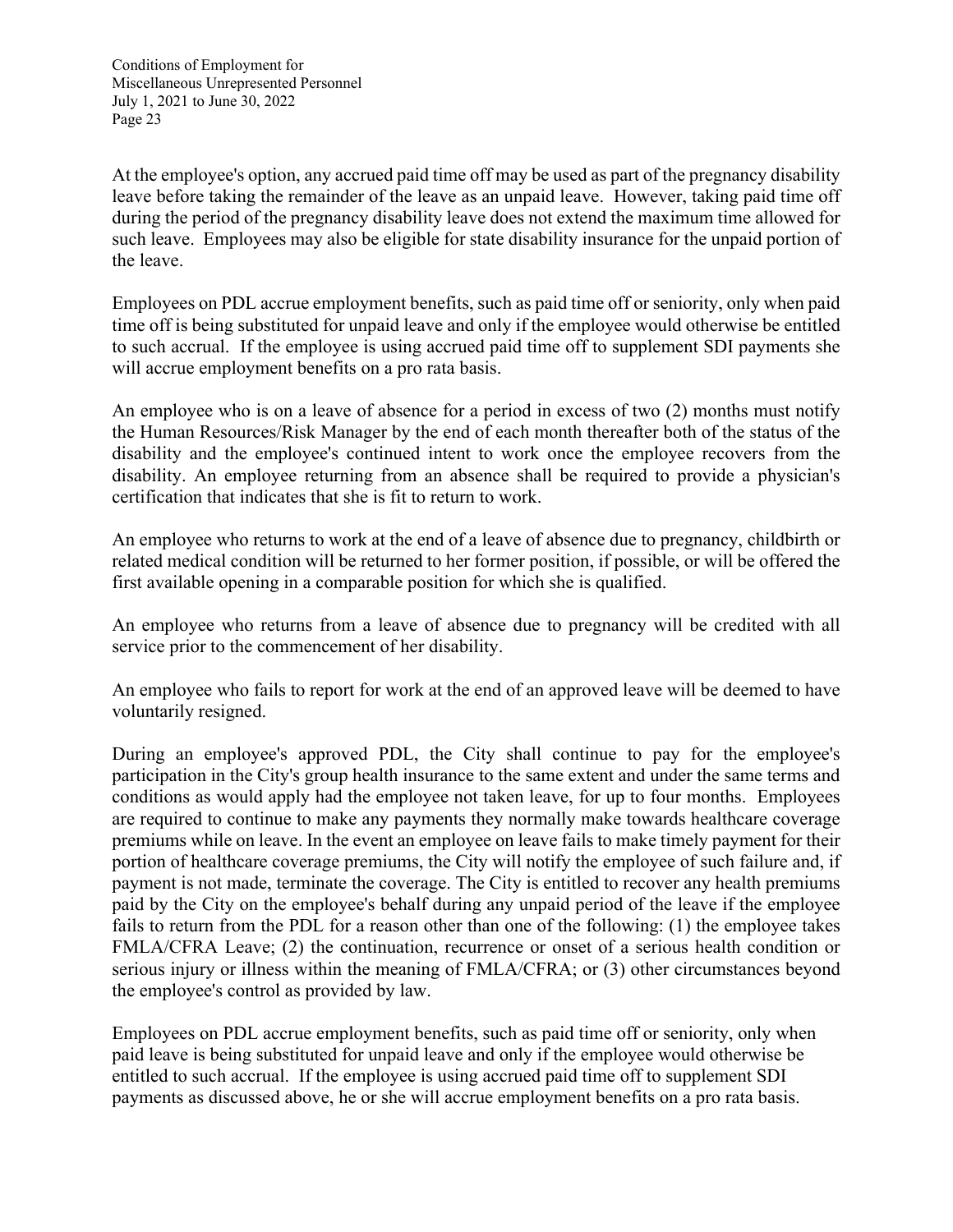### **Paid Family Leave**

Employees who are covered by the state's SDI program will be eligible for reimbursement for up to six (6) weeks during a twelve (12) month period of qualifying unpaid leave, for the purposes of bonding with a newborn child (up to one (1) year from birth or adoption), or to care for a family member or domestic partner.

An employee who is eligible for SDI benefits may only become eligible for PFL benefits after SDI benefits are no longer being paid. SDI benefits are payable when an employee is disabled for a non-work related reason, which may include pregnancy; PFL benefits are for baby bonding and for providing care to a family member.

Once an employee is no longer disabled, and (in the case of pregnancy) has given birth, her SDI benefits may cease and she may apply for baby bonding benefits under PFL.

Once an employee applies for PFL, there is a seven (7) day unpaid waiting period before the employee may start receiving benefits. However, an employee who previously served a waiting period before receiving SDI benefits will not have to serve another waiting period before receiving PFL benefits. Employees may use their accrued paid time off during the seven (7) day waiting period.

Paid Family Leave is administered by the State of California and may be modified by the State from time to time.

### **4.11 DEATH OR CRITICAL ILLNESS IN IMMEDIATE FAMILY BEREAVEMENT LEAVE**

An employee eligible for benefits, upon the necessity of his absence being shown to and with the consent of the City Manager, may be allowed to be absent from the duties of his/her position and to receive full compensation during such absence for bereavement leave. Eligible City employees shall be entitled to bereavement leave, in addition to any other leave, to provide up to three (3) working days per year with pay in the case of death or of critical illness where death appears eminent. This time shall be in addition to accrued leave time or compensatory time. The City shall cooperate with the employee in providing time off, using accrued leave time, or compensatory time, for any additional bereavement needs if the three (3) days bereavement leave has been used.

Such benefit shall apply to all immediate family members, to include spouse, child, brother, sister, parent (including step family and in-laws), grandparents and grandchildren when the relationship of the person to the employee warrants such use of bereavement leave. Where such death or critical illness has occurred, the employee shall furnish satisfactory evidence of such death or critical illness to his/her department head.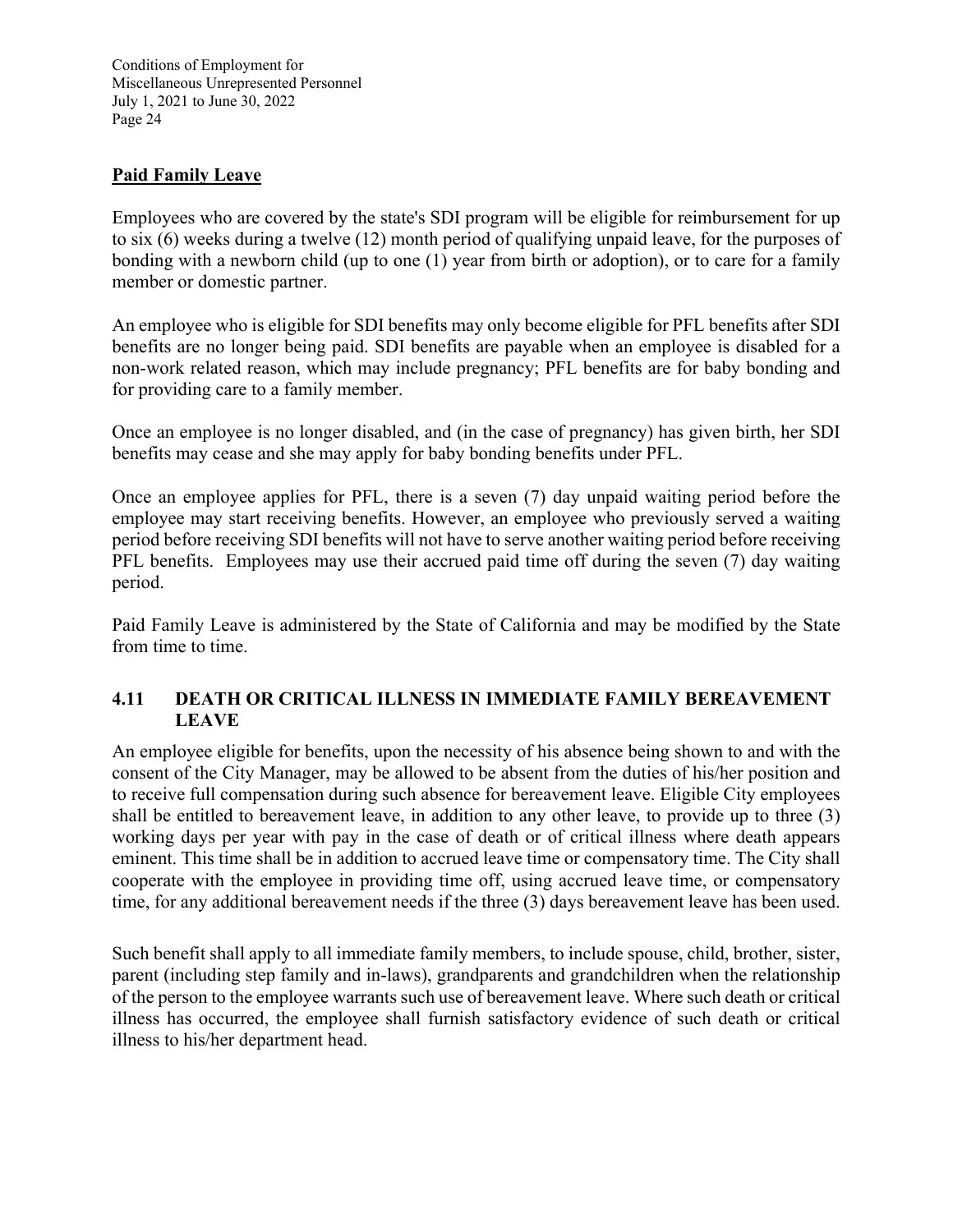Such leave of absence shall not be allowed in any case where, in the preceding six (6) calendar months, a leave of absence for the critical illness of that same relative has been granted. Such bereavement leave is not cumulative from year to year.

Leave to attend the funeral of a co-worker will be acceptable to the City upon Department Head approval consistent with maintenance of operations. Such leave is considered leave with pay and not charged to any other leave.

### **4.12 CONFLICT OF LAWS**

In the event of any conflict between the provisions of this Conditions of Employment and Federal or State laws, such Federal or State laws shall prevail.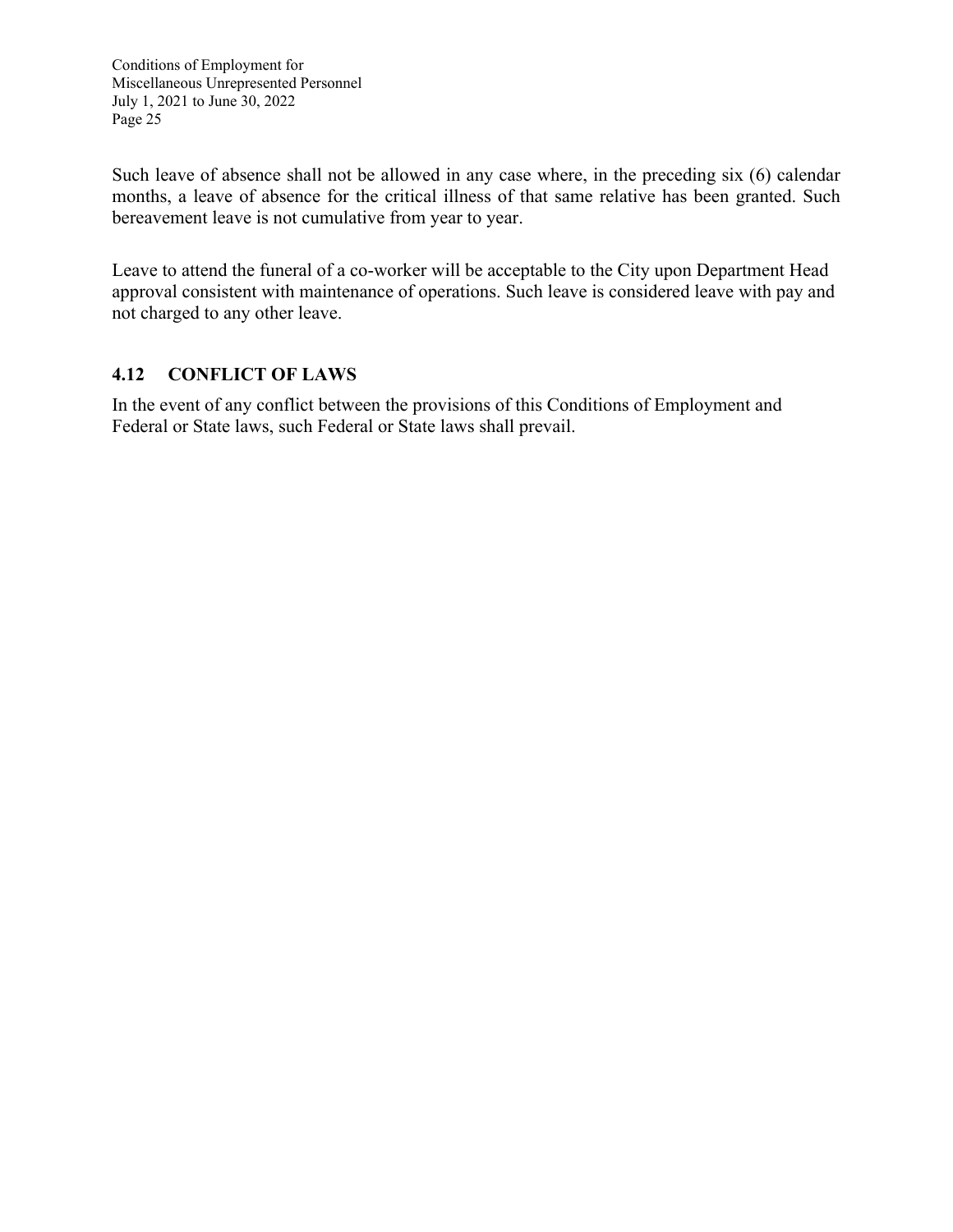### *SECTION 5*

### **5.1 LEGAL HOLIDAYS**

A. The City has established the following schedule of days that shall be observed as legal holidays by all affected employees, at which time the City's administrative offices will be closed. The City observes twelve holidays. Three floating holidays are included in the leave bank.

| New Year's Day                |
|-------------------------------|
| Martin Luther King Day        |
| President's Day               |
| Memorial Day                  |
| Independence Day              |
| Labor Day                     |
| Veteran's Day                 |
| Thanksgiving Day              |
| Friday following Thanksgiving |
| Christmas Day                 |
|                               |

- B. Additionally, the following days shall be observed as legal holiday: The day before or after Christmas Day and day before or after January  $1<sup>st</sup>$ .
- C. When a holiday falls on a Saturday or Sunday, the preceding Friday or the following Monday respectively shall be observed as the legal holiday. If the holiday falls on an employee's flex day, the flex day may be rescheduled within the same work week. Rescheduled flex days off that are rescheduled because a holiday falls on that day are subject to prior approval by the Department Head and appropriate notification to the Administrative Services Department.
- D. Observance of a legal holiday on a Friday or Monday, at which time the City's Administrative offices will be closed, will not create overtime or the loss of time from an employee's leave bank if the holiday falls on a regularly scheduled flex day. The hours for any given holiday will relate to the number of hours of the employee's regular scheduled work day for that particular day.

Nothing in this Conditions of Employment shall preclude the City from declaring a holiday when a legal holiday has been declared by the President of the United States or the Governor of the State of California or the City Council.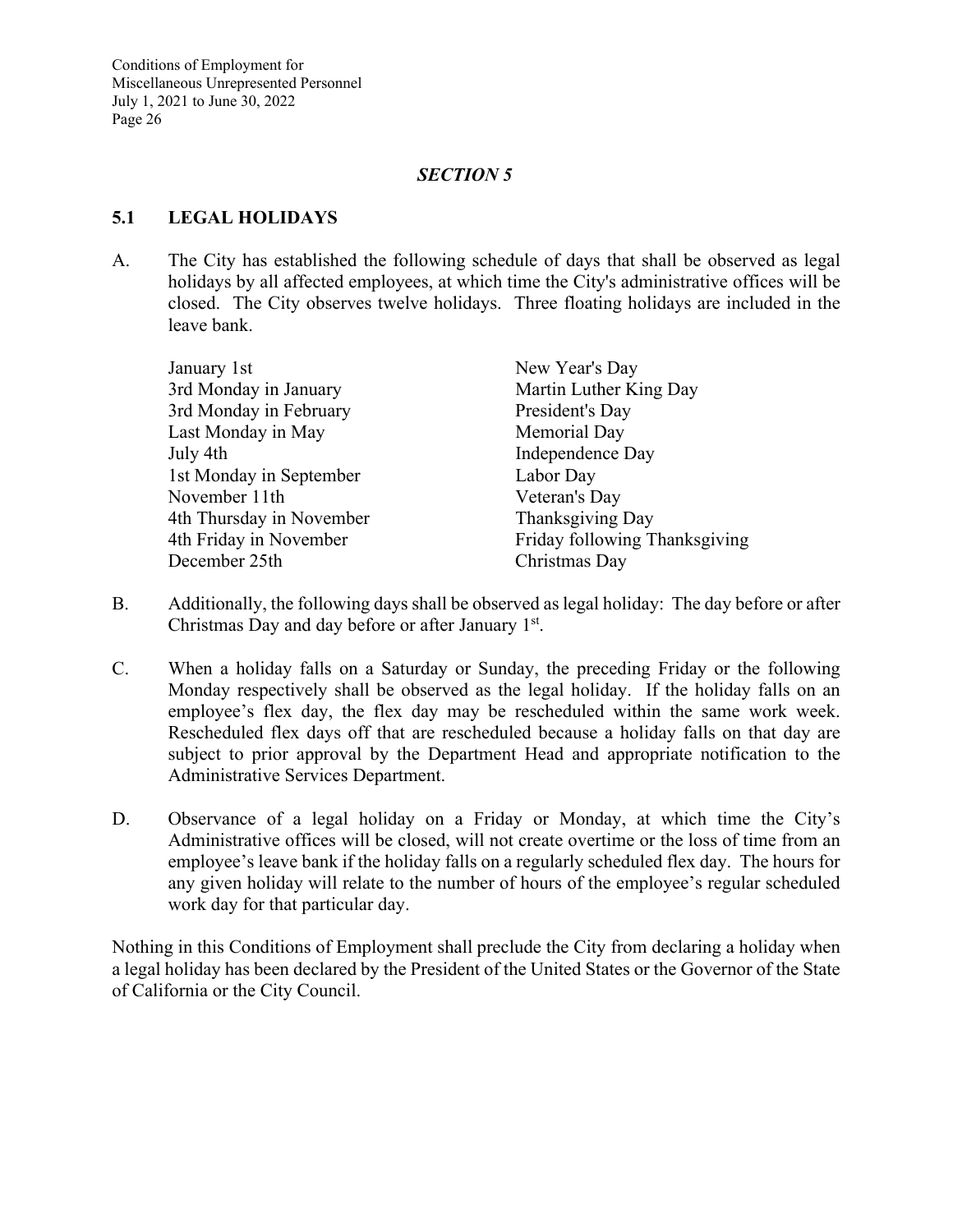### *SECTION 6*

### *WORKERS' COMPENSATION INSURANCE*

The City will provide workers' compensation benefits when an employee is injured on duty arising out of and in the course of employment. Workers' Compensation coverage is currently through the California Joint Powers Insurance Authority.

For a period not to exceed six months, commencing with the first day following such injury, while a full-time City employee is totally disabled from industrial injury and on accepted workers' compensation status, employee shall be compensated in an amount equal to such employee's base wages at the time of such disability, less the aggregate of (a) any workers' compensation benefits, and (b) any other disability payments made to such employee. Such payment shall be limited to said six month period or until such employee is retired on permanent disability or terminated from the City's employment, whichever comes first.

An employee shall be entitled to benefits at the normal rate if the employee is on accepted workers' compensation status and in a pay status for up to six months as defined above.

The workers' compensation carrier of the City reserves the right to subrogate if a claim is filed by an employee against a third party.

### *SECTION 7*

### *RETIREMENT PROGRAM*

- A. The City shall continue to participate in the California Public Employees Retirement System (CalPERS). Under CalPERS, the City provides the 2%@55 Miscellaneous Plan formula for all employees who are "classic members" as defined by the Public Employees' Pension Reform Act of 2013 (PEPRA). For all "new members" as defined by PEPRA, the City provides the  $2\%@62$  formula. Employees of the City who are hired on or after January 1, 2013 who classified as new members under PEPRA are subject to the other CalPERS terms and conditions set forth in PEPRA.
- B. Effective the first pay period after the City Council approve the resolution changing the payment and reporting value of Employer Paid Member Contributions (EPMC), affected employees' retirement contribution shall increase by one percent (1%). Additionally, the affected employees shall have their base wages increased by one and six tenths percent  $(1.60\%)$ .
- C. City employees who are considered as "classic" employees (employees hired on or before December 31, 2012) shall share in the cost of CalPERS coverage through payroll deduction as follows: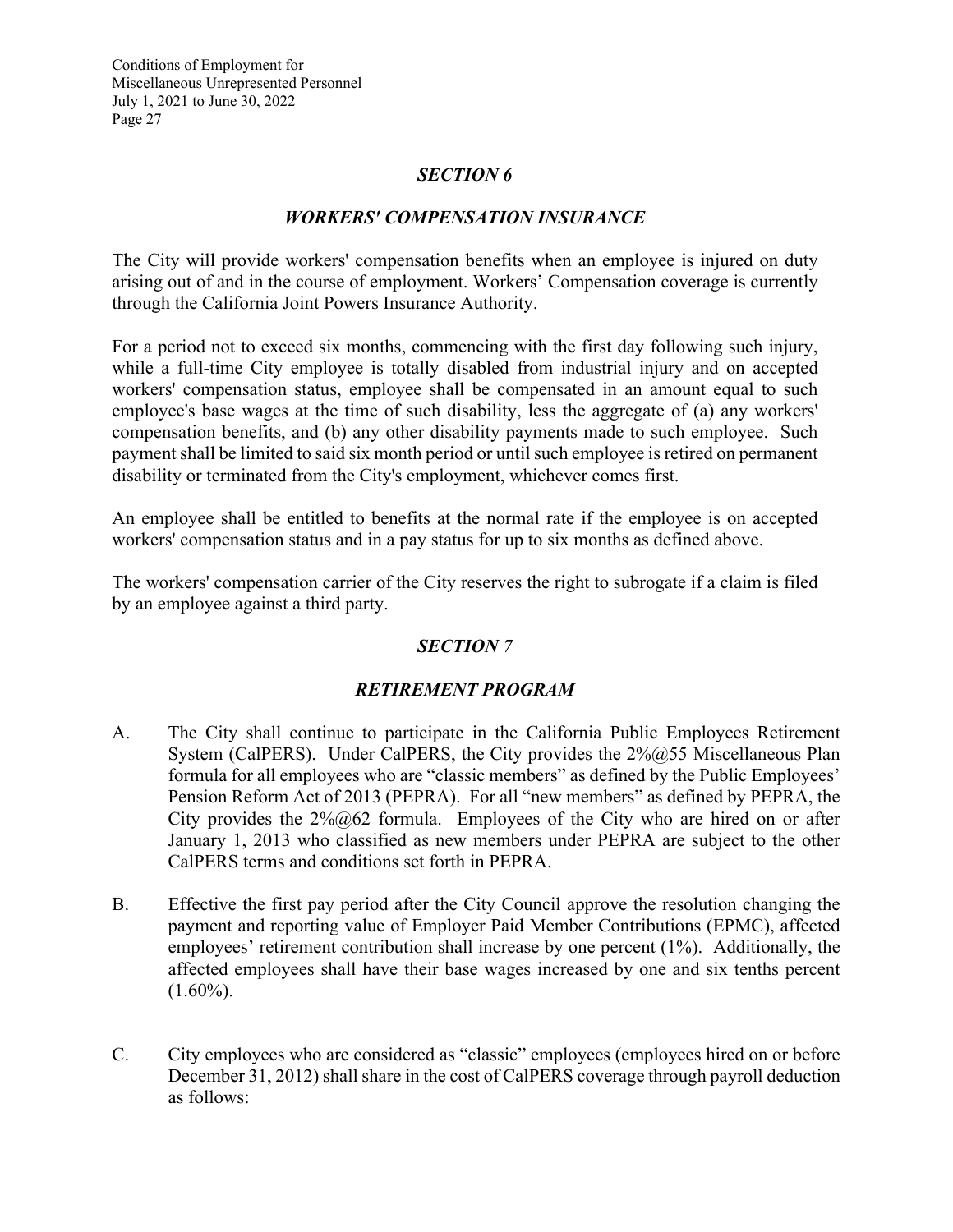- Three and one-half percent (3.5%) of normal contribution of the Employer Paid Member Contribution (EPMC) and Four and one-half percent (4.5%) "compensation earnable" by employees to the employer contribution will be considered to be a contribution towards the normal cost as defined under PEPRA.
- D. Employees who are hired after January 1, 2013 and are new members under PEPRA, shall pay the full member contribution amount which is currently 6.5% of "compensation earnable." However, new members will not contribute toward any portion of the required employer contribution.
- E. The City shall continue to report the value of the EPMC on all reportable compensation subject to CalPERS for all employees in Management as adopted by Resolution5761.

# *SECTION 8*

# *HEALTH/DENTAL BENEFITS FLEXIBLE BENEFIT PROGRAM*

### **8.1 LIFE, HEALTH AND DENTAL BENEFITS**

- A. The City will maintain a life insurance program providing a \$50,000.00 term life insurance policy for the miscellaneous unrepresented employee only, the beneficiary to be designated by said employee. The cost of the premium for this policy to be paid in full by the City. Employees retiring with 20 years or more of continuous service with the City and enrolled in the City's group life insurance program at the time of retirement, may continue to be covered in the City's group life insurance program at City expense for a life benefit of \$10,000. Extended coverage will not include AD&D benefits.
- B. The City will maintain the current health insurance program with the Public Employees Retirement System (PERS) Medical and Hospital Care Act pursuant to Government Code Section 22850. The health insurance program shall be available to all regular full-time employees and retirees as follows:
- Each eligible employee or retiree may select a health insurance carrier providing coverage in the Carpinteria geographic area, as defined and provided by PERS and currently in effect and on file in the City Human Resources Office.

Beginning the first paid pay period in January 2018, employees will pay by payroll deduction a monthly contribution to their health insurance premium (employee and dependents) in an amount equal to .00029% of their annual base salary times percentage of insurance carrier premium increase with a minimum of five percent (5%), and a maximum of thirty percent (30%). The five percent (5%) minimum increase shall apply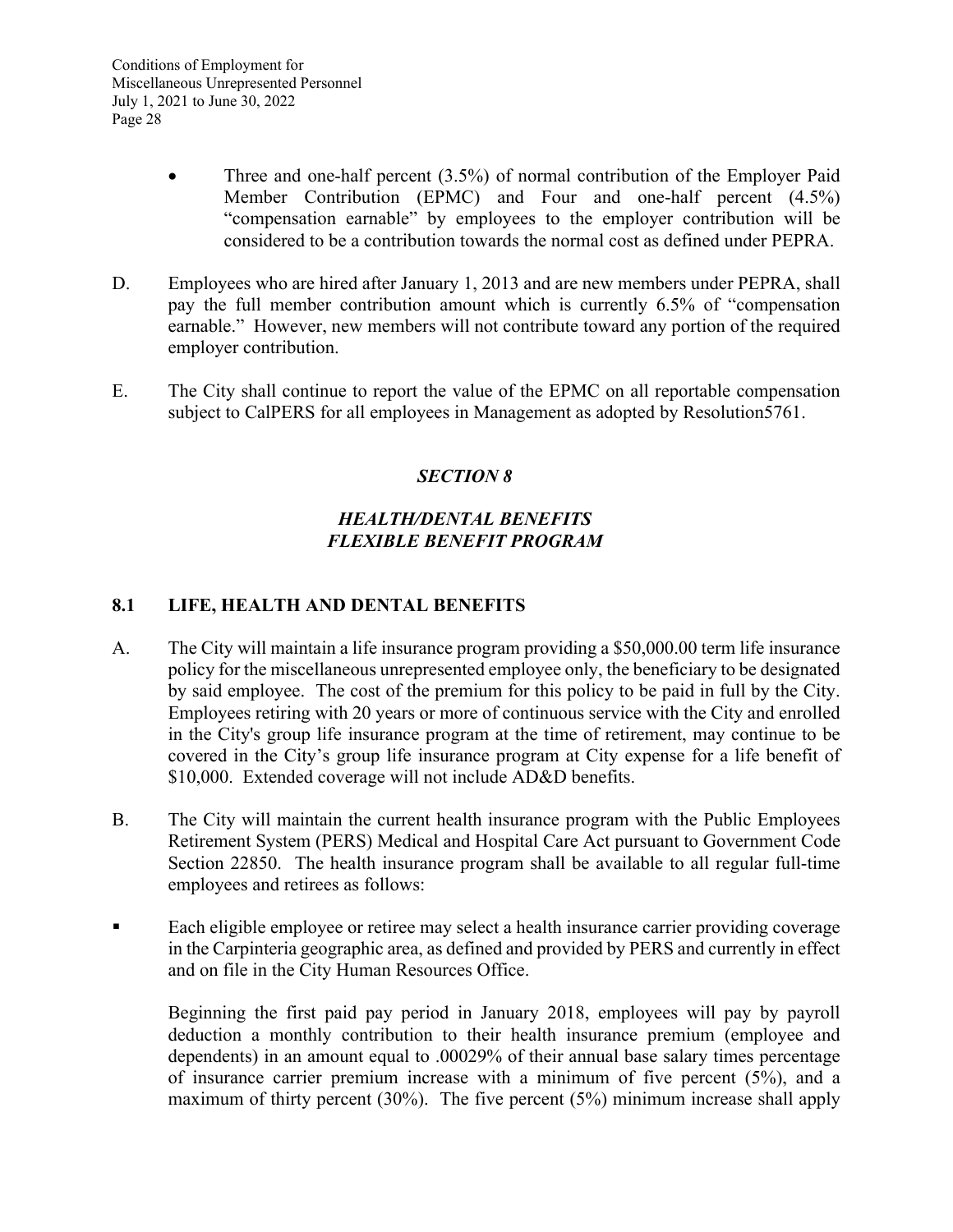every year, i.e. over the 3 year agreement the minimum is fifteen percent (15%). The maximum increase shall be thirty percent (30%) at any time during the agreement.

HMO insurance example: Employee's annual base salary is \$50,000 assuming 5% health insurance carrier premium increase:

#### **\$50,000 x .00029 x 1.05 = \$15.22**

In the event the Blue Shield Access + HMO plan is no longer available to City employees, the most similar HMO plan will be substituted for purposes of this provision.

Employees who elect the Preferred Provider Organization (PPO) plan will be using the same HMO formula above plus the difference between the premiums of HMO and PPO Plans. For example: Employees annual base salary is \$50,000.00.

| <b>Total PPO Employee Cost share</b> |   | \$22.32  |
|--------------------------------------|---|----------|
| Plus premium difference              |   | \$7.10   |
| HMO premium cost share               |   | \$15.22  |
| Premium difference                   | - | \$7.10   |
| HMO insurance premium                |   | \$613.20 |
| PPO insurance premium                |   | \$620.30 |

In addition, a Health Care All Employee Committee will continue to evaluate options for the provision of health insurance. The City will schedule these Committee meetings as appropriate in 2018 and, if needed, 2019. However, the City will not initiate any changes to the currently existing health insurance plans during the term of this Conditions of Employment without the agreement of the Management Staff.

- **Health insurance coverage for newly hired employees will commence on the first day of** the month following one full month of employment. If hired prior to the  $15<sup>th</sup>$  day of the month, the month of hire will count as a full month of employment and coverage will be effective the first day of the following month. If hired after the  $15<sup>th</sup>$  day of the month the month of hire will not count as a full month and the following month will be the first full month of employment.
- For covered employees who terminate during the fiscal year, such health insurance coverage shall end on the last day of the month following when said termination becomes effective, except that the provisions of COBRA may be applied at the employee's option. Covered employees who retire from the City under PERS may, at their option, continue such coverage without interruption pursuant to the provisions of the PERS Health Program.
- C. The City will provide 100% of the premium charged to maintain a Dental Insurance Plan for each employee in the Miscellaneous Unrepresented group where appropriate, for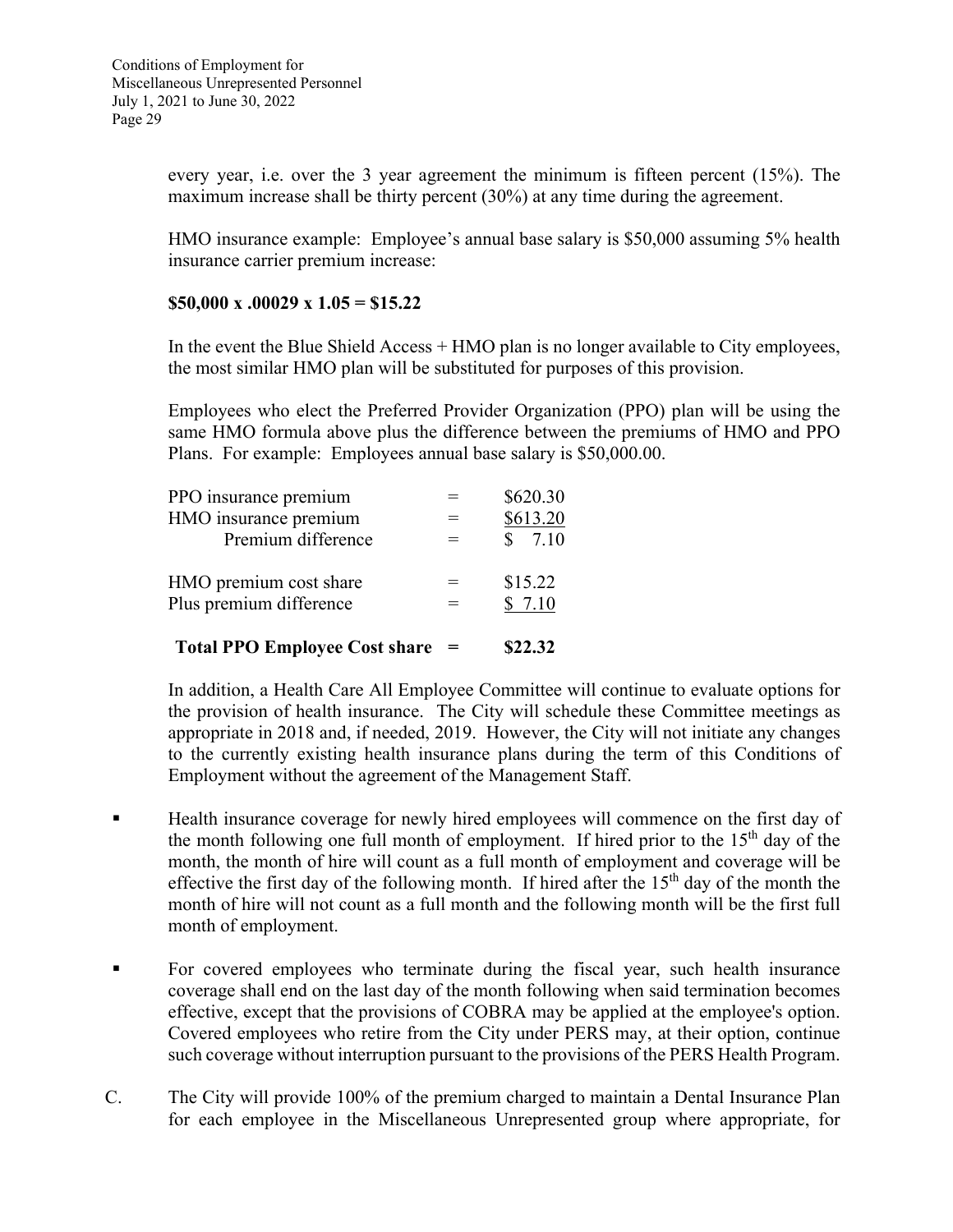dependent coverage. The City will retain control over the administration of the dental insurance program subject to maintenance of equivalent benefits to the extent it is within the control of the City.

# **8.2 DENTAL INSURANCE:**

The City will provide 100% of the premium charged to maintain a Dental Insurance Plan for miscellaneous unrepresented employees and, where appropriate, dependent coverage. COBRA benefits may be applied at the employee's option. Dental coverage will commence on the first day of the month following one full month of employment.

# **8.3 FLEXIBLE BENEFIT PROGRAM (WELLNESS) ALLOWANCE:**

In addition to the Health Insurance Program, active regular employees with three or more months of active service with the City shall be credited with a Flexible Benefit Program Allowance in the amount of \$1,162 for each calendar year. The City will increase the \$1,162 allowance by 2% annually beginning January 1, 2018 during the term of this Agreement. Effective January 1, 2022, the allowance is \$1,284 (rounded up from \$1,283.16).

In addition to the Health and Dental Insurance Programs, miscellaneous regular full time employees will be eligible to receive an annual Flexible Benefit Program schedule allowance above following one full month of employment. This benefit is based on a calendar year and the allowance will be pro-rated to the first day of the month following one full month of employment.

- (1) The purpose of the Flexible Benefit Program is to provide reimbursement to the covered employee for eligible medical and health-related costs not otherwise covered by health insurance or subject to reimbursement from any other source or to participate in other benefits provided by the Flexible Benefit Program. Payment of medical costs, not covered by insurance, must be prescribed by a physician or determined by the Internal Revenue Service (IRS) to be an eligible health-related expense.
- (2) In addition to reimbursement for eligible medical and health related costs and dependent care, the employee will have the option to purchase benefits offered through the Flexible Benefit Program up to the allowance schedule. The level of participation in benefits provided by the Flexible Benefit Program will be at the option of each employee. Employees may cash out up to \$810 of the Flexible Benefit allowance, subject to applicable payroll taxes. The balance must be used for health-related expenses.
- (3) Reimbursement for bona fide health-related expenses, which may be eligible expenses under the Flexible Benefit Program may be subject to payroll taxes unless related to a particular medical condition and so prescribed by a medical doctor.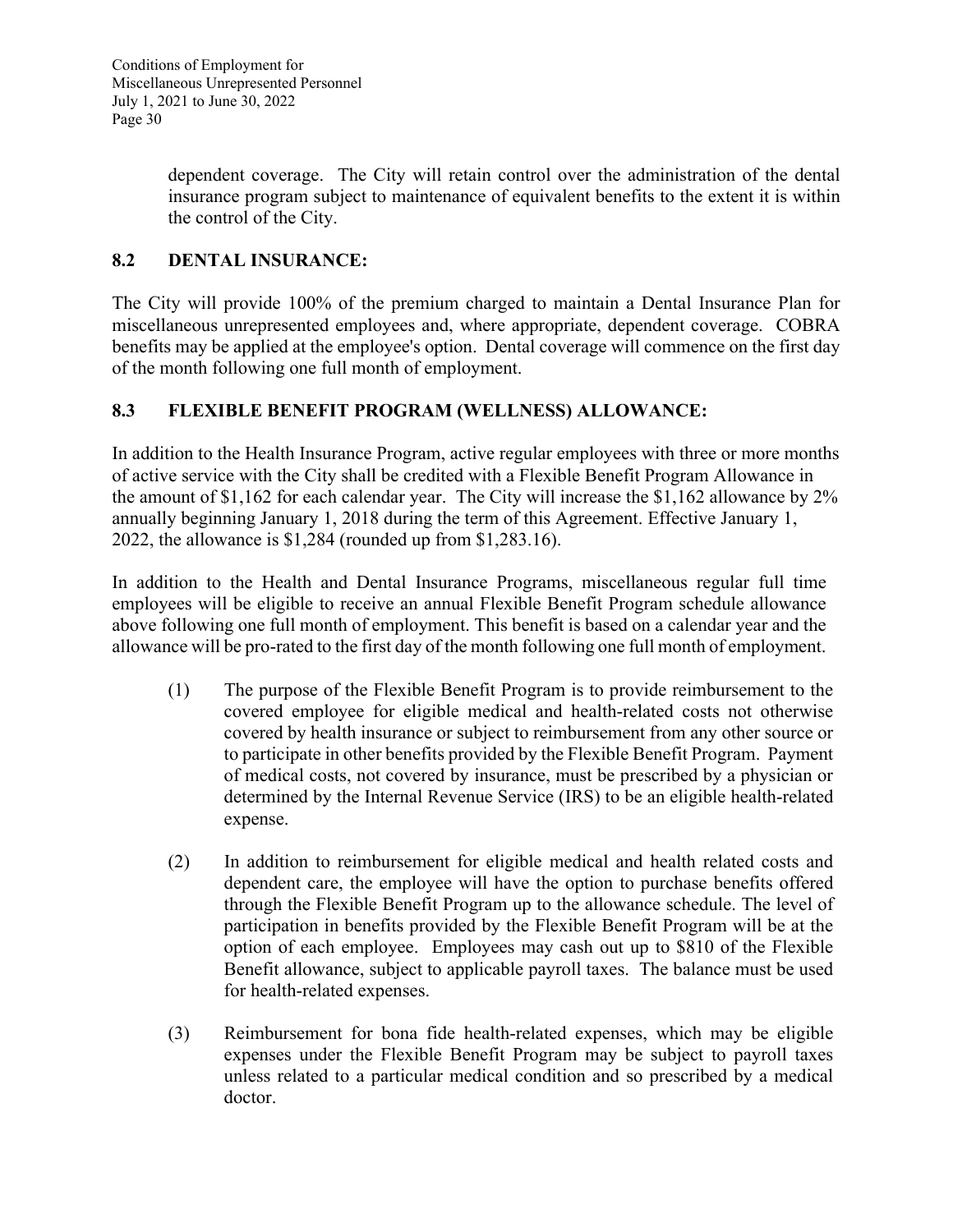(4) The City will revisit the annual Wellness Allowance taking inflation into consideration.

### **8.4 OUTSIDE COVERAGE OPTION:**

- (1) The employee is not required to select or participate in any health/dental insurance program provided by the City, but such employee must provide satisfactory documentation that he/she is covered by an alternative health/dental insurance program.
- (2) Those employees with proof of health and/or dental insurance coverage who choose not to participate in the City's group health insurance and/or dental insurance program due to the availability of other coverage through a spouse's employer, the military, or other source, will receive, in addition to the Flexible Benefit Program allowance, a benefit allowance equal to fifty percent (50%) of the premium charged for the annual single coverage in the PERS basic HMO Plan available to this group of employees. An employee shall receive this benefit allowance as a one-time cash payment, with such payment subject to payroll taxes.
- (3) Those eligible employees who participate in the city's group health insurance program and have an eligible spouse or family dependents, but select single coverage and choose to cover any dependents under insurance offered through a spouse's employer, the military, or other source will receive, in addition to the employer contribution, the fully paid premium contribution balance for single health insurance coverage and the wellness benefit allowance as provided for in Section 8.3, plus an additional benefit equal to 50% of the allowance specified in the above section, 8.4 (2).

### **8.5 FITNESS PROGRAM:**

The City will reimburse employees at the rate of thirty-one dollars and twenty cents (\$31.20) per month for the employee's membership fee at an athletics club or fitness program approved by the City Manager.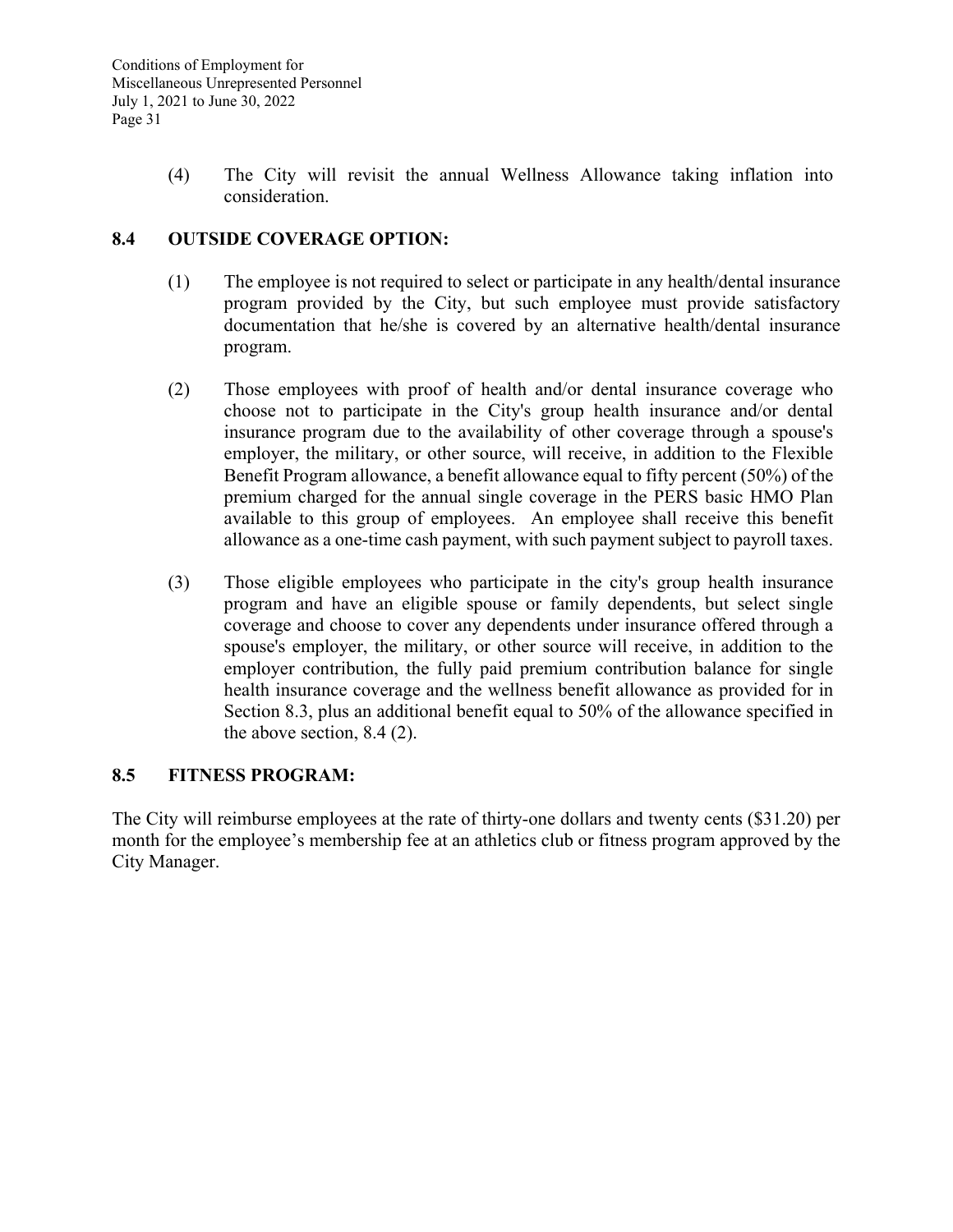#### *SECTION 9*

### *SERVICE AWARDS*

The City of Carpinteria has established appropriate service awards to recognize continuous service with the City at levels of five, ten, fifteen, twenty, twenty-five and thirty years. In addition, in recognition of long-time service of twenty-five and thirty years eligible employees are entitled to the following recompense:

#### Twenty Five Year Service Recognition

Upon completion of twenty-five years of continuous service, eligible employees will be entitled to two personal days of leave per fiscal year. The hours will not have a cash value nor will they accumulate to be carried over to the next fiscal year. The use of the days as time off shall be subject to the regular request process.

#### Thirty Year Service Recognition

Upon completion of thirty years of continuous service, eligible employees will receive a commemorative recognition gift and be entitled to have three additional days added to their existing leave bank hours.

### *SECTION 10*

### *LIFE INSURANCE*

#### **10.1 LIFE INSURANCE:**

The City will maintain a group term life insurance policy for employee only, the beneficiary to be designated by the employee. The cost of the premium for this policy to be paid in full by the City. The coverage of such life insurance for this classification of employee will be \$50,000 subject to conditions of the providing life insurance company.

Employees retiring with 20 years or more on continuous service with the City and enrolled in the City's group life insurance at the time of retirement, may continue to be covered at City expense for a life benefit of \$10,000. Extended coverage will not include AD&D benefits.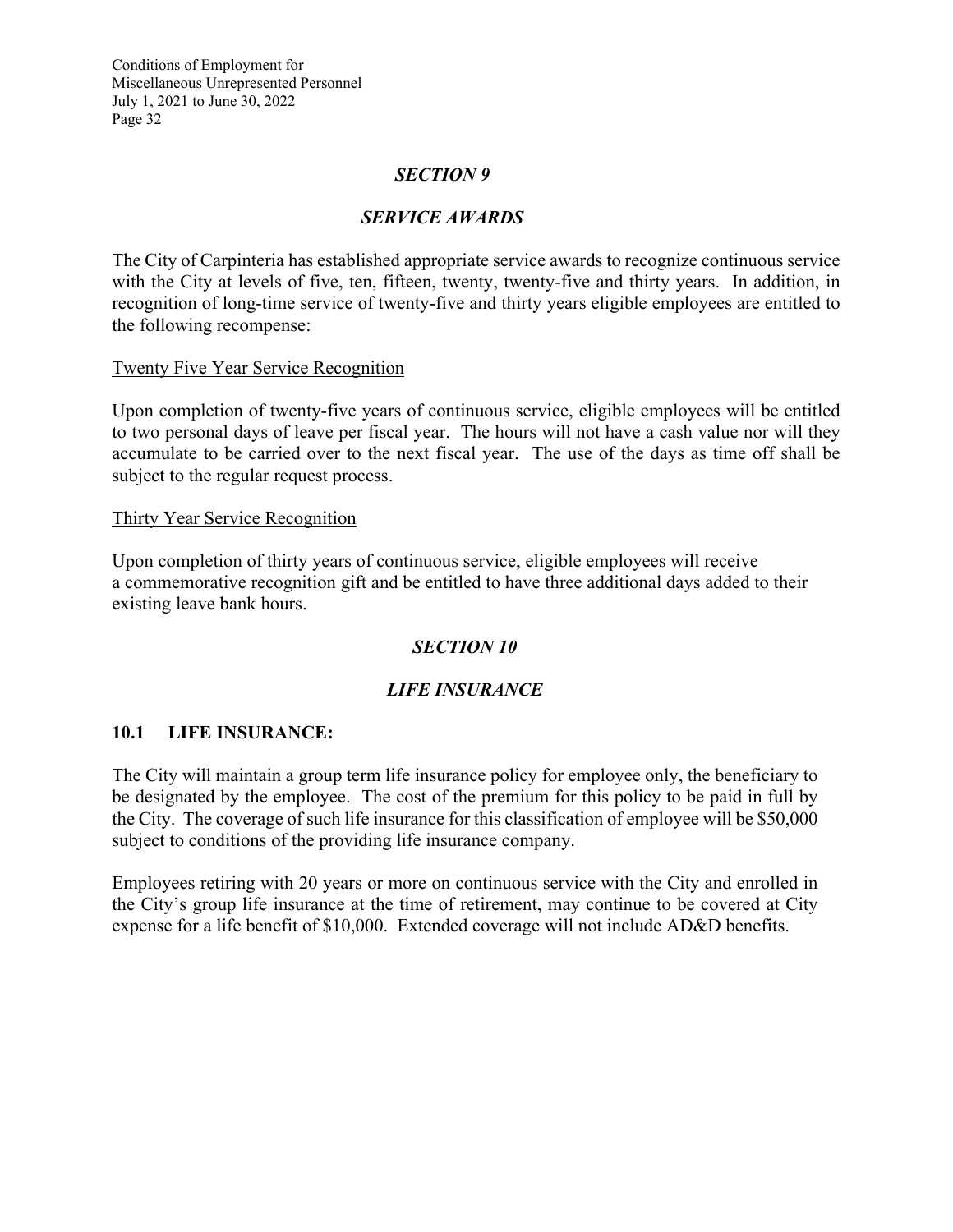# *SECTION 11*

### *EDUCATION/TRAINING AND PROFESSIONAL DEVELOPMENT*

### **11.1 TRAINING PROGRAMS:**

- A. The City recognizes the importance of training programs and advancement of employees to higher skills and encourages employees to participate in programs to improve his/her performance on the job. All direct costs for all training or instruction required by the City shall be paid for by the City, provided however that no overtime shall accrue to employees for travel time to or from any training program conducted on a non-City site.
- B. To the extent funding is available, the City shall provide for tuition and textbook reimbursement for regular full-time employees to a maximum of \$200 per fiscal year.

Only educational course work required by the city and directly related to the affected employee's position with the City will be considered for reimbursement. Only costs for the books required for approved courses shall be deemed reimbursable. All application for reimbursement shall be approved by the City Manager prior to enrollment in the coursework. Reimbursement will be made upon written proof that the employee received a final grade of B or better or, in the case of a non-grade course received a Pass or Satisfactory final grade.

D. Meeting, travel and/or training expenses will be paid and/or reimbursed with prior authorization by the City Manager as described above and in conformance with the City's Travel and Expense Reimbursement Policy.

#### *SECTION 12*

#### *MISCELLANEOUS POLICIES*

#### **12.1 PHYSICAL EXAMINATION:**

The City encourages all employees to have an annual physical examination as provided for under our health insurance benefits.

#### **12.2 DRESS AND DECORUM:**

A. All employees shall observe professional standards of dress, and decorum considered suitable for general public contact based on current social standards as interpreted by the City Manager.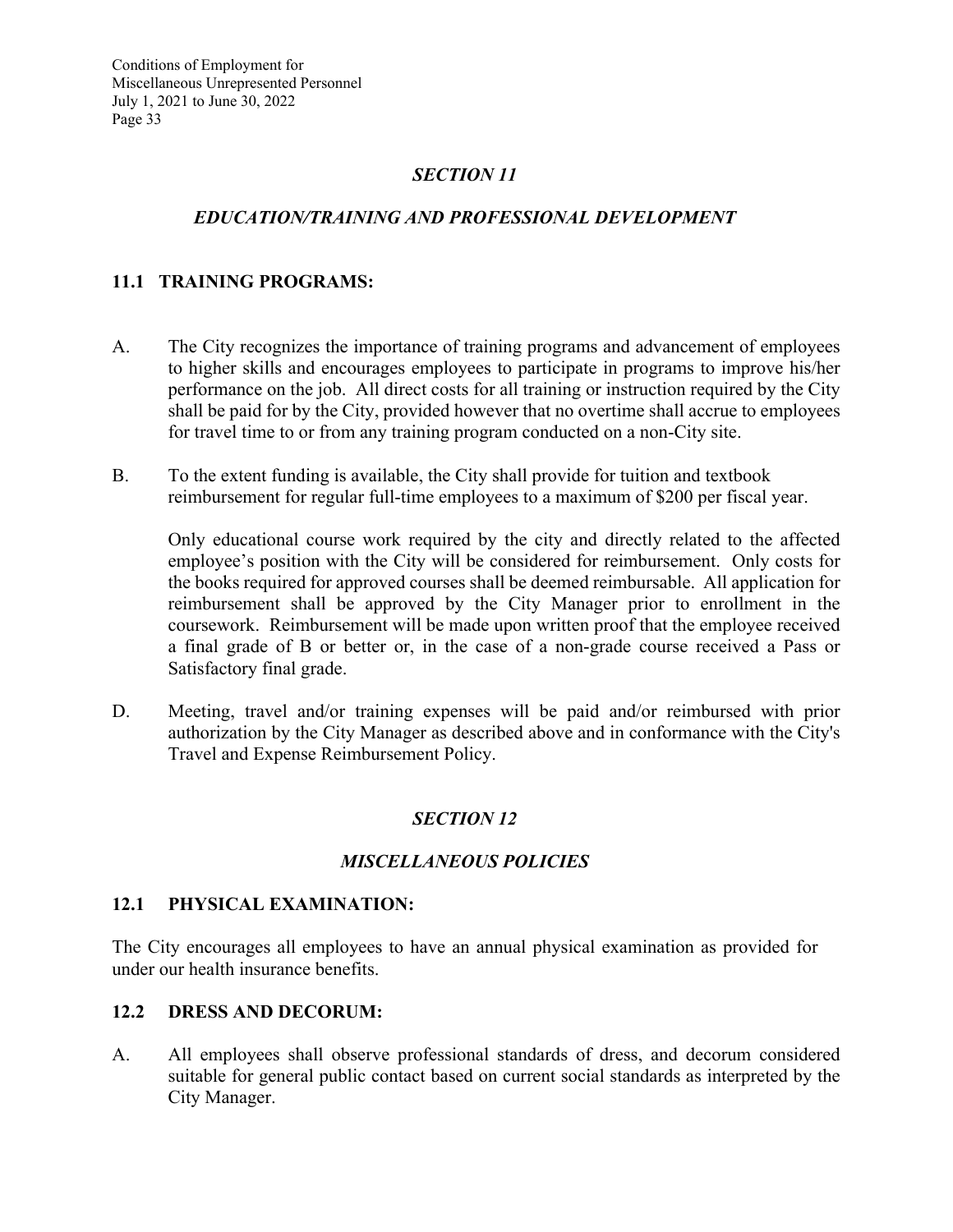- B. While on duty, Code Compliance officers shall wear official City-issued uniforms. Field uniforms are not to be worn off duty. If a uniform is worn going to or from work, in order to not give the appearance of an employee being on duty when he/she is officially off duty, the City's uniform insignia must not be visible on public service uniforms.
- C. Employees will comply with standards of dress consistent with the positive representation of the City government through its employees. Employees are also to comply with any uniform requirements and wear all safety apparel and equipment required for their position. No dress codes other than the above standard are to be established in the various departments.

# **12.3 EMPLOYEE RESPONSIBILITIES:**

Each employee shall comply with all safety laws, rules and regulations and adopted polices of the City in performing the duties required of his/her position; and shall not willfully violate any of the provisions of the ordinances and resolutions which have been adopted and/or prescribed by the Carpinteria City Council or City Manager.

### **12.4 DEATH BENEFIT:**

The City shall pay a death benefit in the amount of One Thousand Dollars (\$1,000) directly to the spouse or legal heirs of any affected employee within seventy two hours of the death of any affected employee as the result of any industrial injury or illness as defined by Cal OSHA Publication #120-A, sustained by such employee while on duty within the course and scope of his/her employment with the City of Carpinteria.

### **12.5 PARTICIPATION IN CITY-SPONSORED RECREATION PROGRAMS:**

The City agrees to provide special employee rates to currently employed, regular full-time employees and their immediate family members who wish to participate in City-sponsored Parks and Recreation Department Programs. All fees are payable in advance of participation in the program. Requests for employee rates for City-sponsored programs should be in writing and approved by the Parks and Recreation Director and scheduled with the appropriate recreation program supervisor.

- (1) Eligible employees will receive a fifty percent (50%) discount on tuition and registration only for City-sponsored recreation programs. Individual enrollees will be responsible for any ala carte activities scheduled in the programs, e.g. field and/or camping trips, movies, special meals, etc. A discount on recreation rental equipment is dependent upon availability.
- (2) The annual fee for Community Pool Family Membership will be discounted Seventy-five percent (75%) The fee will include participation in the Masters' Program, Lap Swimming, Recreational Swimming and Water Aerobics.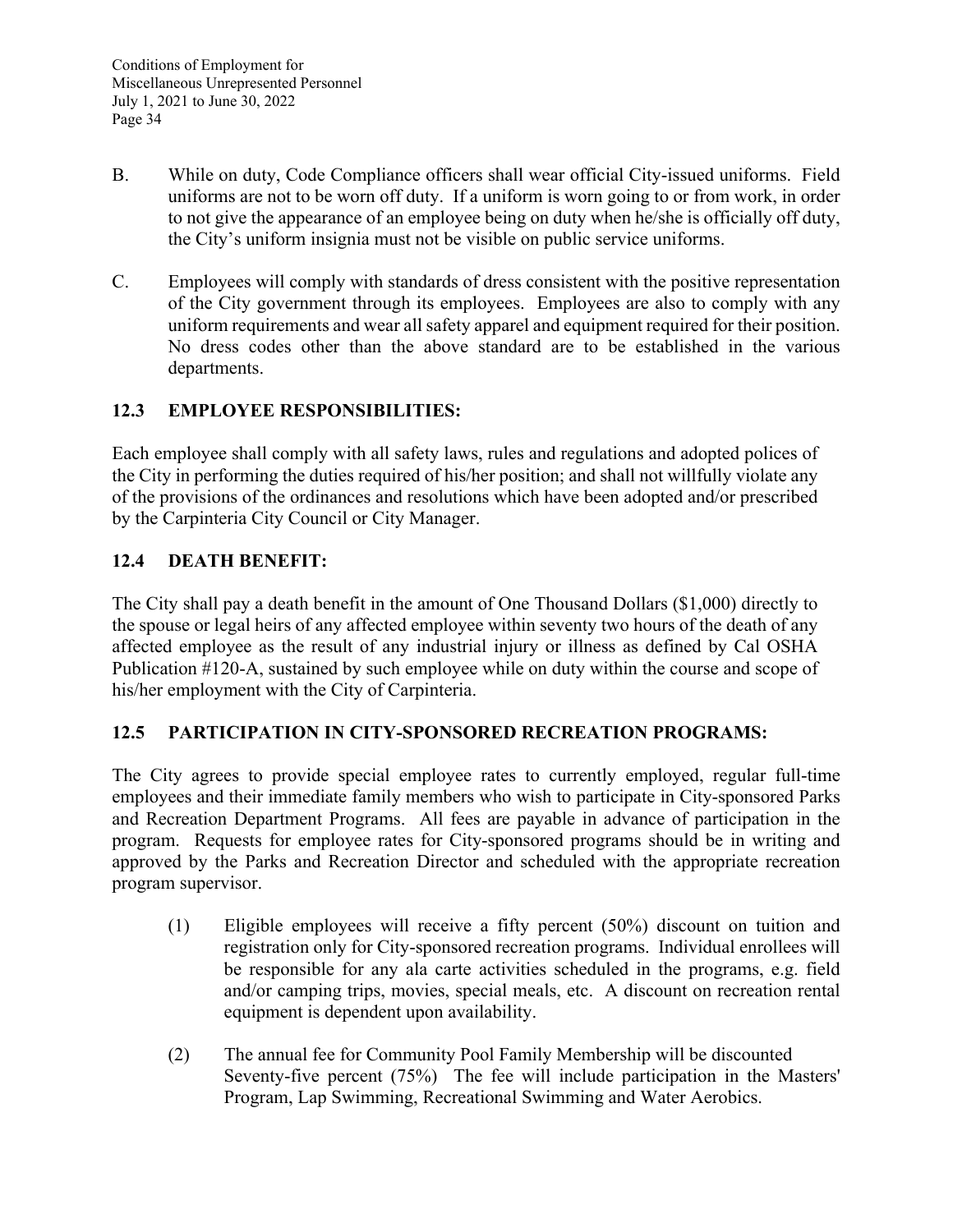### **12.6 EQUAL EMPLOYMENT OPPORTUNITIES**

- A. The City apply equally to all employees covered herein without favor or discrimination because of race, creed, color, sex, pregnancy (including childbirth, breastfeeding and/or related medical conditions), sexual orientation, age, national origin, religion, political or religious affiliations, organization membership, marital status, ancestry, military or veteran status, medical condition (genetic characteristics, cancer or a record or history of cancer), gender, gender identity, or gender expression, genetic information, or any other characteristic protected by state, federal or local law. The City will not discriminate against a qualified individual with physical or mental disability with regard to employment.
- B. The City commits themselves to the goal of equal employment opportunity in all City services encourages its employees to assist in the implementation of the City's Equal Employment Opportunity commitment.

### **12.7 GRIEVANCE PROCESSING**

### A. Purpose

- 1. To promote employee morale and productivity by establishing a forum for resolving problems in the workplace by communication between employer and employee.
- 2. To provide a just and equitable method for resolution of grievances.
- 3. To afford employees, a systematic means of obtaining further consideration of problems after every reasonable effort through discussions has failed to resolve them.
- 4. To provide that grievances shall be settled as nearly as possible to the point of origin and shall be as informal as possible.
- B. Grievance Defined
	- 1. Grievance shall be defined as a claim by an employee or group of employees adversely affected by an alleged violation, misinterpretation or misapplication of department-wide policy or City rules, regulations, resolutions, ordinances, or memoranda of understanding applicable to the employee, except as follows: Appeals of disciplinary actions of demotion, suspension, dismissal or probationary terminations.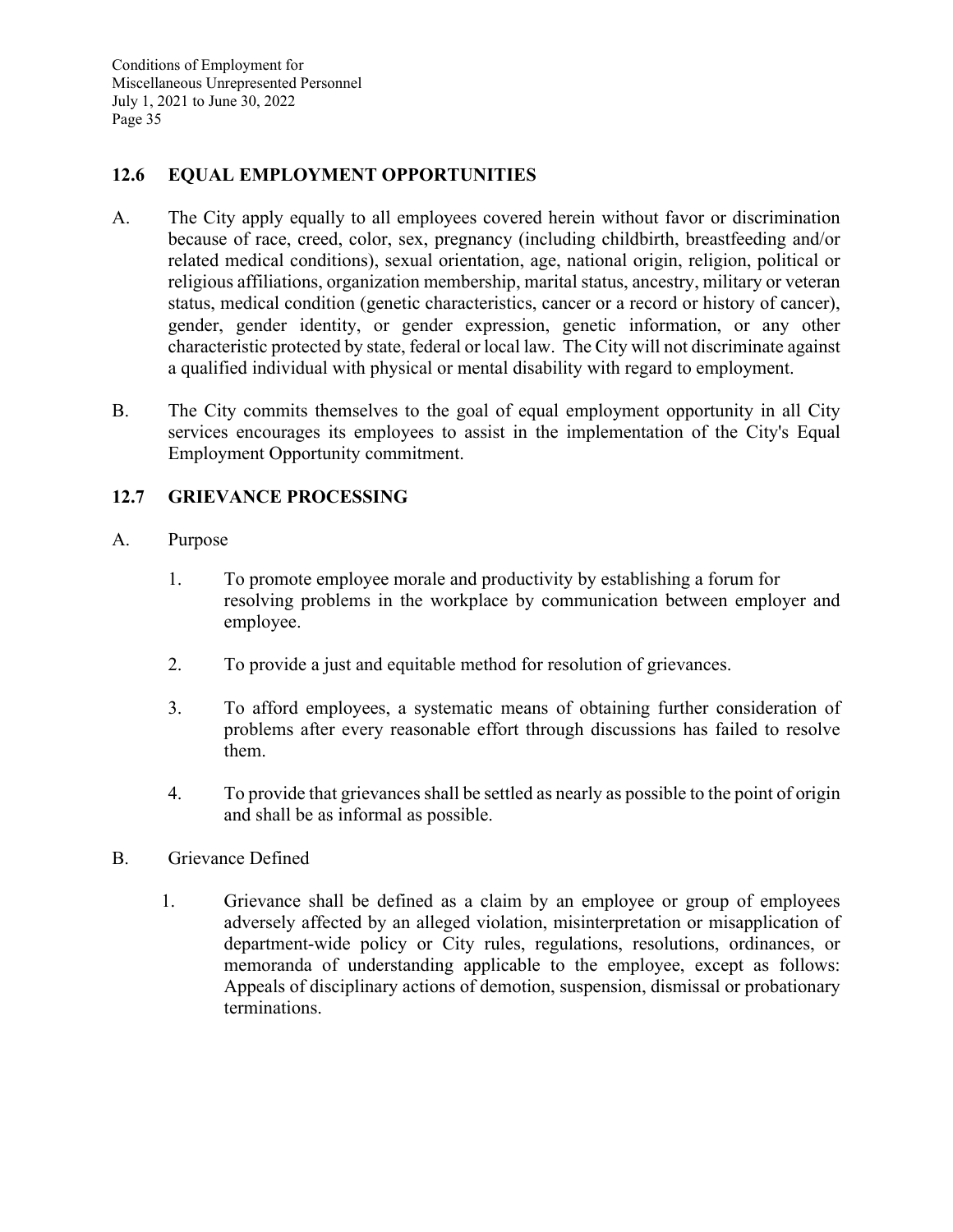- 2. Management has the right to establish policies governing the operation of City departments. However, allegations also subject to the grievance procedure are those in which the complaint concerns an inconsistent application of policy where the inconsistency results in a denial of the employee's rights under those policies defined in "A" above.
- C. Initiation of Grievance

No act or activity which may be grievable may be considered for resolution unless a grievance is filed in accordance with the procedure contained herein within twenty (20) working days of the date the alleged activity/violation occurred or the date the employee became aware such activity/violation occurred.

In no event shall any grievance be accepted for consideration more than 6 months from the action or incident claimed as its basis regardless of the date of discovery. If the grievance is not presented within the time limitation herein provided, it shall be deemed not to exist.

D. Grievance Processing

The City may designate an officer for the purpose of investigating and/or processing grievances. Upon the request of the employee, the officer shall conduct and/or assist in the investigation, preparation and processing of grievances.

Prior to engaging in grievance handling, the officer shall notify his or her immediate supervisor of a request for assistance no later than five days prior to the requested time. The supervisor shall approve time for grievance processing during the scheduled work day hours prior to the steward or officer beginning the investigation, preparation and processing of grievances.

Both the officer and management will cooperate in expediting the grievance handling process. The employee and the officer shall be afforded reasonable grievance handling time to jointly handle the grievance. It is agreed that every effort will be made to resolve grievances in an informal and timely manner as the first step in this process.

E. Procedure

#### Step One

Any employee who has a grievance shall first try to settle it through discussion with their immediate supervisor without undue delay.

Every effort shall be made to find an acceptable solution at the lowest possible level of supervision. The supervisor has seven (7) working days to respond to the grievant. Any grievance settled at this step shall be subject to the review and confirmation of the respective department head before the settlement may become effective. Such review will occur within seven (7) working days or the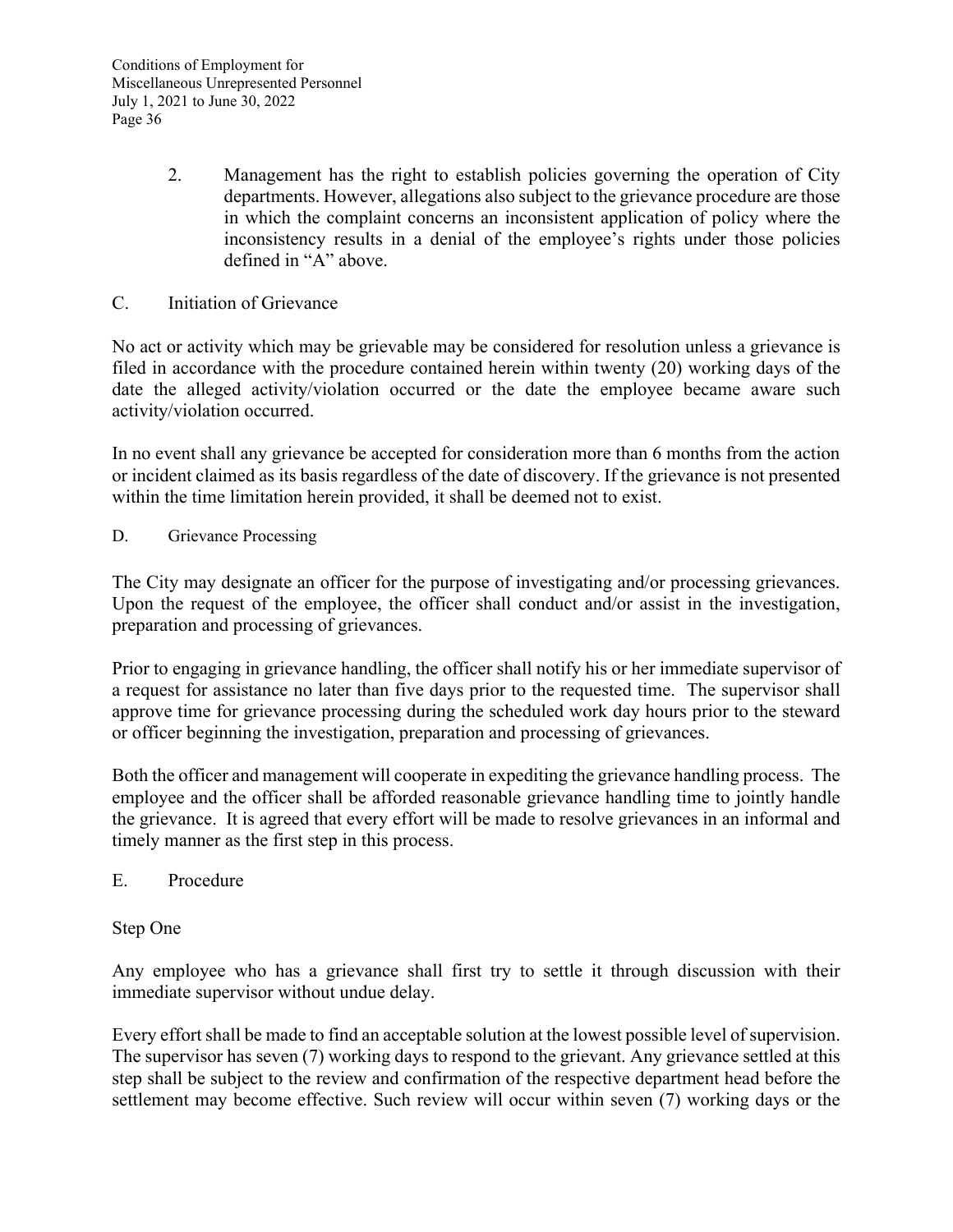grievance shall automatically be moved to Step 2. In the event the department head does not confirm the settlement, the grievant may initiate Step 2 of this procedure.

### Step Two

If a grievance is not settled in Step 1 or no response was forwarded to the grievant, he/she may file a formal grievance in writing to their Department Head within ten (10) working days after receiving the informal decision from their immediate supervisor or when decision was due. The grievant must submit his/her grievance in writing and must also explicitly specify the policy or the particular section of the Conditions of Employment, rule, resolution, or ordinance the violation of which is being alleged as the basis for the grievance. The remedy requested must also be specified. No modifications in the violation being alleged shall be made subsequent to filing unless mutually agreed to by both the City and the grievant.

The Department Head, after receiving the formal grievance, has ten (10) working days to render a decision in writing.

### Step Three

If the grievance is not settled or an answer not forthcoming in Step 2, the grievant may appeal, in writing, within seven (7) working days from the expiration of the time limit for such decision under Step 2 or within seven (7) working days from the receipt of the decision of the department head to the City Manager.

Within ten (10) working days from receipt of appeal, the City Manager, shall deliver a written decision to the grievant.

#### Step Four

If the grievance is not settled or disposed of at Step 3, the grievant may request the services of a mediator from the State Mediation and Conciliation Service.

The grievance will be settled through mediation and both parties will agree to abide by the decisions made in the mediation process.

Under no circumstances will grievances of any kind for any reason proceed beyond the mediation process.

### **12.8 DISCIPLINARY PROCEDURES**

A regular, non-probationary employee may be terminated involuntarily or otherwise disciplined for cause, including, without limitation, for violating the provisions of this agreement, poor performance, misconduct, excessive absences, tardiness, insubordination, dishonesty and submitting false or misleading time records or expense reimbursement forms. Without limitation,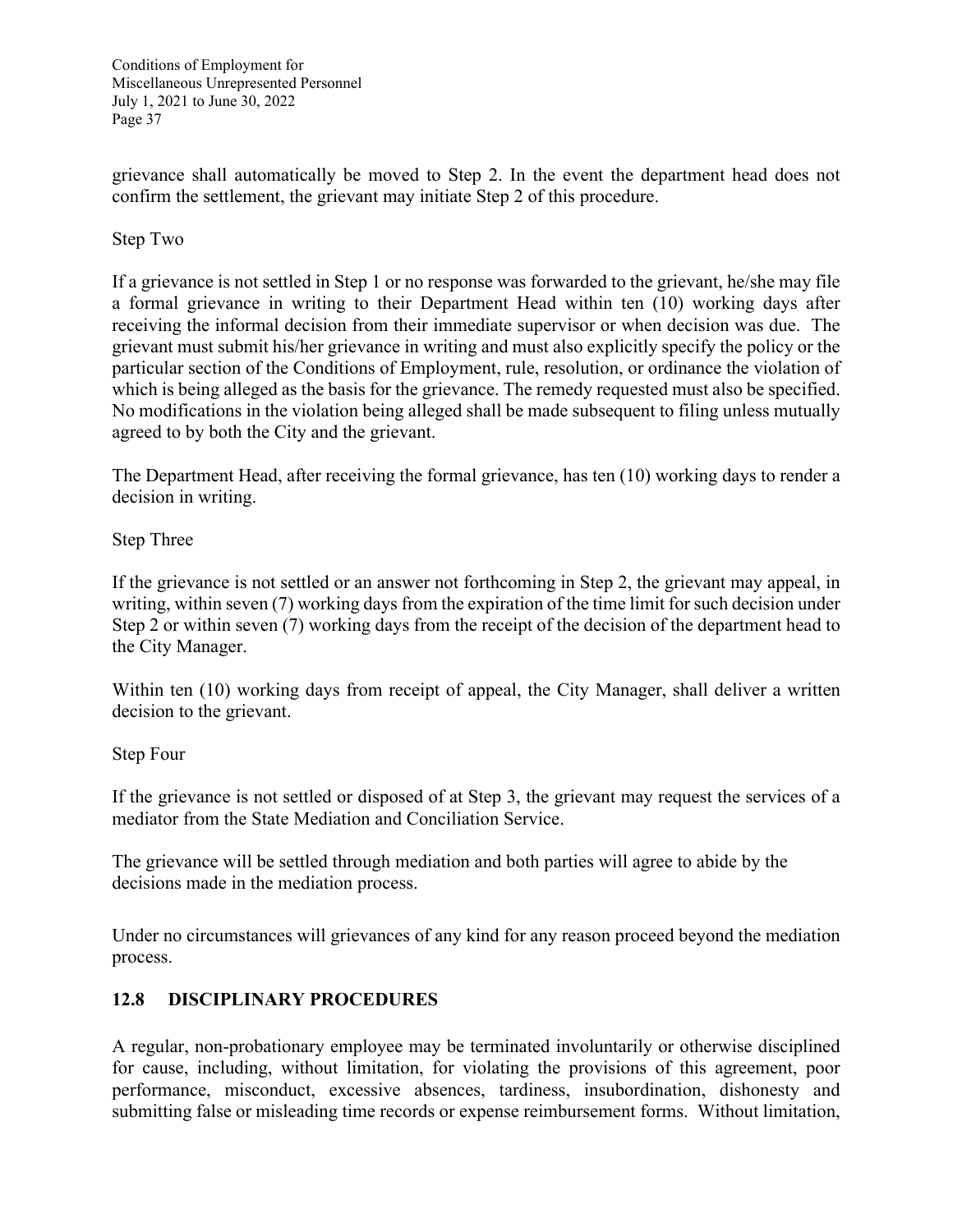disciplinary action may include oral or written warnings, suspension without pay, reduction in pay, being placed in a probationary status or termination. When appropriate, progressive discipline will be used, with the disciplinary action being taken dependent on factors including, the severity of the incident on which the disciplinary action is based, the disciplinary history of the employee, and the effect of the incident, act or omission on City services, reputation and other employees. However, the nature of the disciplinary action will depend on the particular circumstances involved, and is at the discretion of the City.

# **12.9 CITY PROPERTY:**

Desks, file cabinets, lockers, computers, tools and other equipment are property of the City and must be maintained in good condition in accordance with the City's policies, rules and regulations. They must be kept clean and are to be used only for work-related purposes. If the City property is lost, or damaged, report it to your supervisor at once. No property may be removed from the premises without the prior authorization of your supervisor.

In order to ensure compliance with this provision and with the City's policies, rules and regulations, the City reserves the right to inspect all City property, without notice to the employee and/or in the employee's absence.

For security reasons, personal belongings of value should not be left in the workplace. The City is not responsible for lost or stolen personal belongings.

Employees should take reasonable steps to protect City property from theft. Employees should immediately inform management if theft of City property is suspected. However, employees should not attempt to stop the theft of City property if doing so poses any risk whatsoever of endangering the safety of the employee or others.

Immediately upon termination of employment, all property of the City (keys, tools, manuals, etc.) must be returned to the City. All personal items should be removed at the time terminated employees leave the premises of the City. Unless otherwise agreed to in writing, if a terminated employee leaves personal items at the workplace, these items are subject to disposal if not removed within five (5) days of the date of the employee's termination.

### **12.10 CELL USE PHONE POLICY:**

The City may provide certain employees with cellular phones that are to be used only for official City business. The City recognizes that employees may need to use their personal cell phone during working hours due to particular family or personal situations. Employees should limit the use of personal cell phones during working hours, to reasonably necessary communications, and use of a personal cell phone should not interfere with City operations or the performance of job duties. If an employee abuses the use of personal cell phone during working hours, at the City Manager, at his discretion, may require that the employee not use personal cell phones during working hours.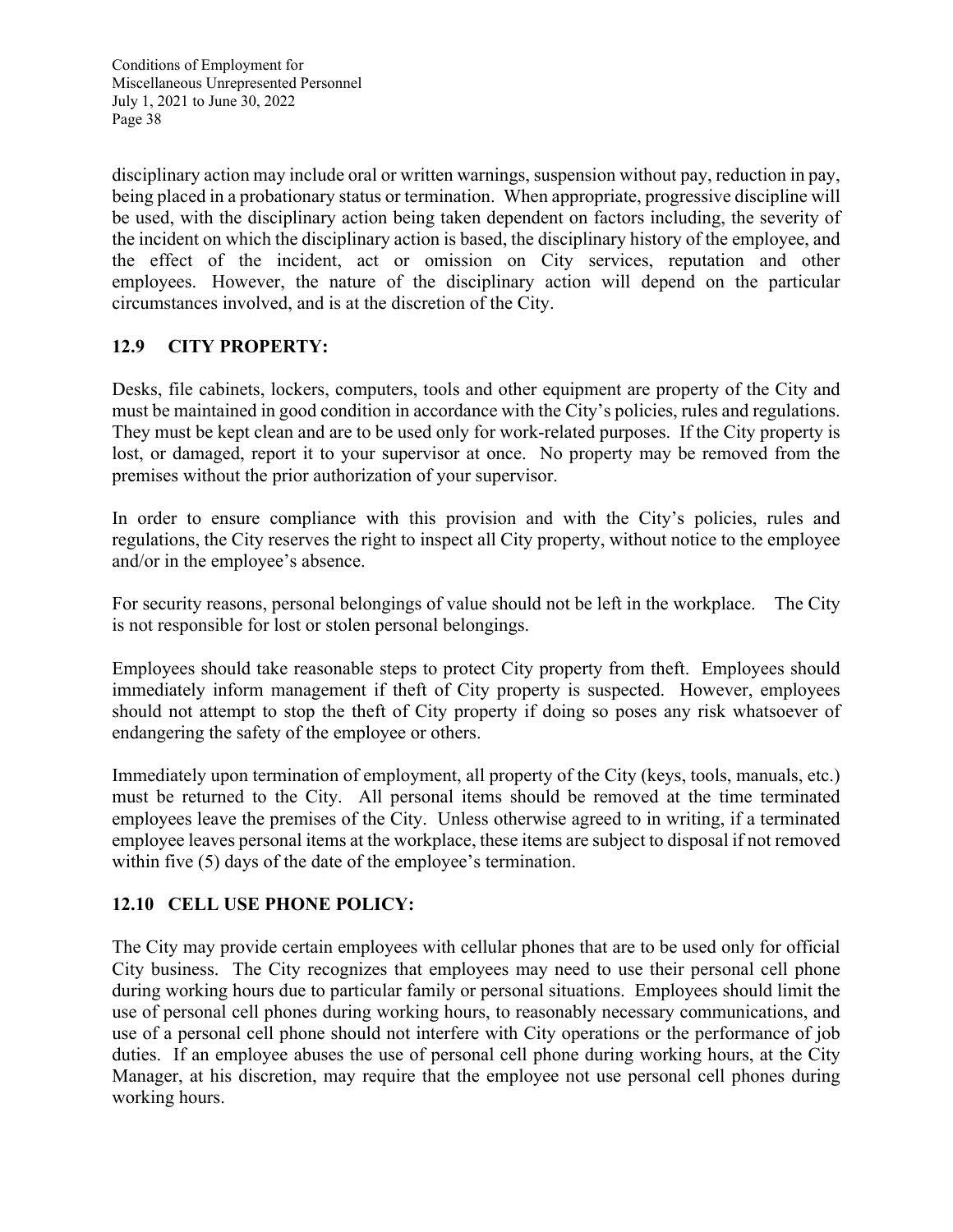In compliance with California Motor Vehicle Code 23123, employees are not to dial any cell phone while driving, except to call a public safety agency. Employees may not receive incoming calls while driving unless the cell phone can be safely operated in a hands free mode. For employees with hands free cell phone operation, in the event an employee receives an incoming call while driving, the employee should either safely pull off the road to converse, inform the caller that he or she will return the call, or ask the caller to call again to allow the employee to reach a place where it is safe to use the phone. While driving, employees are prohibited from using any cell phone to text message, read or send e-mail, or any similar operations. While driving, employees are also prohibited from engaging in any activity or conduct that would constitute distracted driving or otherwise constitute an unsafe driving practice.

# **12.11 FITNESS FOR DUTY EXAMINATION:**

Whenever the City Manager, or the Human Resources/Risk Manager, believes that an employee is unable to perform the essential functions of their job safely due to illness or injury, or is unable to perform the essential functions of their job safely or without posing a danger to themselves or others, the City may require the employee to submit to an independent medical examination at the City's expense. Such medical examination will be limited to the issues or areas of concern regarding the employee's ability to perform the essential functions of their job. If, after the independent medical examination, the City determines that the employee cannot perform the essential functions of their job, or cannot perform such essential functions safely or without posing a danger to himself/herself or others, the employee will be given the opportunity to provide the results of a separate medical evaluation by a qualified health care provider selected by the employee, within fifteen (15) days of the employee's receipt of a medical evaluation from the City. In the event of a difference of opinion between the City's and the employee's health care providers, the City may require a third opinion, at the City's expense, performed by a mutually agreeable health care provider who will make a final determination.

### **12.12 REASONABLE ACCOMODATION:**

The City of Carpinteria is committed to ensuring equal employment opportunities for disabled applicants and employees. It is the policy of the City of Carpinteria to comply with the Federal Americans with Disabilities Act ("ADA") and the California Fair Employment and Housing Act ("FEHA"). Every reasonable effort will be made to provide an accessible work environment for such employees and applicants. The City of Carpinteria will not discriminate against disabled employees. The City of Carpinteria provides reasonable employment-related reasonable accommodation(s) to permit an applicant or employee to perform the essential functions of the job, as defined by law, to qualified individuals with disabilities, and will engage in the interactive process within the meaning of the ADA and FEHA.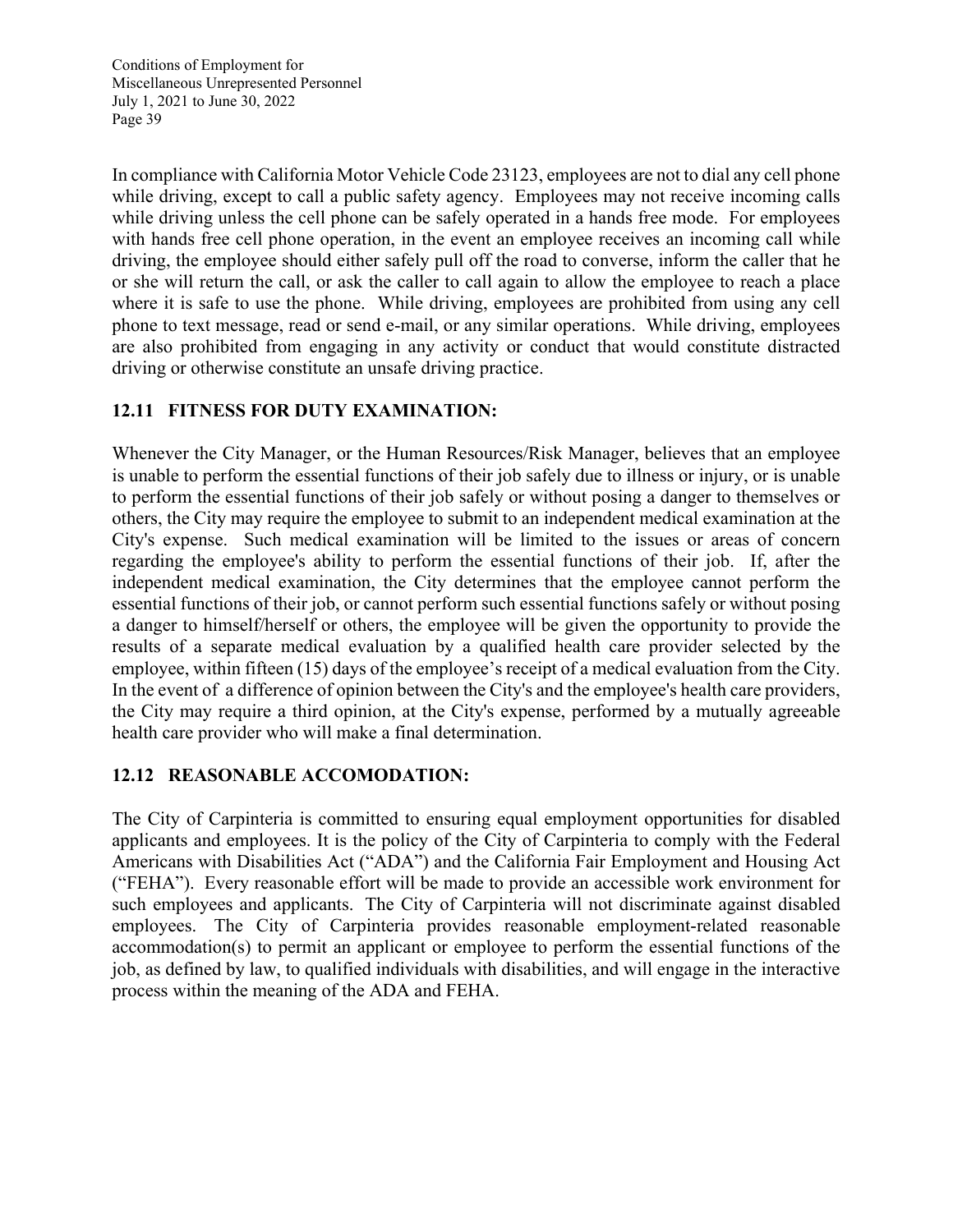### **APPENDIX A**

# **City of Carpinteria**  *Policy on Public Employee Personal Use of Telecommunication Equipment, Electronic Mail, Voice-Mail and other computer systems*

#### **PURPOSE**

City-owned telecommunication equipment, computer hardware and software is intended to be used for business purposes. Electronic mail, known commonly as e-mail, is now a primary vehicle for communication in the workplace. As the use of e-mail increases, the need for a clear and comprehensive City's policy on personal use of City equipment becomes important to clarify the rights and obligations of employees and as a protection from potential liability for employers.

#### **POLICY**

The City maintains and utilizes as part of its operations a computer system, including e-mail, and a voice-mail system. These systems are provided to assist employees in the conduct of the City' s business. All computers to the data stored on them, including e-mail, messages composed as well as all voice-mail are and remain at all times the property of the City. All remain the property of the City. Employees are prohibited from installing or downloading software onto the City's computer system except with the prior authorization of the Administrative Services Director.

Employees should attempt to limit voice-mail and e-mail messages to the conduct of the City's business. Use of the voice-mail and e-mail systems for the conduct of personal business is discouraged. The City reserves the right to prohibit the use of voice-mail and e-mail for the conduct of personal business when deemed appropriate. Other use of computer systems, including use of the Internet and other telecommunicating capabilities, should be limited to the conduct of the City's business unless prior written approval is received from the employee's supervisor.

Except for the right of the City to access data stored on the computer system, including e-mail messages, and to access voice-mail messages as described in this policy, all data stored on the computer system and all messages sent by voice-mail and e-mail are considered to be confidential, and as such are to be accessed only by the employee storing the data, the addressed recipient or at the direction of the addressed recipient. Any exception to this policy must be approved by the Administrative Services Director.

The City reserves the right to retrieve and read any data stored on the computer system and any message composed, created, sent or received on the voice-mail and e-mail systems, as well as Internet usage data, at any time, with or without advance notice to the employee. Although the computer system, including e-mail, and the voice-mail system may accommodate the use of passwords for security, the reliability of passwords for maintaining confidentiality cannot be guaranteed. All passwords must be made known to the City, and passwords not known to the City may not be used. This is due to the need to access employees' computer systems, including e-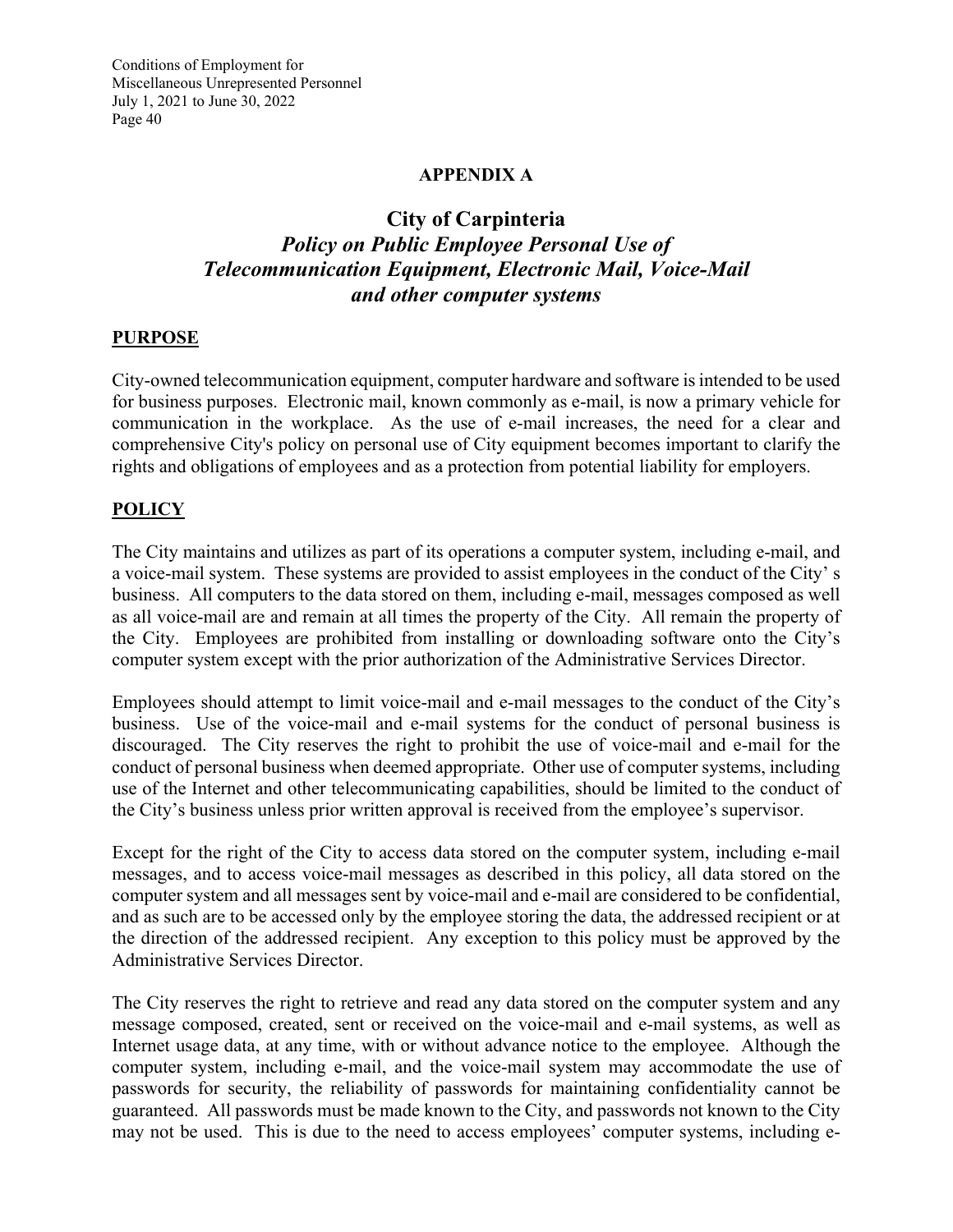mail, and voice-mail systems in the event that an employee is absent or when otherwise deemed appropriate by the City. Employees must therefore assume that any and all voice-mail and e-mail messages and all data stored on the computer system may be read by someone other than the employee storing the data or the intended or designated recipient, and understand the ultimate privacy of data stored on the computer system, including e-mail, and voice-mail messages, cannot be guaranteed to anyone.

The City's policy against unlawful harassment, including sexual harassment, and the City's antidiscrimination policy apply to employees' use of voice-mail, e-mail messages and screen savers as well as any other information transmitted over the City's computer system. Employees should not use any means of electronic communications in a manner that would violate those policies. For example, employees may not communicate messages by computer, voice-mail or other electronic means that would constitute sexual harassment, may not use sexually suggestive screen savers, and may not receive or transmit pornographic, obscene or sexually offensive material or information. As a further example, employees may not use electronic communications to transmit comments or images which are reasonably likely to offend someone on account of his/her age, sex, sexual orientation, race, religious beliefs, national origin, disability, or any of the other factors included in the Equal Employment Opportunity section of this Handbook. Any employee who uses any electronic communications device in a manner which violates this policy will be subject to disciplinary action, up to and including termination of employment.

# **DIGITAL DEVICES**

Employees may not use any personal e-mail account or any digital or electronic device not owned by the City, including but not limited to any laptop computer, desktop computer, tablet computer, cellular telephone, personal digital assistant, or any other device capable of storing electronic information ("Digital Device") for City business without the City's prior written approval. Digital devices used by employees for City business may be subject to inspection to obtain City-related communications if requested under the Public Records Act.

### **APPLICATION**

This policy applies to all employees with the City of Carpinteria.

The City reserves the right to prohibit the use of voice-mail and e-mail for the conduct of personal business when deemed appropriate.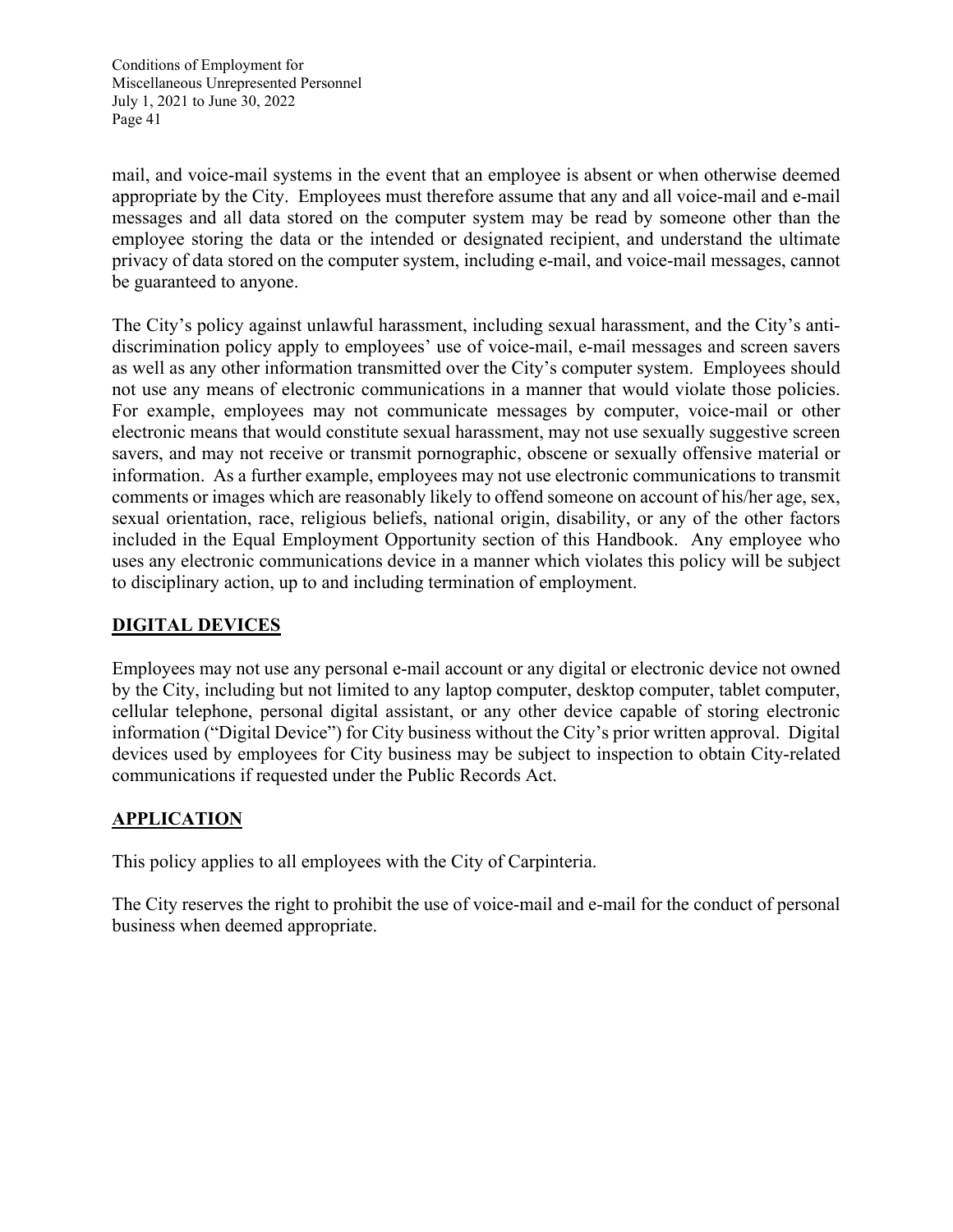### **APPENDIX B**

### **SUBSTANCE ABUSE POLICY**

This policy sets forth the rights and obligations of City employees. Employees should familiarize themselves with the provisions of this policy *because compliance with this policy is a condition of employment.* 

#### **I. PURPOSE**

The City of Carpinteria, in its efforts to provide a drug and alcohol free environment, has adopted this Drug and Alcohol Free Workplace Policy. It is the purpose of this policy to eliminate alcohol and drug abuse by City Employees and its effects in the workplace. The presence of drugs and alcohol on the job and the influence of these substances on employees during working hours jeopardizes the safety of employees, the public, and the efficiency of City operations. It is the intent of the City, in adopting this policy, to meet the requirement of the Drug Free Workplace Act of 1988 (41 U.S.C. Section 701-707).

#### **II. POLICY**

In recognitions of the duties entrusted to the employees of the City of Carpinteria and with knowledge that drugs and alcohol hinder a person's ability to perform job related duties safely and effectively, the City of Carpinteria adopts the following policy:

1. The use, possession, manufacture, dispensation or distribution of drugs and alcohol is prohibited:

- a. in the workplace;
- b. while on City time;
- c. in City vehicles or facilities except as defined in City's facilities use policies;
- d. prior to coming to work, so that the employee's performance is impaired.
- 2. The City is committed to providing reasonable accommodation to those employees whose drug or alcohol problem classifies them as disabled, under federal law.
- 3. The City has established a voluntary Employee Assistance Program (EAP) to assist those employees who voluntarily seek help for alcohol or drug problems (as well as for a variety of other personal problems). Employees may seek confidential assistance from the EAP counselor.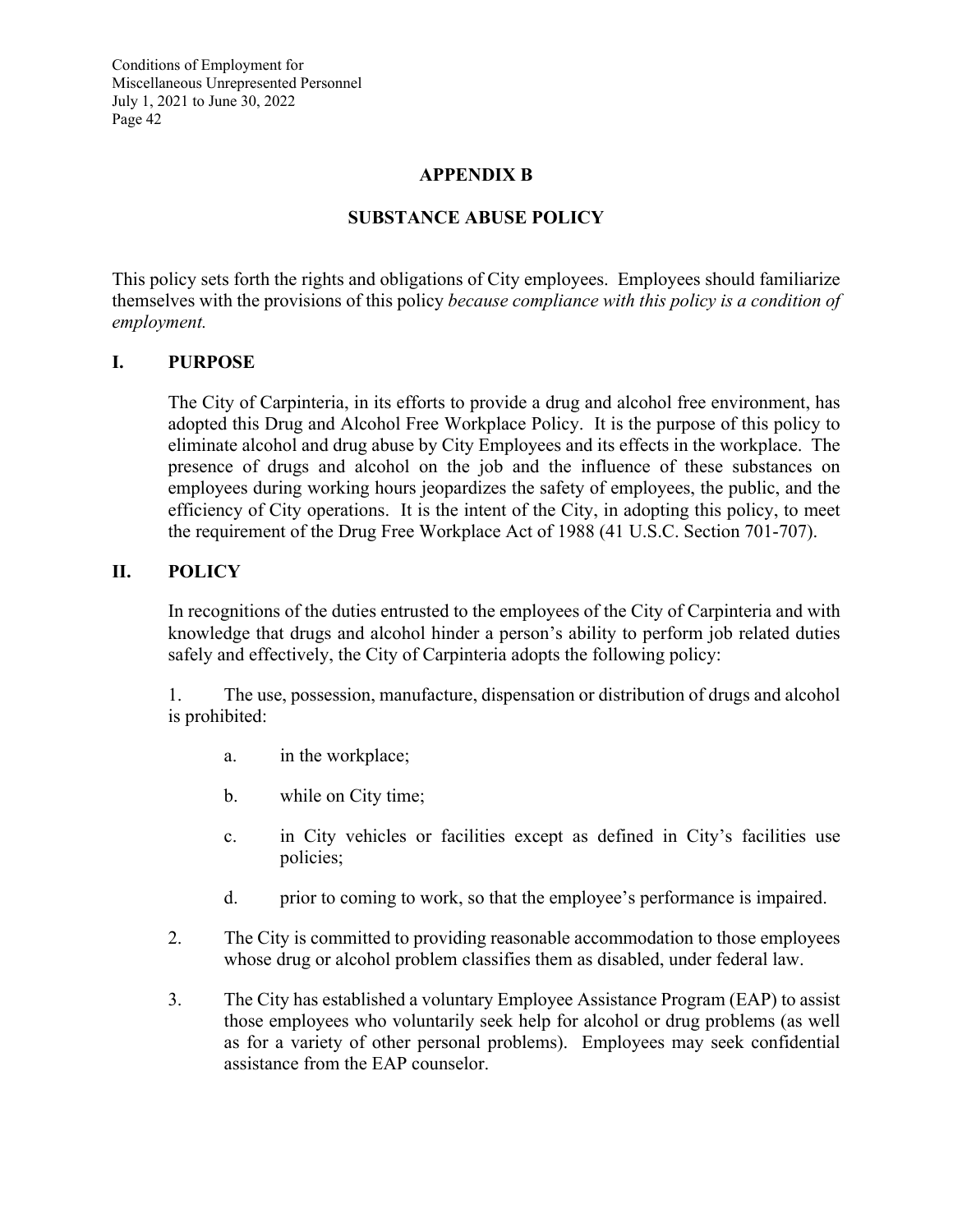#### **III. APPLICATION**

- 1. This policy applies to all full time, part time and temporary employees, and to all applicants for positions with the City. This policy applies to alcohol and all substances, drugs or medications, legal or illegal, which impairs an employee's ability to effectively and safely perform his/her job duties.
- 2. A copy of this policy will be provided to all City employees.
- 3. A drug-free awareness program will be established to inform employees of the dangers and penalties of drug use in the workplace and of available counseling, rehabilitation and employee assistance programs.
- 4. Violations of the policy may result in disciplinary action being taken, up to and including termination.

#### **IV. DEFINITIONS**

For the purposes of this policy:

A. "Illegal drugs" means any drug or controlled substance that is not legally obtainable or is legally obtainable but has not been legally obtained. Consistent with federal law, marijuana is considered an illegal drug, and consistent with the Federal Drug-Free Workplace Act of 1988 and the California Drug-Free Workplace Act, the restrictions related to illegal drugs under this Policy also apply to marijuana.

#### **A. EMPLOYEE QUESTIONS**

Employees shall refer any questions regarding rights and obligations under this policy to Human Resources.

#### **B. PROHIBITIONS**

The following conduct is prohibited and may result in discipline, up to and including termination:

- 1. The use, possession, manufacture, dispensation or distribution of drugs and alcohol is prohibited:
	- a. in the workplace;
	- b. while on City time;
	- c. in City vehicles or facilities except as defined in City's facilities use policies;
	- d. prior to coming to work, so that the employee's performance is impaired.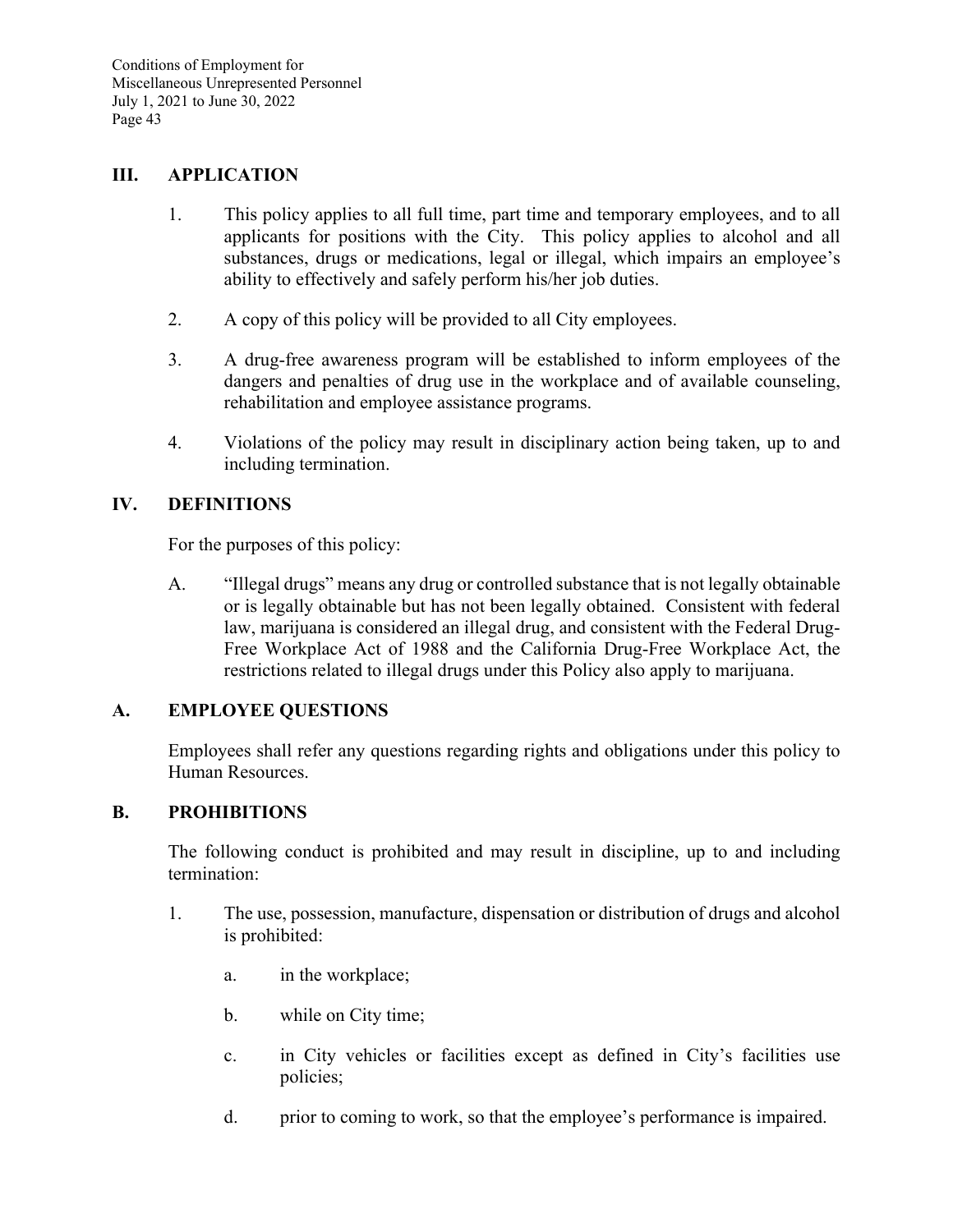- 2. Reporting for duty or remaining on duty while having an alcohol blood concentration level of 0.08 or greater.
- 3. Being on duty or operating a vehicle on duty while possessing alcohol.
- 4. Using alcohol while on duty.
- 5. Reporting for duty or remaining on duty when the employee used any controlled substances, except of the use is pursuant to the written instructions of a physician who has advised the employee that the substance does not adversely affect the employee's ability to perform their job.
- 6. Reporting for duty or remaining on duty if the employee tests positive for controlled substances.
- 7. Refusing to submit to any alcohol or controlled substances test required by this Policy. A covered employee who refuses to submit to a required drug/alcohol test will be treated in

the same manner as an employee who tested 0.08 or greater on an alcohol test or tested positively on a controlled substances test.

A refusal to submit to an alcohol or controlled substances test required by this Policy includes, but is not limited to:

- a. A refusal to provide a urine sample for a drug test;
- b. An inability to provide a urine sample without a valid medical explanation;
- c. A refusal to complete and sign the breath alcohol testing form, or otherwise to cooperate with the testing process in a way that prevents the completion of the test;
- d. An inability to provide breath or to provide an adequate amount of breath without a valid medical explanation;
- e. Tampering with or attempting to adulterate the urine specimen or collection procedure;
- f. Not reporting to the collection site in the time allotted by the supervisor or manager who directs the employee to be tested (the time allotted shall be reasonable. In most cases the City will provide transportation to and from the collection site.);
- g. Leaving the scene of an accident without a valid reason as to why authorization from a supervisor or manager who shall determine whether to send the employee for post-accident controlled substances and/or alcohol test was not obtained.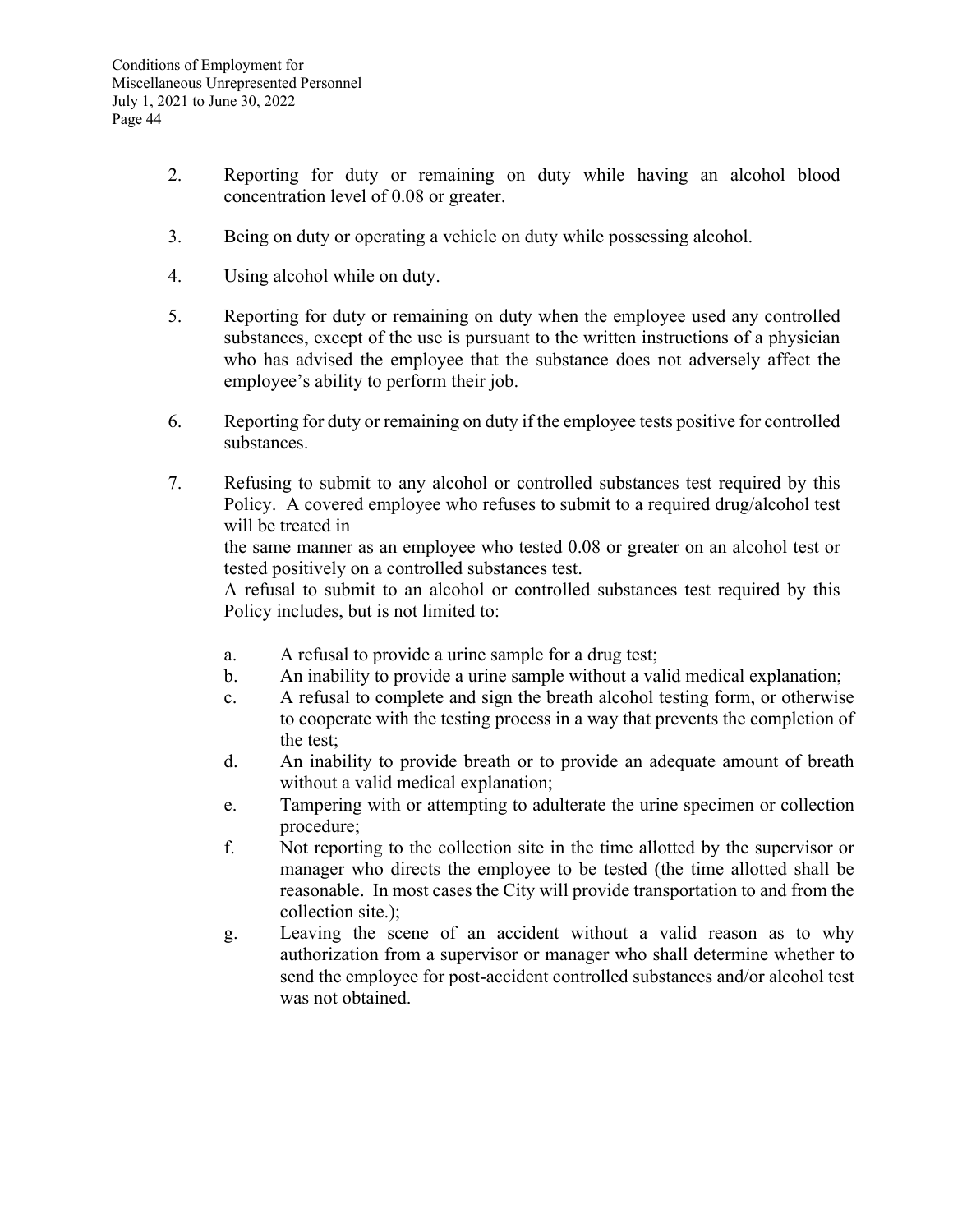### **C. USE OF LEGAL DRUGS**

The City recognizes that it may be necessary for employees to use legal drugs from time-totime. The City also recognizes that an employee who is using legal drugs might become impaired by the drug such that the employee's ability to perform or to perform safely would be compromised. Employee who knows or should know that their use of legal drugs might endanger their own safety or the safety of some other person, or pose a risk of significant damage to City property or the property of others, are obligated to report such use of legal drugs to Human Resources or the City Manager and obtain Human Resources' or the City Manager's consent to continue working. The City reserves the right to have a designated physician determine whether it is advisable for the employee to continue working while taking such drugs. The City further reserves the right to have the employee's physician certify that when returning from a leave of absence, the employee will not be using any legal drugs which might impair the employee's ability to perform the employee's job duties for the City.

If appropriate, the City may restrict the work activities of an employee who is using legal drugs or require that the employee take a leave of absence while taking such drugs. If the City permits an employee to work while using legal drugs, the employee still cannot report to work in any case if impaired by the use of the drugs if the impairment might endanger the employee's own safety or the safety of anyone else, pose a risk of significant damage to City property or substantially interfere with the employee's job performance or the efficient operation of the City's business. The City may require a medical certificate not medical diagnosis as a precondition to return to work.

### **D. CIRCUMSTANCE UNDER WHICH DRUG AND ALCOHOL TESTING WILL BE IMPOSED ON COVERED EMPLOYEES.**

#### **1. Drug and Alcohol Testing**

Applicants receiving a conditional offer of employment for certain designated positions, e.g. lifeguards, swim instructors, swim coaches, shall be subject to a urine and/or blood test for the presence of illegal drugs or alcohol. The City may refuse to employ an applicant whose test results show the presence of illegal drugs or alcohol. Applicants who are under a physician's care and/or are required to take legal drugs must notify Human Resources or its designee of that fact in writing before the date of the pre-employment examination. This applies to initial appointment as a classified employee only, and not to promotion within the service.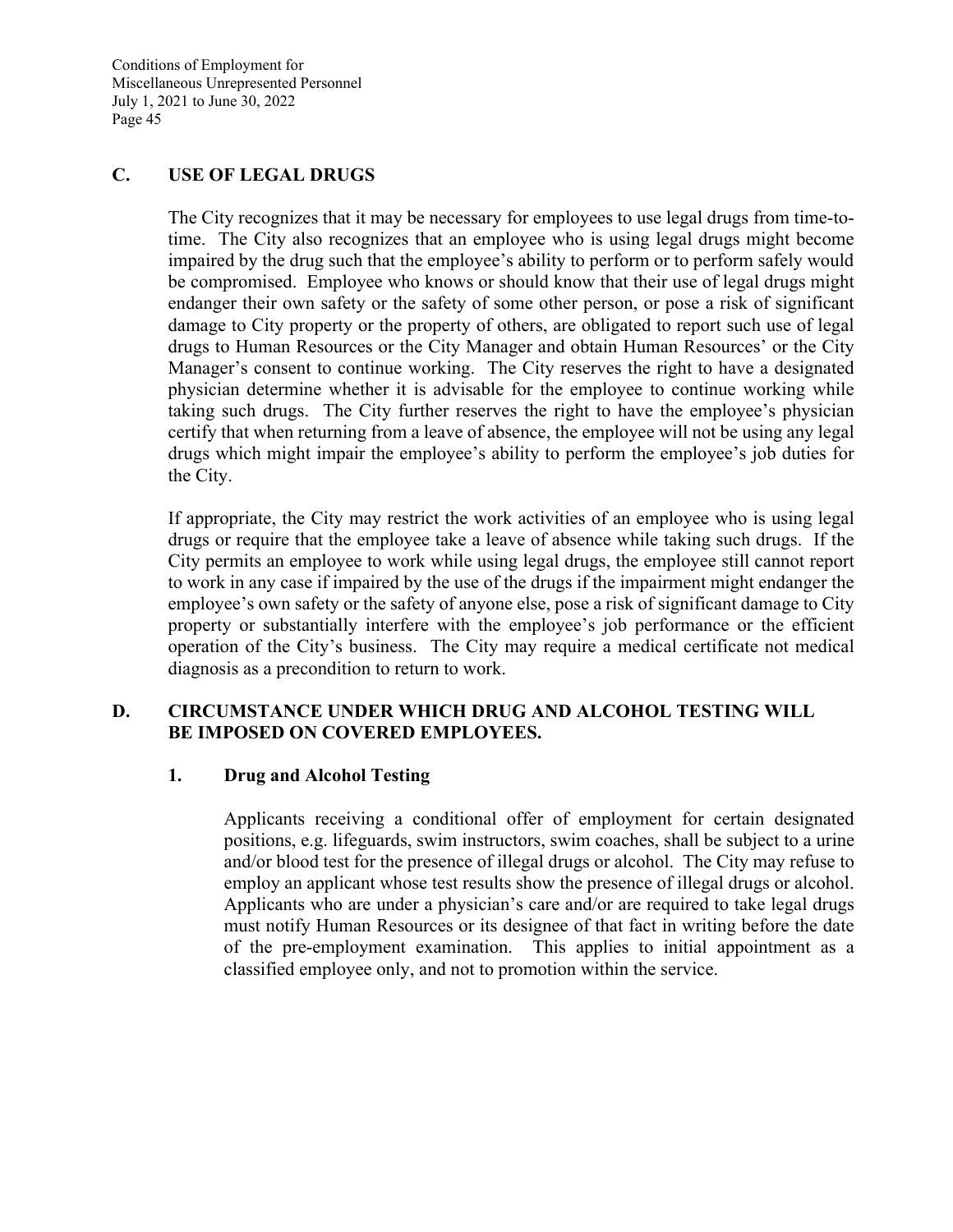#### **2. Reasonable Suspicion Testing**

The City may require a blood test, urinalysis, or other drug and/or alcohol screening of those employees who are reasonably suspected of using or being under the influence of a drug or alcohol at work, under the following circumstances.

a. "Reasonable suspicion" to test exists if, based on objective factors, a reasonable person would believe that the employee is under the influence of drugs or alcohol at work. Examples of objective factors, include, but are not limited to a combination of: unusual behavior, slurred or altered speech, body odor, red or watery eyes, unkempt appearance, unsteady gait, lack of coordination, sleeping on the job, a pattern of abnormal or erratic behavior, a verbal or physical altercation, puncture marks or sores on skin, runny nose, dry mouth, dilated or constricted pupils, agitation, hostility, confused or incoherent behavior, paranoia, euphoria, disorientation, inappropriate wearing of sunglasses, tremors, or other evidence of recent drug or alcohol use. If the City suspects drugs or alcohol may have played a role in an accident involving City property or equipment that will also constitute reasonable suspicion.

b. Document and Analysis: In order to receive authority to test, the supervisor must record the factors that support reasonable suspicion in writing and analyze the matter with Human Resources or the City Manager, and if they are unavailable, the Department Head. Any reasonable suspicion testing must be pre-approved by Human Resources or the City Manager, and if they are unavailable, the Department Head.

c. Testing Protocol: If the documentation and analysis show that there is a reasonable suspicion of drug or alcohol abuse at work, and Human Resources or the City Manager, and if they are unavailable, the Department Head, has approved, the employee will be relieved from duty, transported to the testing facility and to their home after the test. The employee will be placed on sick or other paid leave until the test results are received.

d. Interview of Employee: An employee shall not be asked any questions without first being offered the right to have a representative present.

#### **3. Post-Accident Testing**

Post-accident drug and alcohol testing will be conducted on employees following an accident where reasonable suspicion indicators also exist to support the testing.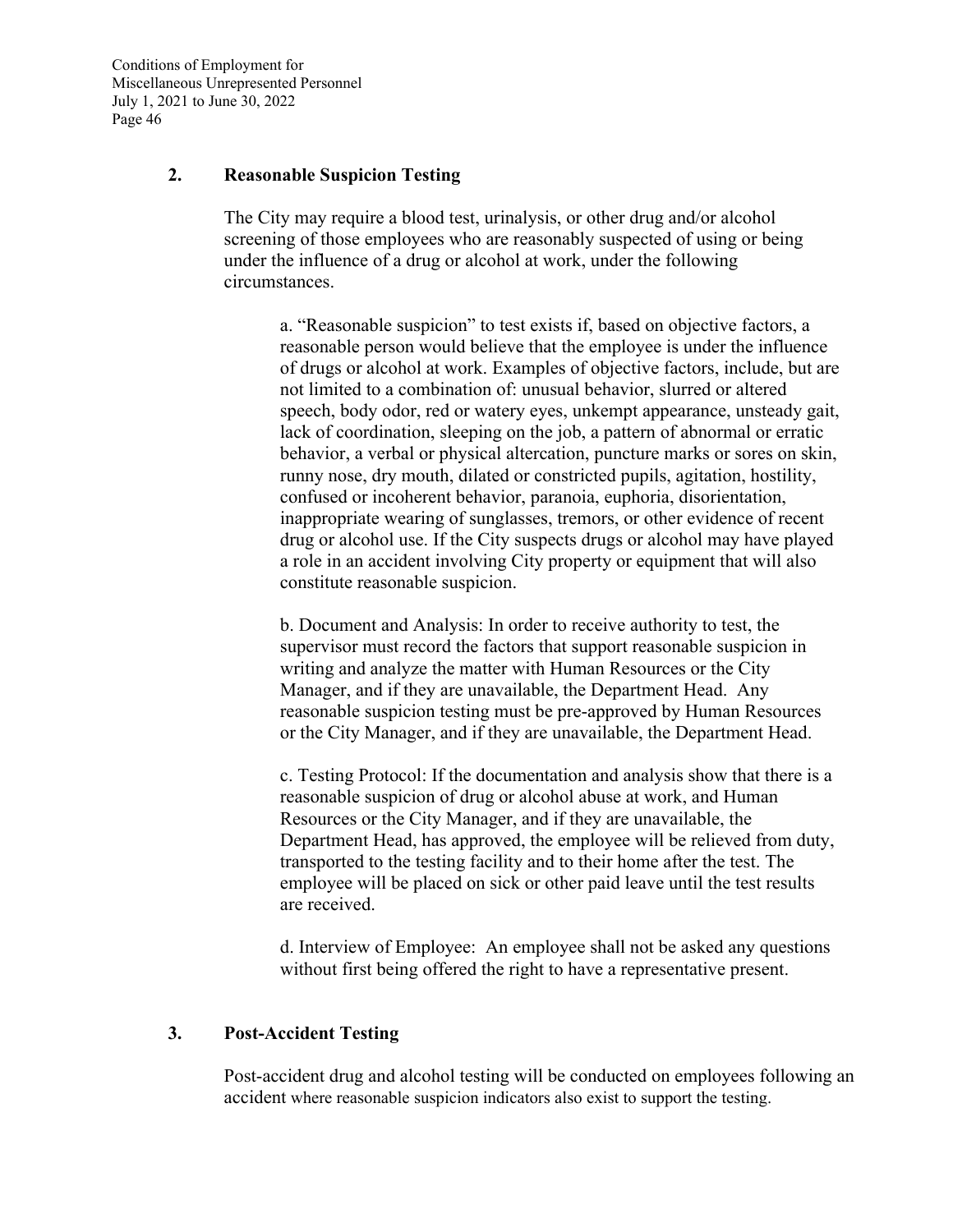- Alcohol: Post-accident alcohol test shall be administered within two hours following an accident and no test may be administered after eight hours.
- Drug: A post-accident drug test shall be conducted within eight (8) hours following the accident.

 An accident occurs when as a result of an incident involving a vehicle operated by a covered employee:

 (1) Any individual(s) receives an injury(s) requiring immediate hospital treatment, or ;

- (2) There is a recommendation by an on scene paramedic or medical professional that individual(s) involved in the accident should see a physician for injury(s) arising out of the accident.
- (3) A DMV Traffic Accident Report is required, i.e. the estimate of damage exceeds \$1,000 or the current DMV threshold and either law enforcement or, in the absence of law enforcement, Supervisor makes an on scene determination that the employee is at fault..

### **4. Return To Duty/Follow-up Testing:**

A covered employee who has violated any of the prohibitions of this policy (See Section C) may be required to submit to a return to duty test before he/she may be returned to his/her position. The test result must indicate an alcohol concentration of less than 0.08 or a verified negative result on a controlled substances test.

### **E. EMPLOYEE RESPONSIBILITIES:**

An employee:

- 1. Must not report to work, or be subjected to scheduled duty while his/her ability to perform job duties is impaired due to on or off duty alcohol or drug use.
- 2. Must not use, possess, sell, purchase, manufacture, dispense or distribute, transport drugs or alcohol;
	- a. in the workplace, or while conducting or performing City business, regardless of location, or while operating or responsible for the operation, custody, or care of City equipment or other property;
	- b. on City time;
	- c. in City vehicles or facilities except as defined in City's facilities use policies;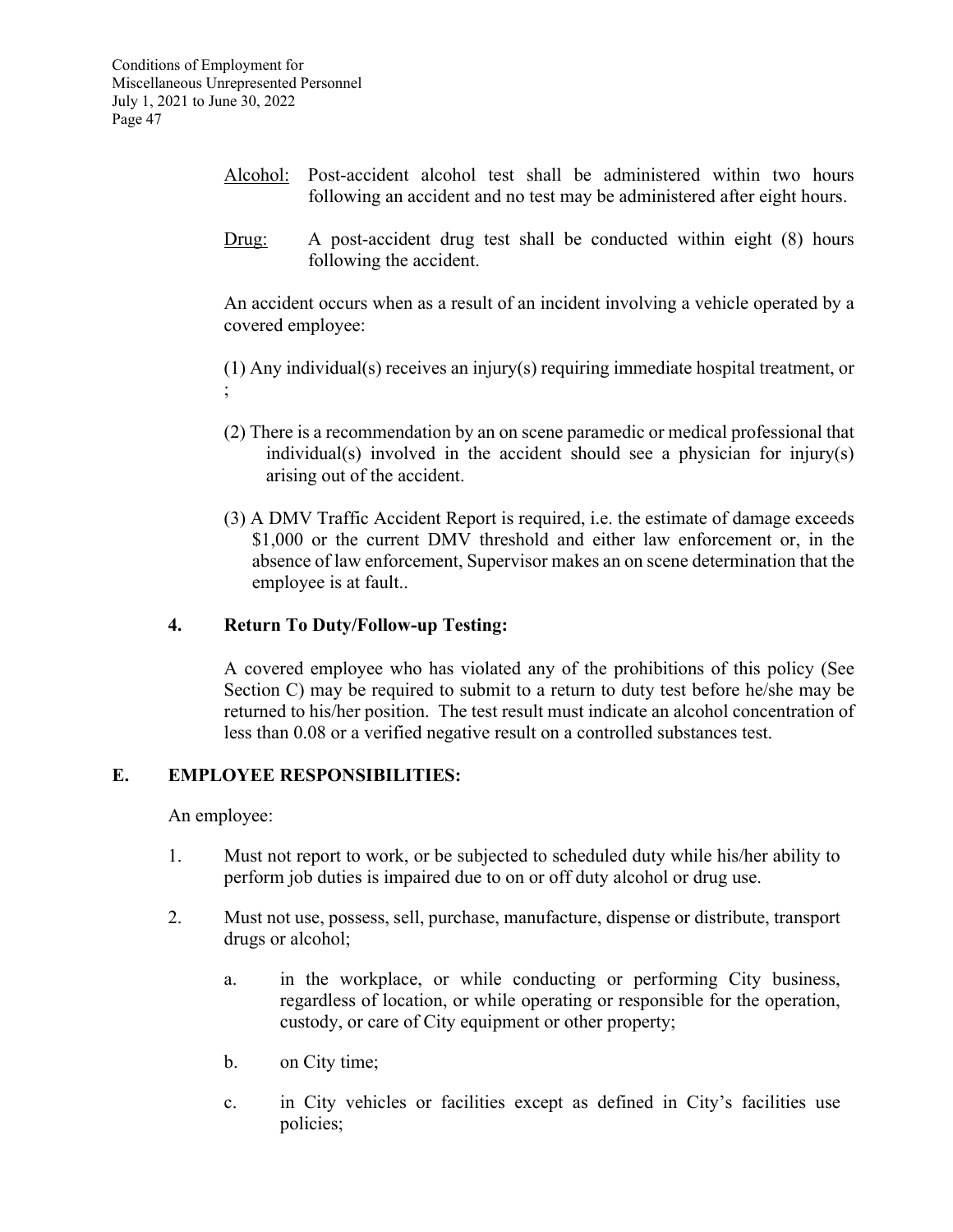- d. prior to coming to work, so that the employee's performance is impaired
- 3. Must notify his/her supervisor, before beginning work, when drugs (prescription or non-prescription) may interfere with the safe and effective performance of duties or operation of City equipment. In the event there is a question regarding an employee's ability to safely and effective perform assigned duties while using prescribed drug, authorization form a qualified physician may be required.
- 4. Must notify his/her department head of any criminal drug or alcohol statue conviction, for a violation occurring in the workplace, no later than five (5) days after such conviction.
- 6. Who thinks he/she may have an alcohol or drug use problem is urged to voluntarily seek free confidential assistance from the City's Employee Assistance Program (EAP) counselor. It is the responsibility of each employee to seek assistance before alcohol or drug problems lead to job related performance problems.

7. Must notify his/her department head of all alcohol or criminal drug statute convictions no later than 5 days after such conviction. Off duty arrests or charges do not need to be reported and will not be used for disciplinary or employment purposes.

8. Must notify his/her supervisor, before beginning work, when drugs (prescription or non-prescription) may interfered with the safe and effective performance of duties or operation of City equipment (See Attachment A, Article III, Section 3).

9. Who thinks he/she may an alcohol or drug use problem is urged to voluntarily seek free confidential assistance from the City's Employee Assistance Program (EAP) counselor. It is the responsibility of each employee to seek assistance before alcohol or drug problems lead to job related performance problems.

### **F. MANAGERS' AND SUPERVISORS' RESPONSIBILITIES**

- 1. Managers and supervisors are responsible for enforcement of this policy and will inform the Department Head and the Human Resources Manager of any violations.
- 2. Employees who may have a suspected alcohol or drug use problem should be encouraged to voluntarily seek confidential assistance from the City's Employee Assistance Program (EAP).
- 3. When an employee is involved in an accident, or there is reasonable suspicion, managers and supervisor shall prevent the employee from engaging in further work, remove the employee from the workplace, and then take the employee for a drug and/or alcohol test within the timelines outlined in Section D.2 above.

 Managers and supervisors will participate in appropriate training on alcohol and drug abuse evaluation. When based on their direct observation, it is suspected that an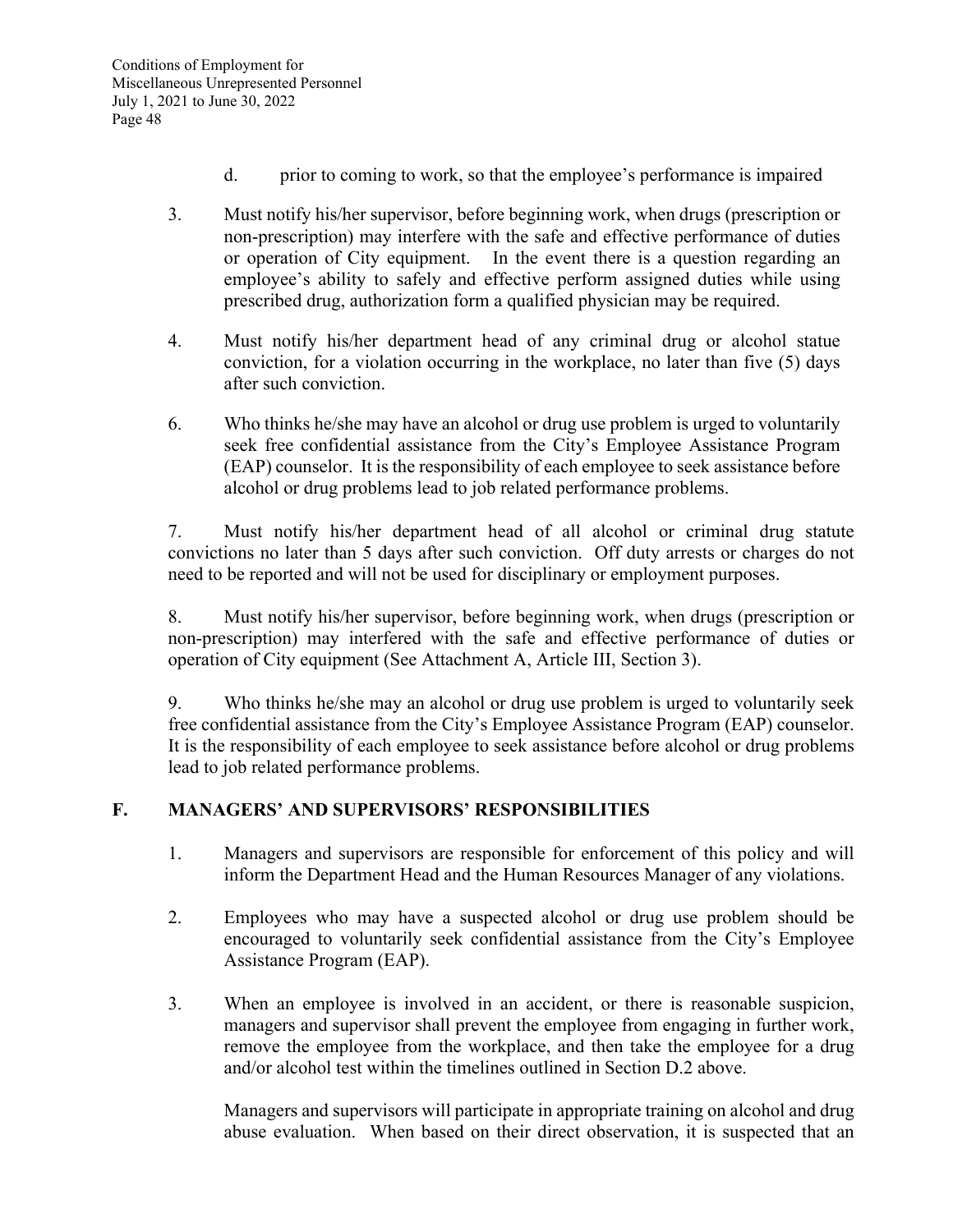employee may have illegal drugs, that manager would perform a written evaluation or request a trained evaluator to complete a written evaluation.

5. Managers and supervisors are responsible for complying with federal grant money including notification sanction associated with drug convictions or use of drugs in the workplace (41. U.S.C. Section 707-717).

# **G. PROCEDURES TO BE USED FOR DETECTION OF DRUGS AND ALCOHOL**

# **1. Alcohol Testing:**

Alcohol testing will be conducted by using an evidential breath device (EBT) approved by the National Highway Traffic Safety Administration. (Non-EBT devices may be used for initial screening tests.)

A screening test will be conducted first. If the result is an alcohol concentration level of less than 0.02, the test is considered a negative test. If the alcohol concentration level is 0.02 or more, a second confirmation test will be conducted. A positive test for alcohol means a confirmed alcohol concentration of 0.08 or more.

The procedures that will be utilized by the collection and testing of the specimen shall be the same as those required under the City of Carpinteria Drug and Alcohol Testing Policy Pursuant To Department of Transportation Regulations (49 CFR 40).

### **2. Drug Testing:**

Drug testing will be considered pursuant to the same requirements as those required by the City of Carpinteria Drug And Alcohol Testing Policy Pursuant To Department Of Transportation Regulations (49 CFR Part 40).

- a. The urine specimen will be split into two (2) bottles labeled as primary" and "split" specimen. Both bottles will be sent to the lab;
- b. A positive test means a test that is positive for controlled substances under the Federal D.O.T. Urine Specimen Testing Levels. If the urinalysis of the primary specimen test positive for the presence of controlled substances, the employee has seventy-two (72) hours to request that the split specimen be analyzed by a different certified lab at the employee's cost.
- c. The urine sample will be tested for the following: marijuana, cocaine, opiates, amphetamines, and phencyclidine;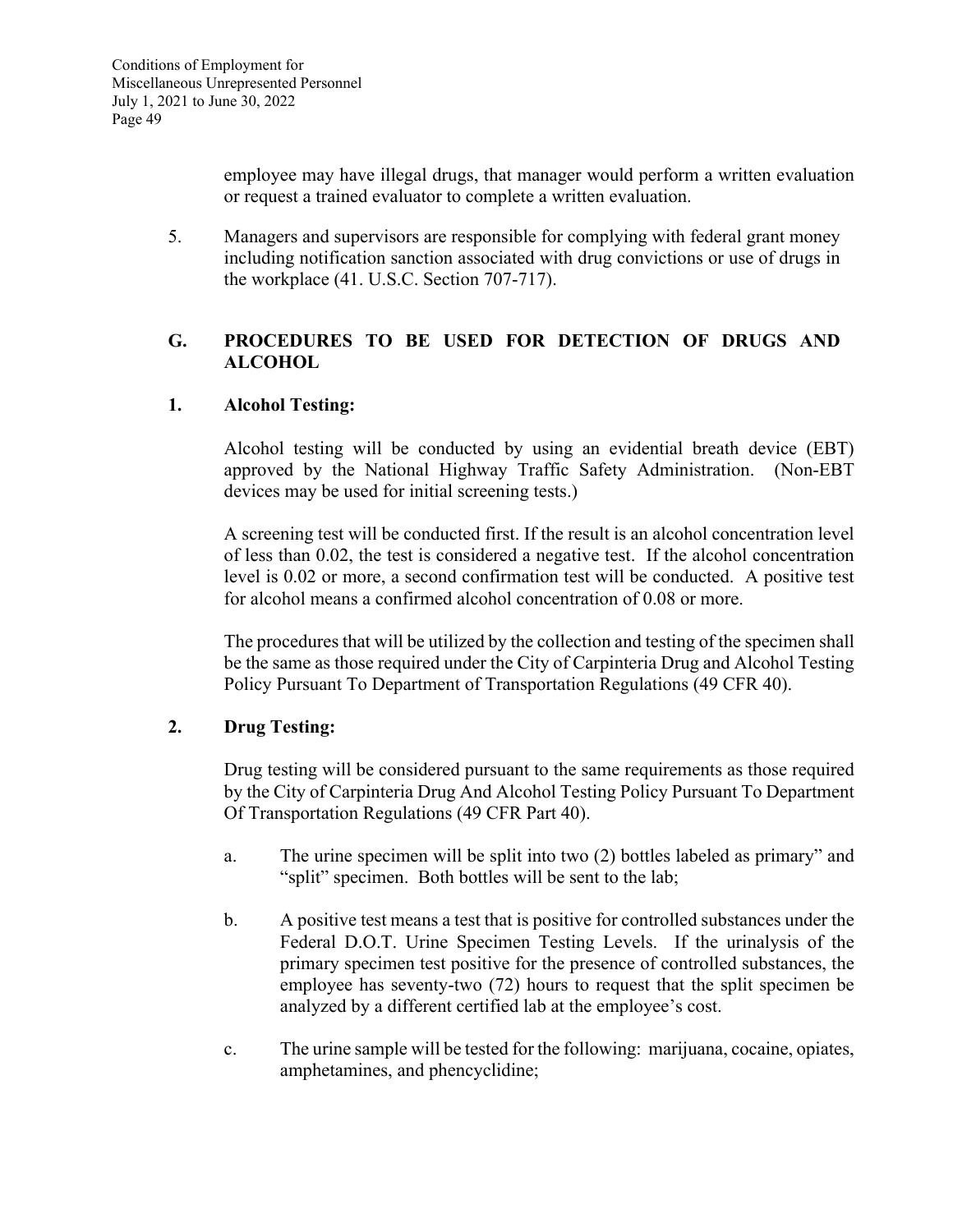- d. If the test is positive for one or more of the drugs, a confirmation test will be performed using gas chromatography/mass spectrometry analysis;
- e. All drug results will be reviewed and interpreted by a physician before they are reported to the employee and then to the City;
- f. With all positive drug tests, the physician (a.k.a. Medical Review Officer) will first contact the employee to determine if there is an alternative medical explanation f or the positive test result. If documentation is provided and the MRO determines that there was legitimate medical use for the prohibited drug, the test result may be reported to the City as "negative."

### **3. Confidentiality:**

The confidentiality of records shall be maintained in the same manner as set forth in the City of Carpinteria Drug and Alcohol Testing Policy Pursuant to Department Of Transportation Regulations.

### **H. CONSEQUENCES OF FAILING/REFUSING AN ALCOHOL AND/OR DRUG TEST:**

FAILING A PRE-EMPLOYMENT DRUG TEST WILL BE GROUNDS FOR REJECTION FROM EMPLOYMENT.

 UPON FAILING A REASONABLE SUSPICION AND/OR POST-ACCIDENT ALCOHOL AND/OR DRUG TEST THE EMPLOYEE:

- 1. Will be removed from driving or operating any heavy or dangerous equipment;
- 2. May be disciplined up to termination. Failing/refusal to take a controlled substances/alcohol test may result in disciplinary action, up to including termination.
- 3. May be allowed to sign a last chance agreement as an alternative to discipline which could require the employee to undergo treatment to cure his/her alcohol or drug abuse and be tested periodically. Generally, an employee who tests positive and has not been found to be using alcohol or drugs on-duty will be offered a last chance agreement. The City does not pay for this examination or any treatment. However, if the exam and/or treatment is covered by the employee's insurance policy, the employee may use the insurance policy to (help) pay for the covered expenses.
- 4. The employee may use leave bank hours compensatory time hours or leave without pay while undergoing treatment/rehabilitation.
- 5. May not be returned to his/her position until the employee submits to a return-to-duty controlled substances and/or alcohol test (depending on which test the employee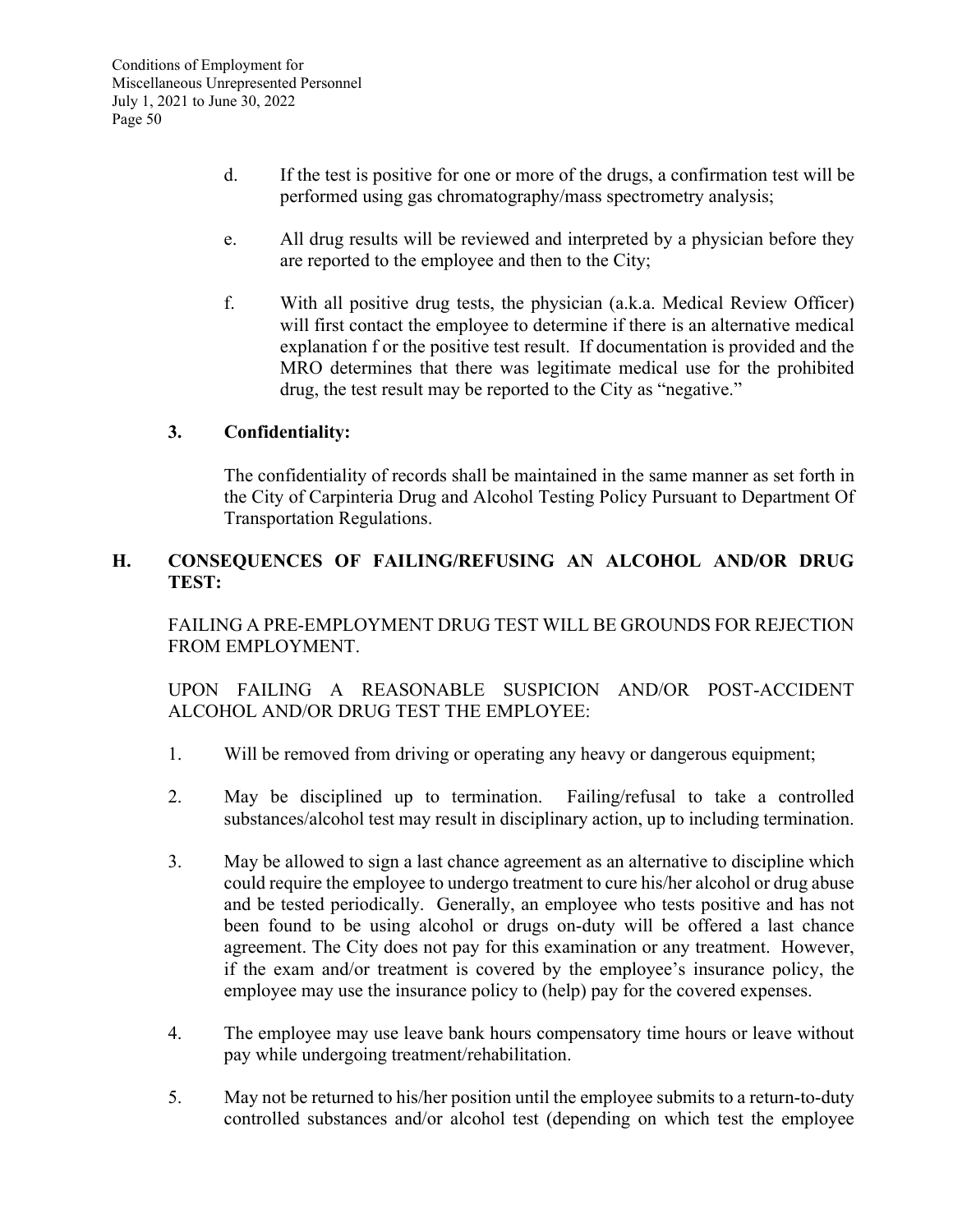failed) which indicates an alcohol concentration level of less than 0.08 or a negative result on a controlled substances test;

6. May be required to submit to unannounced follow-up testing after he/she has been returned to his/her safety-sensitive position for a period of one year.

# **J. EMPLOYEE ASSISTANCE PROGRAM (EAP)**

The City has established an Employee Assistance Program to help employees who need assistance with alcohol and controlled substance abuse. Employees are encouraged to contact the Human Resources/Risk Manager for the number of the current EAP provider.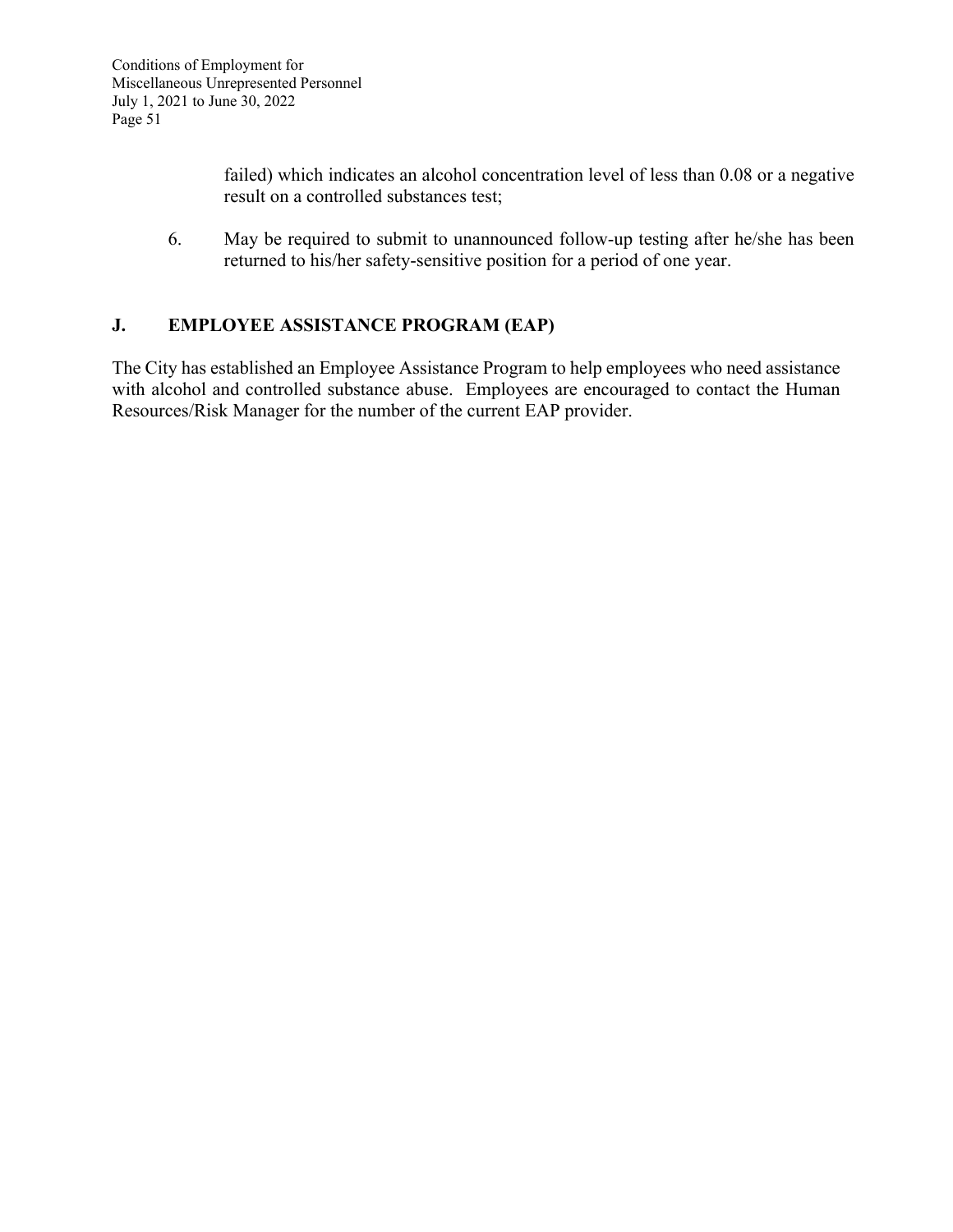### **APPENDIX C**

### **CITY OF CARPINTERIA PROHIBITION OF HARASSMENT, DISCRIMINATION AND RETALIATION POLICY**

# **A. PURPOSE**

It is the City's intent and the purpose of this Policy to provide all employees, officers and officials, applicants, interns, volunteers and contractors with an environment that is free from any form of unlawful harassment, discrimination or retaliation as defined in this Policy and as provided under federal and state law. This Policy prohibits unlawful harassment or discrimination on the basis of any of the following protected classifications: an individual's race, religion, color, sex (which includes gender, pregnancy, childbirth or related medical conditions), gender identity or expression, sexual orientation, national origin, ancestry, citizenship status, military and veteran status, veteran status, marital status, age for individuals over forty years of age, medical condition, physical or mental disability (whether perceived or actual), genetic information, and any other factor made unlawful by federal, state, or local law.

It is also the policy of the City to provide a procedure for investigating and addressing complaints of alleged harassment, discrimination and retaliation in violation of this Policy. The protection from harassment and discrimination includes protection from retaliation against an employee for his or her having taken action either as a complainant, or for assisting a complainant in taking action, participating in an investigation, or for acting as a witness or advocate on behalf of an employee in a legal or other proceeding to obtain a remedy for a breach of this Policy.

# **B. POLICY**

The City has zero tolerance for any conduct that violates this Policy. Conduct need not rise to the level of a violation of law in order to violate this Policy. Instead, a single act can violate this Policy and provide grounds for discipline or other appropriate sanctions. If you are in doubt as to whether or not any particular conduct may violate this Policy, contact a manager, department head, or the Human Resources/Risk Manager, and, if applicable, do not engage in the conduct and seek guidance from a manager, department head or the Human Resources/Risk Manager.

# **C. DEFINITIONS**

### **a. Protected Classifications:**

This Policy prohibits harassment or discrimination because of an individual's protected classification(s). "Protected Classification" includes race, religion, color, sex (which includes gender, pregnancy, childbirth or related medical conditions), gender identity or expression, sexual orientation (including heterosexuality, homosexuality and bisexuality), national origin, ancestry,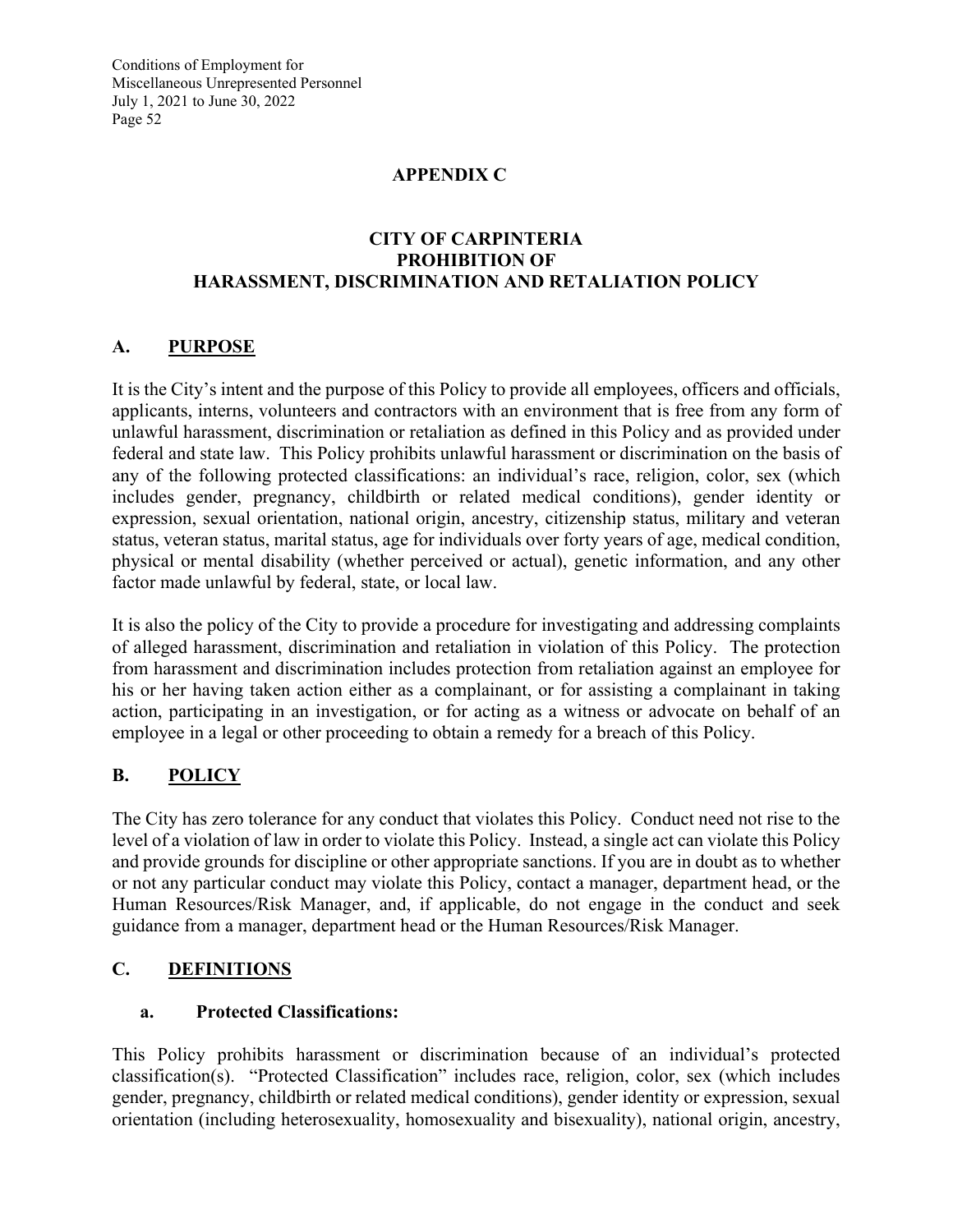citizenship status, military status, veteran status, marital status, age, medical condition and physical or mental disability (whether perceived or actual).

# **b. Policy Coverage:**

This Policy prohibits City officials, officers, employees, interns and contractors from harassing or discriminating against applicants, officers, officials, employees, interns and contractors because: (1) of an individual's Protected Classification, (2) of the perception that an individual has a Protected Classification, or (3) the individual associates with a person who has or is perceived to have a Protected Classification. Third parties such as visitors to City Hall are also prohibited from engaging such harassment or discrimination. Any such alleged harassment or discrimination should be reported immediately as provided in this Policy.

### **c. Discrimination:**

This Policy prohibits treating individuals differently or otherwise discriminating against an individual because of the individual's Protected Classification as defined by this Policy.

# **d. Harassment:**

By definition, harassment based on an individual's protected classification as defined by this policy, including sexual harassment, is not within the course and scope of an individual's employment with the City. Harassment includes verbal, physical, and visual conduct that creates an intimidating, offensive or hostile working environment or interferes with work performance. Such conduct constitutes harassment when (1) submission to the conduct is made either an explicit or implicit condition of employment; (2) submission to or rejection of the conduct is used as the basis for an employment decision; or (3) the harassment interferes with an employee's work performance or creates an intimidating, hostile or offensive work environment. Harassing conduct can take many forms and includes, but is not limited to, slurs, jokes, statements, gestures, pictures, or cartoons regarding an employee's Protected Classification. The following are some examples of behavior that can constitute harassment:

**a. Verbal harassment**, such as epithets (nicknames and slang terms), derogatory or suggestive comments, jokes or slurs, including graphic verbal commentaries about an individual's body, or that identify a person on the basis of his or her Protected Classification. Verbal harassment may include comments on appearance and stories that tend to disparage those of a Protected Classification.

**b. Visual forms of harassment**, such as derogatory posters, notices, bulletins, cartoons, drawings, sexually suggestive objects, or e-mails on the basis of a Protected Classification.

**c. Physical harassment**, such as assault, touching, impeding or blocking movement, grabbing, patting, propositioning, leering, making express or implied job related threats in return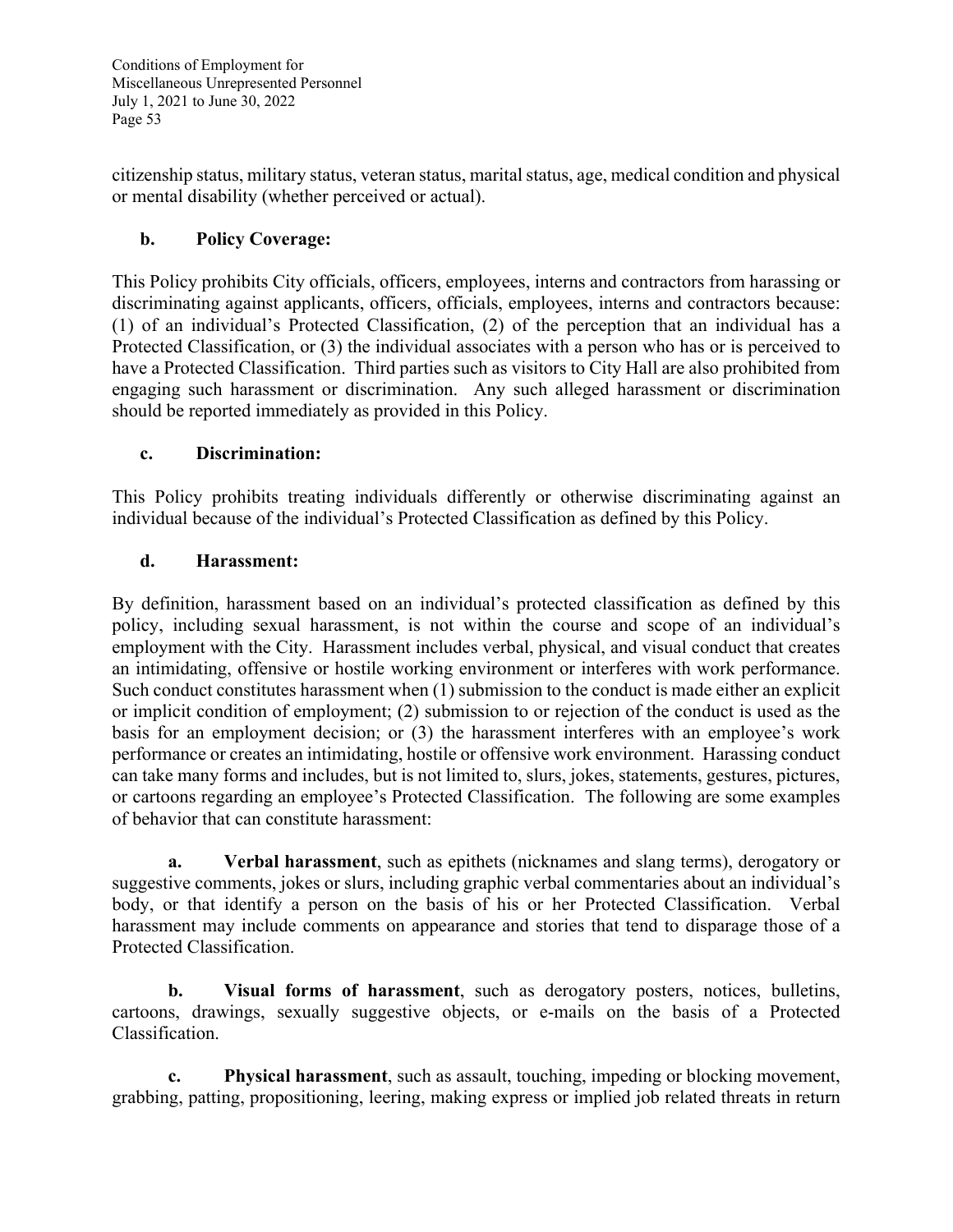for submission to physical acts, mimicking, taunting, or any physical interference with normal work or movement.

**d. Sexually harassing conduct** in particular includes all of these prohibited actions as well as other unwelcome conduct such as requests for sexual favors, unwelcome sexual advances, or verbal or physical conduct of a sexual nature (like name calling, suggestive comments, or lewd talk).

> e. **Romantic or sexual relationships** between supervisors and subordinate employees are discouraged. There can be an inherent imbalance of power and potential for exploitation in such relationships. The relationship may create an appearance of impropriety and lead to charges of favoritism by other employees. A welcome sexual relationship may change, with the result that sexual conduct that was once welcome becomes unwelcome and harassing. To avoid possible claims of sexual harassment, if a supervisor or manager intends to enter into a romantic or sexual relationship with a subordinate employee, the supervisor or manager must inform the Human Resources/Risk Manager so that appropriate steps can be taken to minimize the risk of possible claims of sexual harassment.

# **D. RETALIATION**

Retaliation against an employee who reports or provides information in good faith about harassment or discrimination is strictly prohibited, as is retaliation against an employee for his or her having taken action either as a complainant, or for assisting a complainant in taking action, participating in an investigation, or for acting as a witness or advocate on behalf of an employee in a legal or other proceeding to obtain a remedy for a breach of this Policy. Any act of retaliation violates this Policy and will result in appropriate disciplinary action. Examples of actions that might be retaliation against a complainant, witness or other participant in the complaint process include: (1) singling a person out for harsher treatment; (2) lowering a performance evaluation; (3) failing to hire, failing to promote, withholding pay increases, assigning more onerous work, abolishing a position, demotion or discharge; or (4) real or implied threats of intimidation to prevent an individual from reporting harassment or discrimination.

Before a supervisor or manager attempts to insulate or protect a complainant by changing his or her work environment or schedule or duties or by transferring the complainant to another position or location, the supervisor or manager should contact the Human Resources/Risk Manager.

### **E. REPORTING HARASSMENT, DISCRIMINATION OR RETALIATION**

An applicant, employee, officer, official, intern, volunteer or contractor who feels he or she has been harassed, discriminated against or retaliated against in violation of this Policy should report the conduct immediately as outlined below so that the complaint can be resolved quickly and fairly.

All employees involved in the complaint process may be represented by a person of their choosing and at their own expense.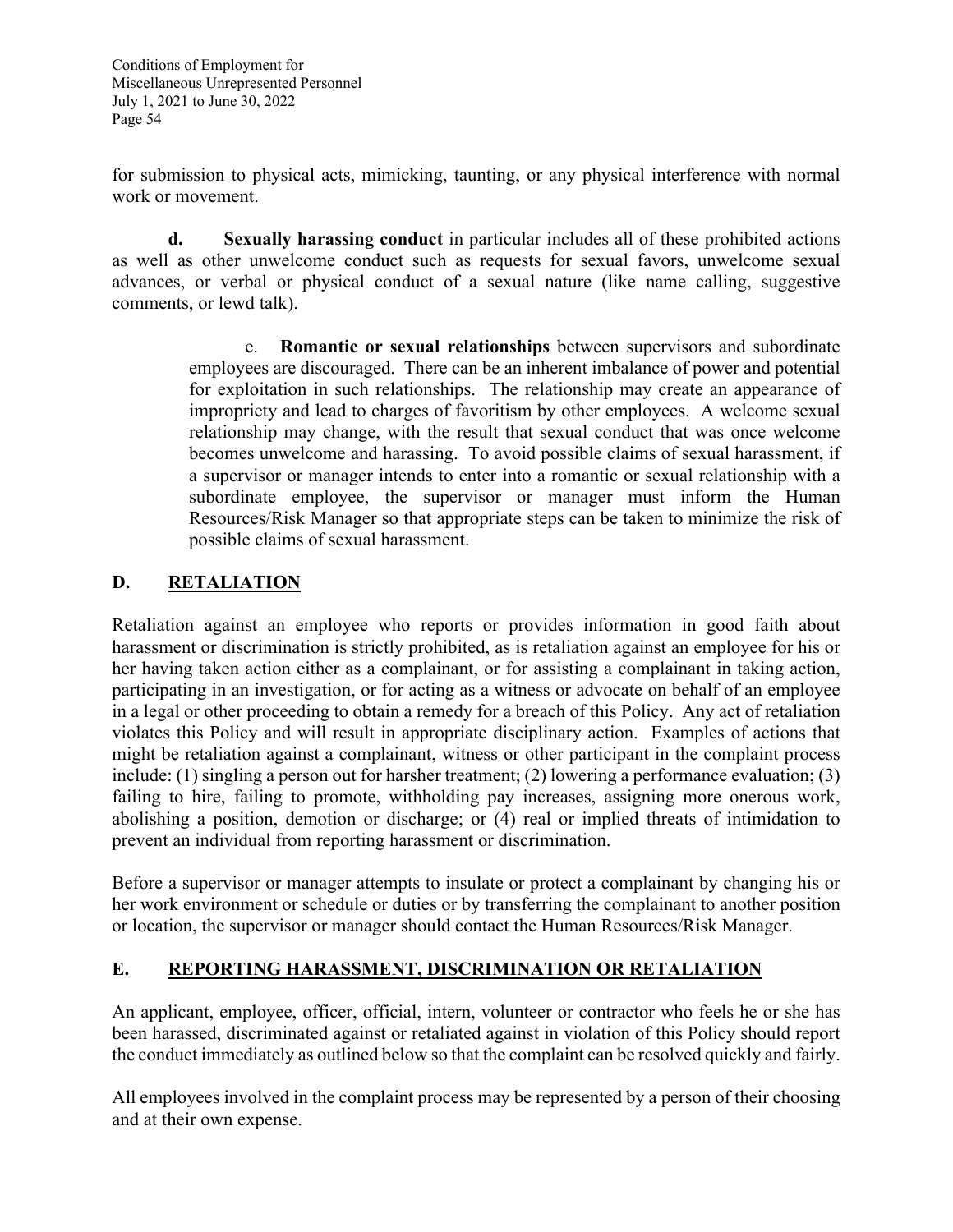### **1. Object to the Conduct**

Sometimes an individual is unaware that his/her conduct violates this Policy. In these situations the offensive behavior may be eliminated by simply informing the offender that the conduct or language in question is unwelcome and offensive and request that it be discontinued immediately.

A person who believes he/she is being harassed is encouraged, but is not required to use this process. When the conduct in question continues after the offending person has been informed it is offensive, or if a person does not feel comfortable talking to the offending person directly, the employee should make a report in accordance with subsection 2 or 3 below.

### **2. Oral Report**

If a person who believes that this Policy has been violated does not want to first speak with the offending person, he/she should report the conduct to a supervisor, any City management employee, or the Human Resources Manager. Any supervisory or management employee who receives such a report must in turn direct it to the Human Resources/Risk Manager. The Human Resources/Risk Manager will determine what level of investigation and response is necessary.

### **3. Written Process**

An individual who believes this Policy has been violated and does not feel comfortable using the process outlined above may provide a written complaint to a supervisor, or any management employee who in turn must direct the complaint to the Human Resources/Risk Manager, or to the Human Resources/Risk Manager directly. Individuals are encouraged to use the Confidential Complaint Form for this purpose, a copy of which is attached to this Policy.

### **F. CITY'S RESPONSE TO COMPLAINT OF HARASSMENT, DISCRIMINATION OR RETALIATION**

#### **1. Investigation**

Upon receipt of a complaint of alleged harassment, discrimination or retaliation, the Human Resources/Risk Manager will be responsible for coordinating a thorough investigation (unless he/she is named in the complaint). The Human Resources/Risk Manager may hire an outside investigator if the City deems appropriate. The type of investigation undertaken, and the party chosen to conduct the investigation will depend on the nature of the complaint made and will be determined by the Human Resources/Risk Manager. The Human Resources/Risk Manager will report the status of investigations to the City Manager as appropriate.

The Human Resources/Risk Manager, in concurrence with the City Manager, may take interim action to diffuse volatile circumstances, such as placing the alleged perpetrator on paid administrative leave or temporarily transferring the alleged perpetrator. Generally, no interim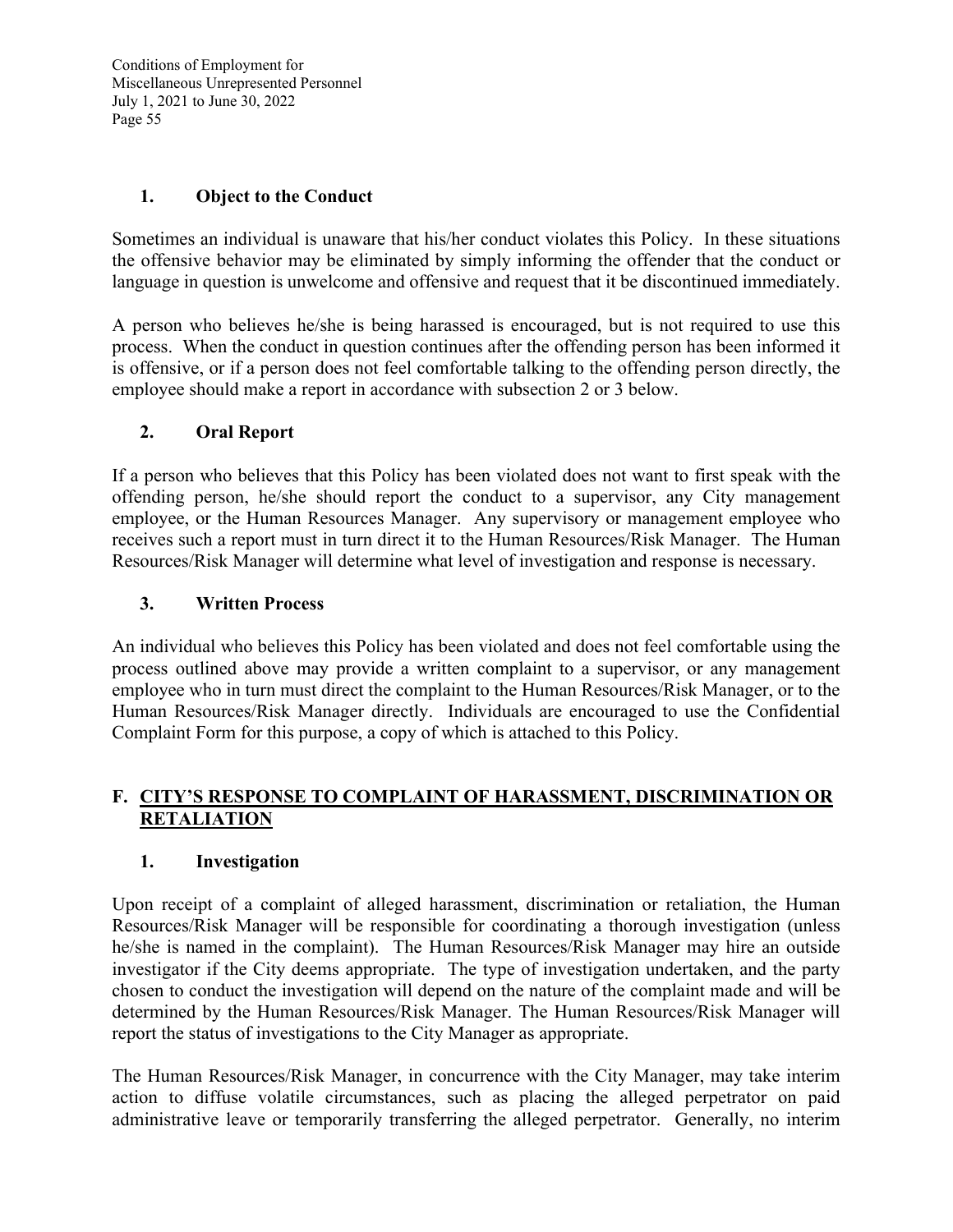action should be taken to change the complaining individual's working conditions unless the complaining individual voluntarily consents to the temporary change or the Human Resources/Risk Manager determines that doing so is appropriate under the circumstances.

The City attempts to take a proactive approach to potential Policy violations and may conduct an investigation regarding possible harassment, discrimination or retaliation in appropriate circumstances, regardless of whether or not the recipient of the alleged action or a third party reports a potential violation.

At the conclusion of the investigation, if it is determined that the alleged conduct did not occur or that this Policy was not violated, the Human Resources/Risk Manager will notify the complainant and the alleged perpetrator, if appropriate, of the general conclusion(s) of the investigation and whether any further action is warranted.

# **2. Remedial and Disciplinary Action**

If the investigation determines that the alleged conduct occurred or that the conduct otherwise violated this Policy, the City will notify the complainant and perpetrator of the general conclusion(s) of the investigation and take effective remedial action that is designed to discipline the perpetrator and deter future violations of this Policy. Any employee or officer determined to have violated this Policy will be subject to disciplinary action, up to and including termination. Disciplinary action may also be taken against any official, supervisor or manager who condones or fails to report potential violations of this Policy, or who otherwise fails to take appropriate action to enforce this Policy.

Any official contractor or other non-City employee found to have violated this Policy will be subject to appropriate sanctions.

# **3. Confidentiality**

Every reasonable effort will be made to assure the confidentiality of complaints made under this Policy. Complete confidentiality cannot occur, however, due to the need to fully investigate potential Policy violations and take effective remedial action.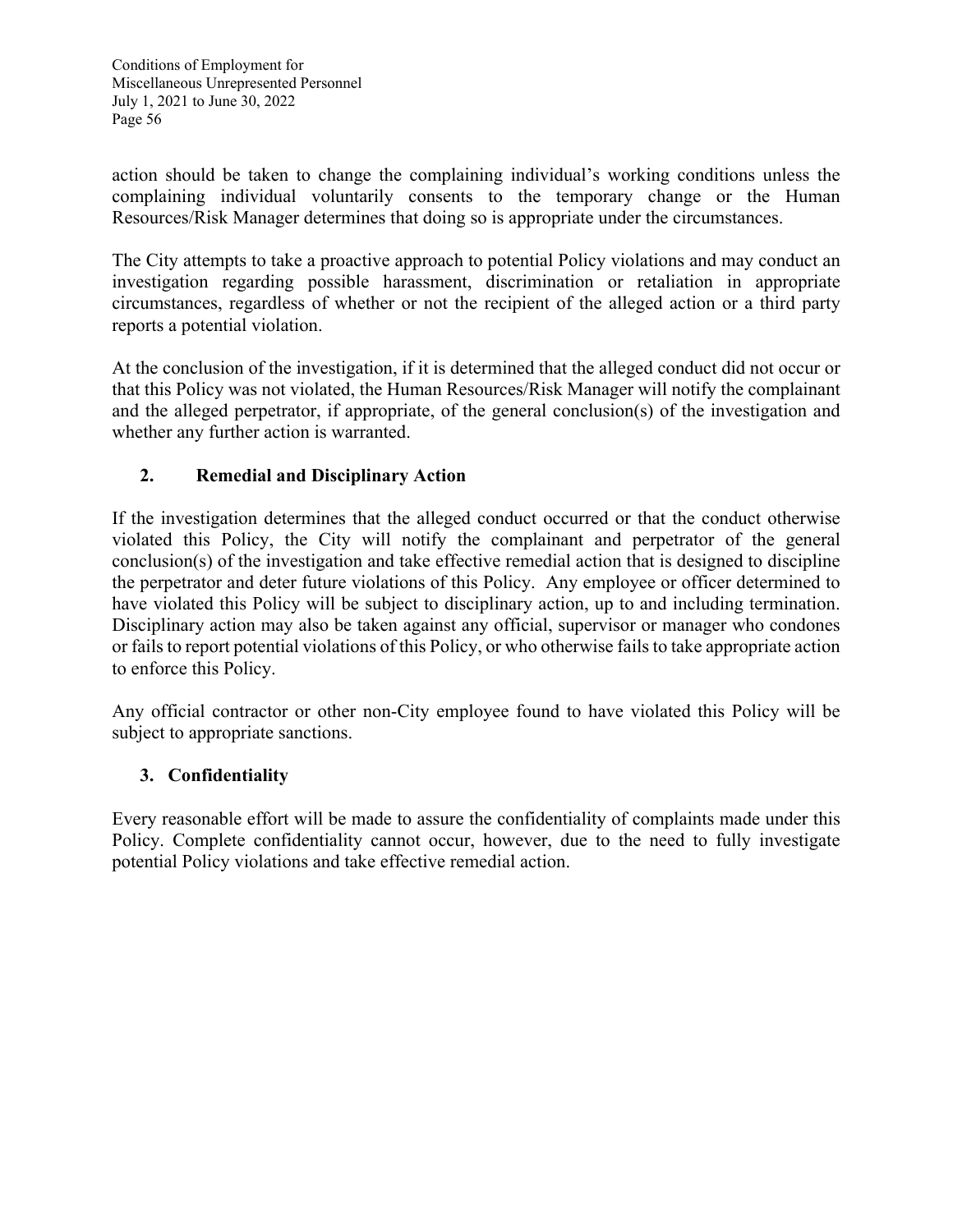# **G. RESPONSIBILITIES OF EMPLOYEES, MANAGEMENT AND SUPERVISORY EMPLOYEES**

# **1. Employees**

In order to establish and maintain a professional working environment, while at the same time preventing harassment, discrimination, and retaliation, employees are expected to:

Set an example of acceptable conduct by not participating in or provoking behavior that violates this Policy. Try not to be angry or insulted if an individual tells you that your behavior is offensive. People have different ethical values and standards and may be offended by behavior you think is proper. When appropriate, tell the individual you did not realize your behavior was offensive, and immediately cease the conduct.

Let fellow employees know when you consider behavior offensive. The City hires people from a wide variety of cultural and ethnic backgrounds, and an individual may not realize behavior he or she thinks is proper could be seen by others as offensive.

Report harassment, discrimination or retaliation as quickly as possible, whether the reporting employee is the target of the conduct or a witness.

• If an employee witness's harassment, he or she should report it to a supervisor, manager or the Human Resources Manager, and may tell the individual being harassed that the City has a policy prohibiting such behavior, and that he or she can demand that the harasser cease the behavior or report is under this Policy.

• Fully cooperate with the City's investigation of complaints made under this Policy.

### **2. Managers and Supervisors**

In addition to the responsibilities listed above, managers and supervisors are responsible for the following:

• Implementing this Policy by taking all complaints seriously and modeling behavior that is consistent with this Policy. Direct all complaints to the Human Resources Administrator.

Take positive steps to eliminate any form of harassment, discrimination or retaliation observed or brought to his/her attention.

No department director, manager, supervisor or other employee may retaliate through any action of intimidation, restraint, coercion or discrimination.

• Monitoring the work environment and taking appropriate action to stop potential Policy violations.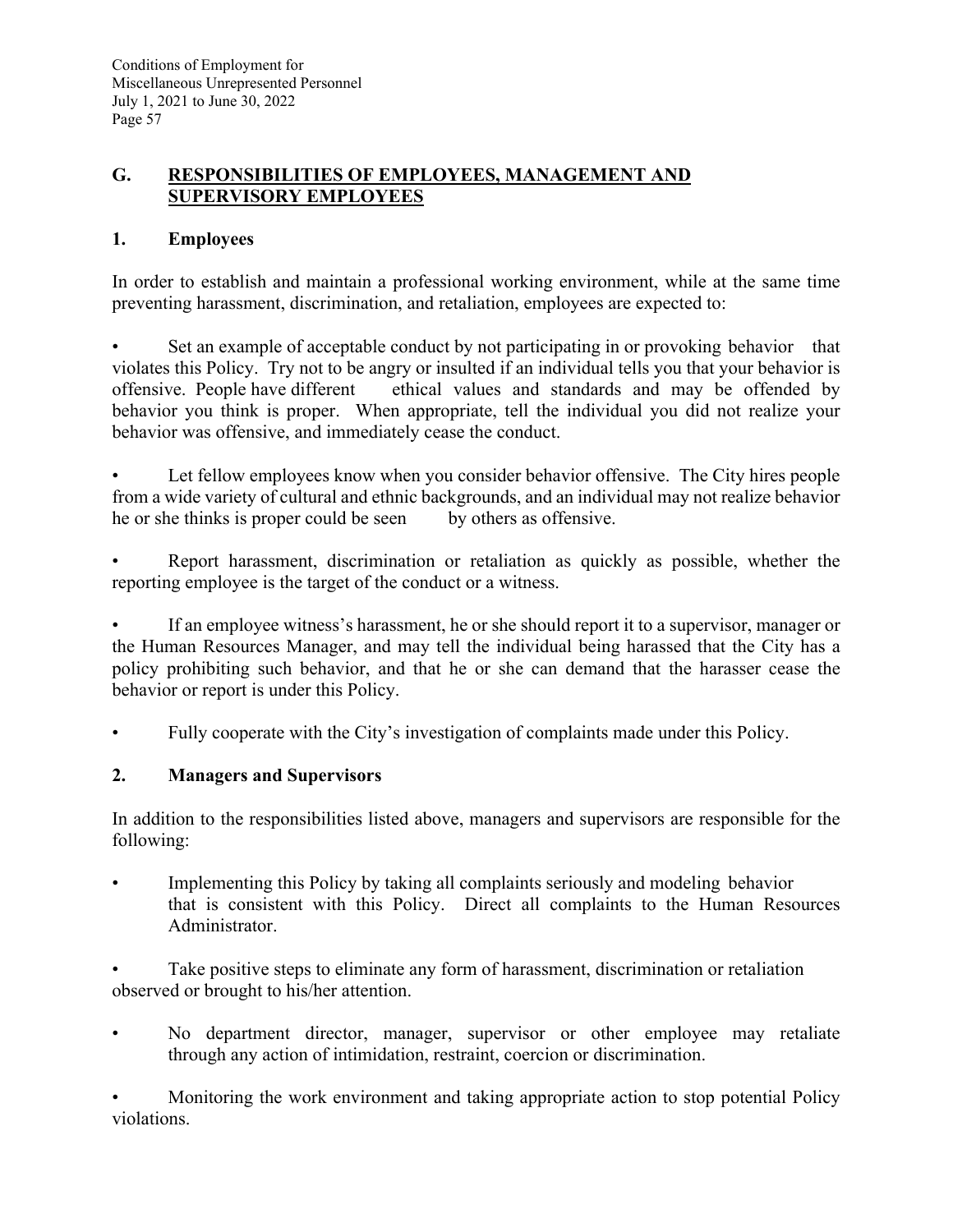When appropriate, follow up with those who have complained to ensure the behavior complained of has ceased.

# **H. Option to Report to Outside Administrative Agencies**

Sexual harassment and retaliation for opposing sexual harassment or participating in investigations of sexual harassment are illegal. In addition to notifying the Company about harassment or retaliation complaints, affected employees may also direct their complaints to the California Department of Fair Employment and Housing (DFEH), which has the authority to conduct investigations of the facts. The deadline for filing complaints with the DFEH is one (1) year from the date of the alleged unlawful conduct. If the DFEH believes that a complaint is valid and settlement efforts fail, the DFEH may seek an administrative hearing before the California Fair Employment and Housing Council (FEHC) or file a lawsuit in court. Both the FEHC and the courts have the authority to award monetary and non-monetary relief in meritorious cases. You can contact the nearest DFEH office or the FEHC at the locations listed in the City's DFEH poster or by checking the state government listings in the local telephone directory.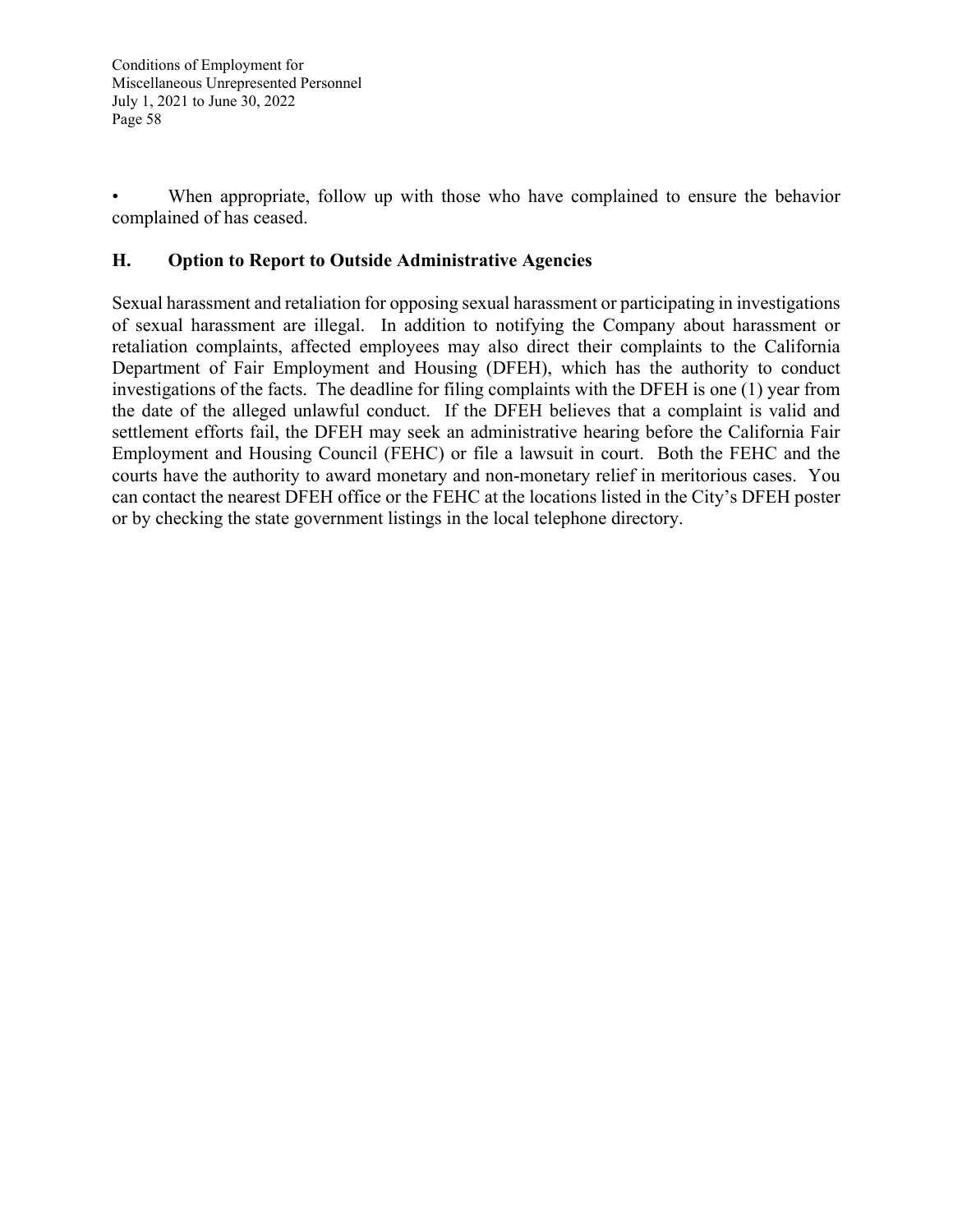### **APPENDIX D**

### **RETURN TO WORK POLICY**

### **Purpose**

The purpose of this policy is to establish guidelines that the City may follow, should an employee have an extended absence due to illness or injury.

The City strives to assist employees to return to work at the earliest possible date following an injury or illness. However, this policy is not intended to supersede or modify the procedures applicable to employees eligible for reasonable accommodation or covered under leave provisions under the terms of this MOU or federal or state law.

The City cannot guarantee a transitional position and is under no obligation to offer, create or encumber any specific position for purposes of offering placement to such a position.

Inquiries about the reasonable accommodation for disabilities or employee leave rights should be directed to the Human Resources Department (HR).

#### **Transitional Work**

The City defines "transitional work" as temporary, light duty and/or modified work assignments within the employee's physical abilities, knowledge and skills.

When possible, in the discretion of the City, transitional positions will be made available to injured workers to minimize or eliminate time lost from work.

The policy only applies to regular full- and part-time employees who are on leave as a result of injury or illness.

In the event an employee refuses transitional work (outside the qualified employee's FMLA/CFRA benefits period) and the employee satisfies the restrictions and ability to perform the transitional position, the City is not obligated to provide an alternative position. In such cases, the City will notify the insurance carrier of the employee's refusal of the transitional work.

#### **Procedures**

To obtain a transitional assignment the employee must provide a statement from the employee's treating health care professional containing the following information:

- a) That treating health care professional has reviewed the employee's job description;
- b) That the employee cannot perform all of the essential functions of her/his job, identifying which essential functions cannot be performed;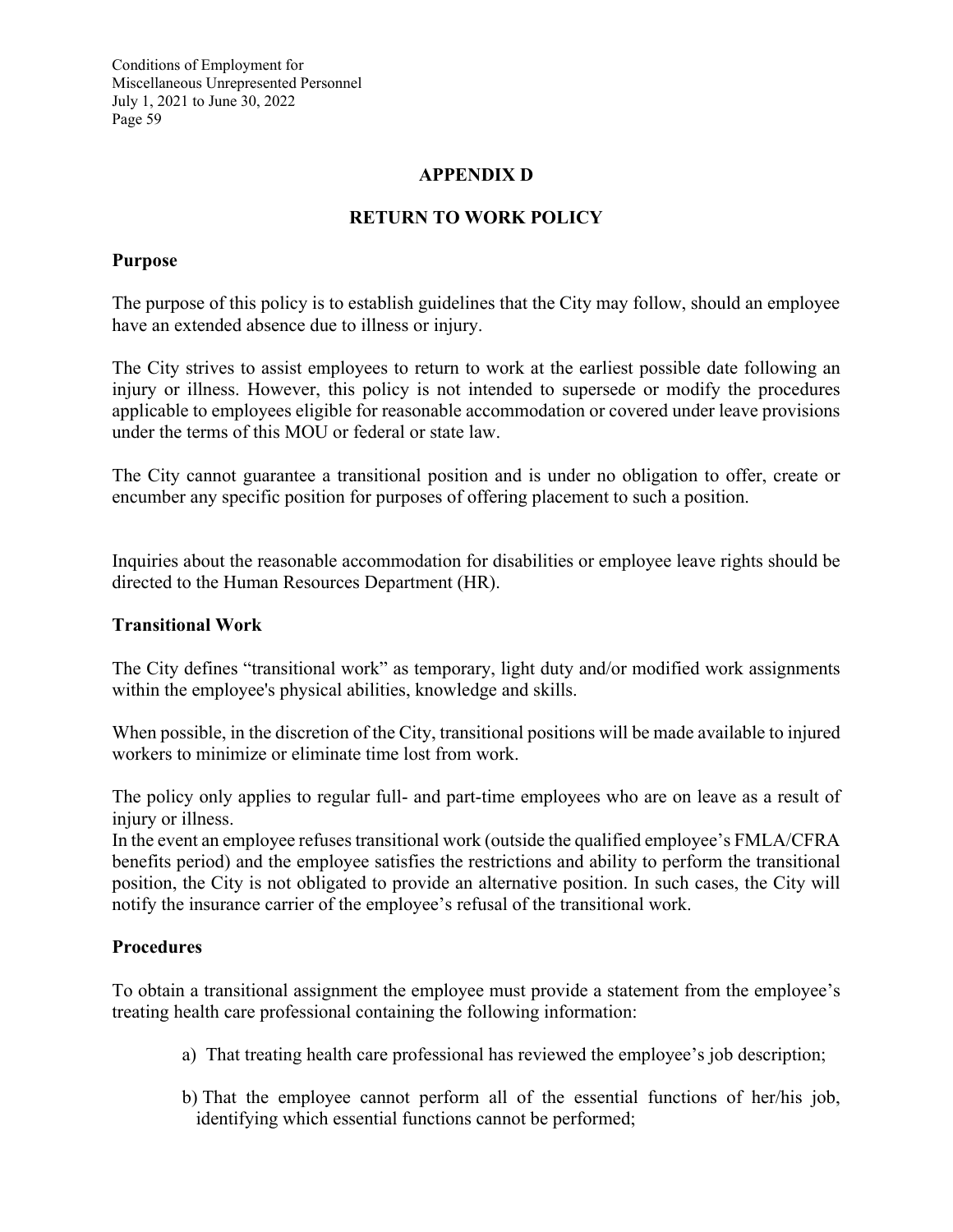- c) When the employee will be able to resume performing all essential functions of her/his job, with or without accommodation, and if accommodation will be required, the nature of that accommodation;
- d) If the treating health care practitioner cannot determine when the employee will be able to resume performing all essential functions of her/his job, when the employee will next be evaluated for that purpose;
- e) In addition, all other work limitations, such as restrictions on lifting, standing, sitting, walking, hours that can be worked and the like, so that the nature of possible transitional employment can be evaluated, and how long each of those limitations will be in place; and
- f) Any other limitation of the employee's ability to perform work for the City in a transitional position

If the treating health care provider provides the above information to the satisfaction of the City, and releases the employee to return to work on modified duty the City will review the information to determine if a transitional position for the employee is appropriate and transitional work falls within City business needs. Transitional positions are developed based on the physical capability of the worker, the business needs of the City and the availability of transitional work. The City will determine appropriate work hours, shifts, duration and locations of all work assignments. The City reserves the right in its sole discretion to determine the availability, appropriateness and continuation of all transitional work assignments. The assignment to a transitional position cannot exceed 6 months.

If the employee is offered a transitional position, a transitional position job description, including physical requirements, will be prepared for review and approval by the treating health care provider. Once approved, the employee will be provided a letter noting the treating health care provider's approval and the start date, hours, wage, duration and location of the transitional work assignment. The employee will be asked to sign the letter indicating his or her acceptance or refusal of the transitional work job offer and to return the letter to HR.

Any employee returning to a transitional position must not exceed the duties of the position or go beyond the doctor's restrictions. If any medical restrictions change, the employee must immediately notify his or her supervisor and provide the supervisor a copy of the new medical release. If, in the judgment of the City, the employee is unable to satisfactorily perform the duties of the transitional position, the City may end the employee's transitional work assignment. The City will keep its insurance carriers apprised of relevant information related to the provisions of this section and its application to employees.

### EMPLOYEE RESPONSIBILITY

**Employees will be required to acknowledge that they have read, understand and will abide by** the agency's technology policy. Violation of the policy may result in discipline, up to and including dismissal.